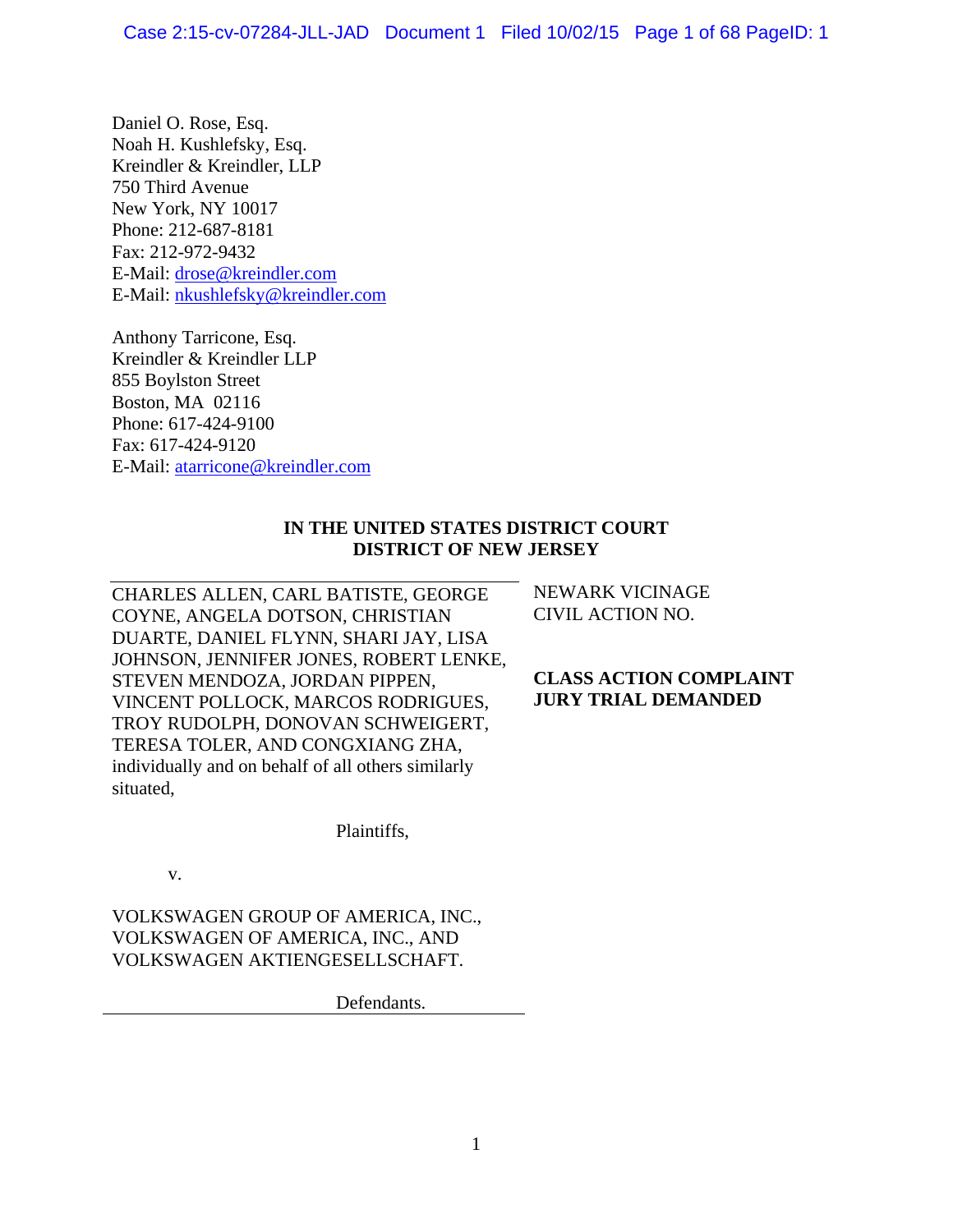#### **CLASS ACTION COMPLAINT**

 Plaintiffs Charles Allen, Carl Batiste, George Coyne, Angela Dotson, Christian Duarte, Daniel Flynn, Shari Jay, Lisa Johnson, Jennifer Jones, Robert Lenke, Steven Mendoza, Jordan Pippen, Vincent Pollock, Marcos Rodrigues, Troy Rudolph, Donovan Schweigert, Teresa Toler, and Congxiang Zha file this class action complaint on behalf of themselves and all others similarly situation against Defendants Volkswagen Aktiengesellschaft (hereinafter "Volkswagen AG"), Volkswagen Group of America, Inc., and Volkswagen of America, Inc., (hereafter, collectively, "the Volkswagen Defendants" or "Defendants") and allege as follows:

### **NATURE OF THE CASE**

1. This civil action concerns the Volkswagen Defendants' intentional installation of "defeat devices" in over 482,000 "clean diesel" Volkswagen and Audi vehicles sold in the United States between 2009 and 2015. The Volkswagen Defendants knowingly used sophisticated software to cheat Environmental Protection Agency (hereafter "EPA") and state emission testing and make the cars appear to emit far less pollution than they would on the open road. The Volkswagen Defendants marketed the vehicles to the public as environmentally friendly, high performing, and gas efficient. The Volkswagen Defendants sold the vehicles at a premium.

2. Vehicle emissions are regulated by the EPA through the Clean Air Act. This Act aims to protect human health and the environment by reducing emission of nitrogen oxides (NOx) and other pollutants from vehicles. Historically, diesel vehicles in the United States have been unable to meet the stringent requirements of the Clean Air Act's provisions regarding NOx emissions.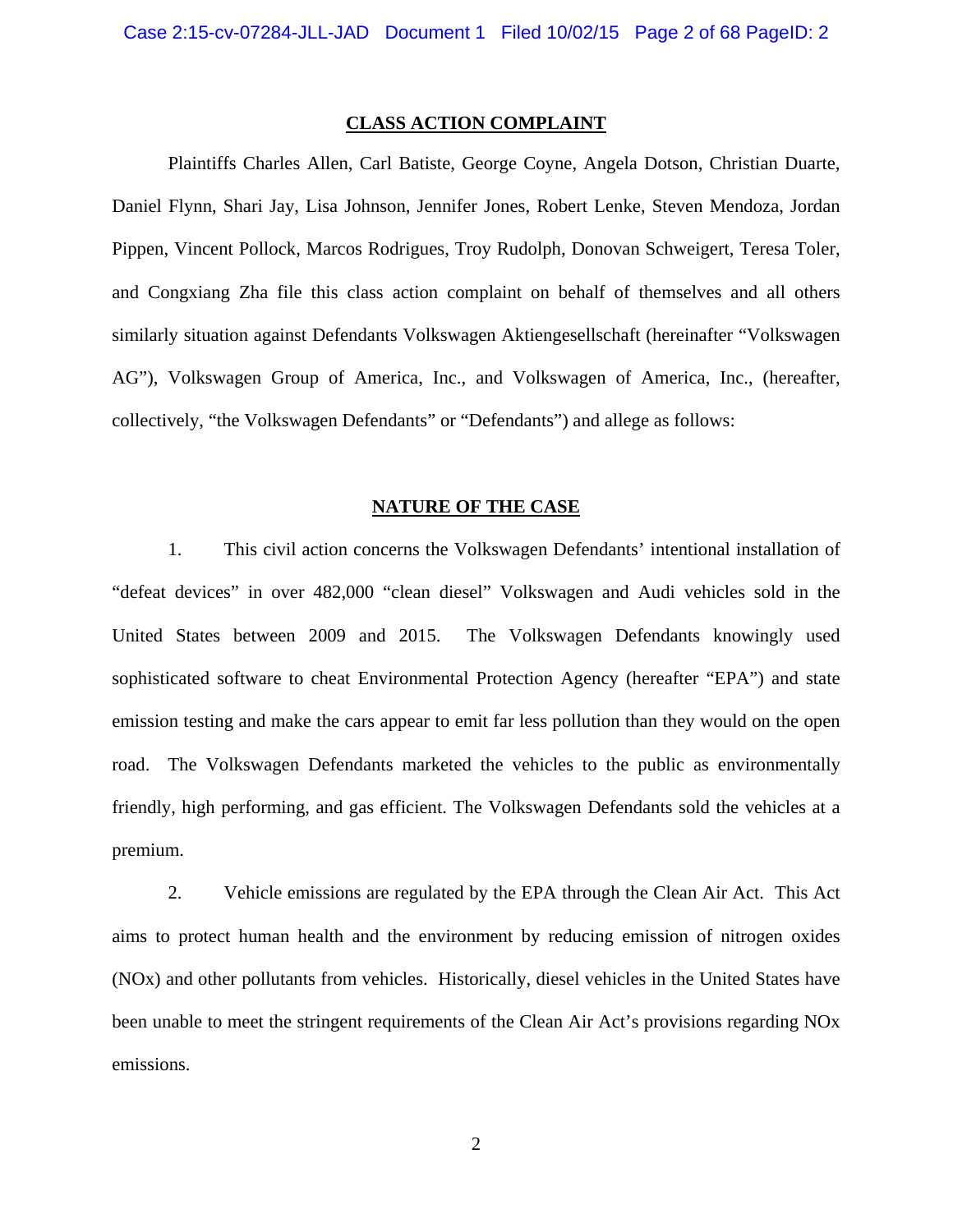#### Case 2:15-cv-07284-JLL-JAD Document 1 Filed 10/02/15 Page 3 of 68 PageID: 3

3. Between 2009 and 2015, the Volkswagen Defendants passed EPA emission testing by cheating. Standard emission testing puts the vehicles on a treadmill-like machine. The cars are not tested on an open road. The Volkswagen Defendants installed sophisticated software into the "clean diesel" vehicles that was specifically designed to be able to detect when the vehicle was undergoing official emissions testing by tracking the cars steering and pedal movements. When the software recognized that the car was in testing condition, the installed software would automatically switch on the car's pollution controls. When the cars returned to open road conditions, these pollution controls would be switched off so that the performance of the vehicle would not be affected.

4. In 2013, an independent group named the International Council on Clean Transportation (hereafter "ICCT") discovered that in open road conditions the Volkswagen and Audi vehicles were emitting far more NOx than found in the official emission testing. The ICCT worked with West Virginia University to do further testing on those vehicles. It was discovered that the Volkswagen Jetta emitted nearly 15 to 35 times as much NOx as was the allowable limit under the Clean Air Act, and the Passat model emitted more that 5 to 20 times as much N0x as the allowable limit. Upon investigation, the EPA released a statement that some of the cars were emitting 40 times the legally allowable limit.

5. In May 2014, both the EPA and California Air Resources Board (hereafter "CARB") ordered the Volkswagen Defendants to fix the problem, and The Volkswagen Defendants claimed to have done so.

6. On September 18, 2015, the EPA issued a notice of violation of the Clean Air Act to the Volkswagen Defendants under 42 U.S.C. §§7401-7671. The notice recalled over half a million Volkswagen and Audi vehicles including: Volkswagen Jetta (Model Years 2009 –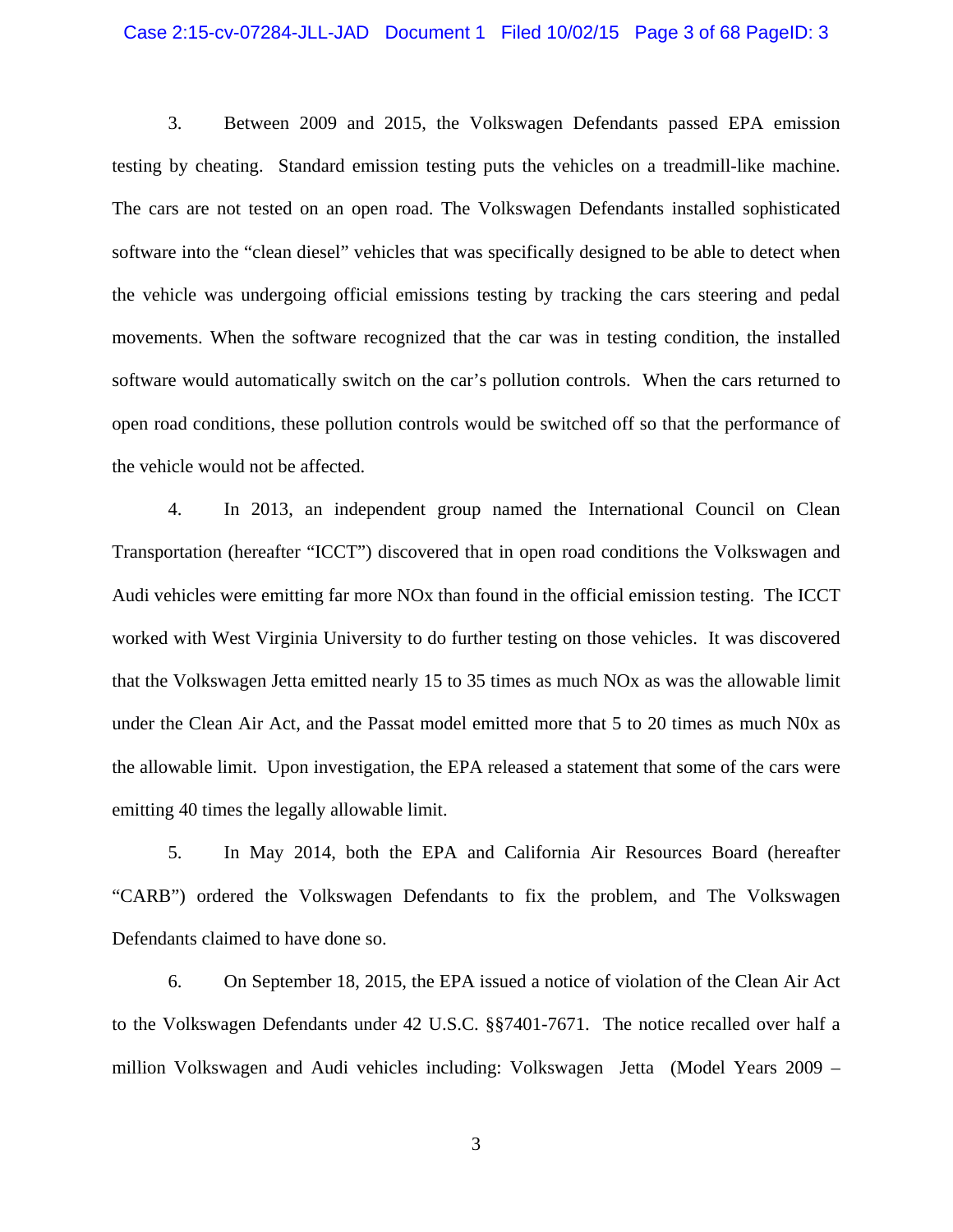2015), Volkswagen Jetta Sportwagen (Model Years 2009-2014), Volkswagen Beetle (Model Years 2012 – 2015) , Volkswagen Beetle Convertible (Model Years 2012-2015), Audi A3 (Model Years 2010 – 2015), Volkswagen Golf (Model Years 2010 – 2015), Volkswagen Golf Sportwagen (MY 2015), and Volkswagen Passat (MY 2012-2015). The EPA and the California Air Resources Board ("CARB") continues to investigate the Volkswagen Defendants, and more cars and models could potentially be added to the list of defective vehicles (hereinafter, collectively with the above, "Defective Vehicles").

7. On September 22, 2015, Defendants admitted that the vehicles contained the defeat device. The head of Volkswagen's U.S. operations, Michael Horn, held a press conference and stated, "Let's be clear about this, our company was dishonest with the [Environmental Protection Agency] and the California Air Resources Board, and with all of you." At the same press conference, the Volkswagen Defendants further announced that they would suspend sales of the subject vehicles in the Unites States until the defeat devices were removed and the vehicles were compliant with federal law. The following day, Volkswagen AG's CEO, Martin Winterhorn resigned, stating, "I am shocked by the events of the past few days…Above all, I am stunned that misconduct on such a scale was possible in the Volkswagen group."

8. Volkswagen Group of America has been ordered to recall and repair the defective vehicles so that they comply with the EPA emissions requirements at all times during normal operation. It will be impossible for the Volkswagen Defendants to correct the emissions issue without substantially altering the vehicles' performance. Even if the vehicles are made EPA compliant, Plaintiffs and Class Members will still suffer actual harm and damages because their vehicles will no longer perform as they did when they were purchased, the value of Plaintiffs and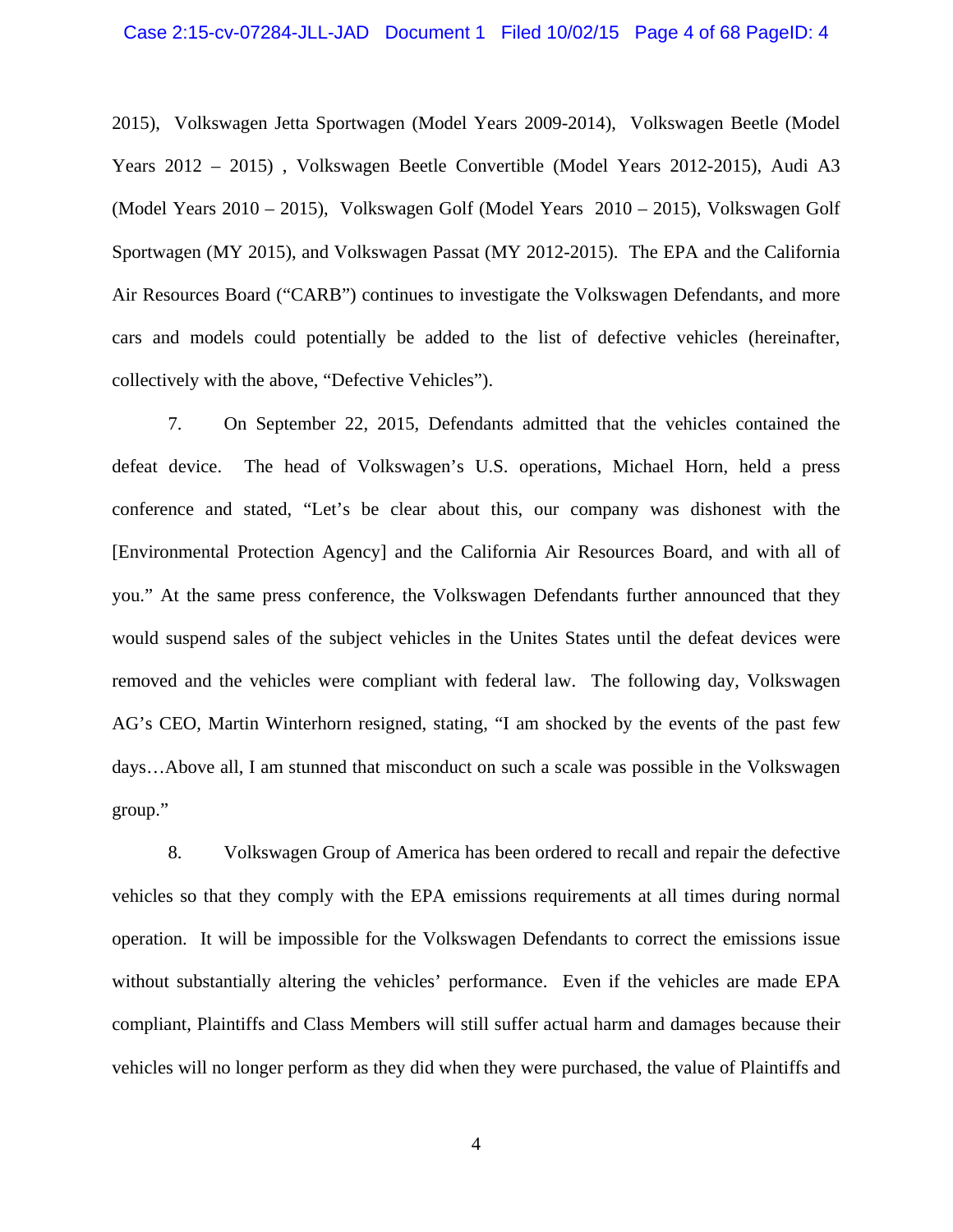Class Members' vehicles will be substantially diminished, and Plaintiffs and Class Members are impacted by having had a fraud perpetuated upon them.

9. Plaintiffs bring this action on behalf of themselves and the putative Class Members to recover damages and enjoin Volkswagen from continuing to deceive consumers.

# **PARTIES**

10. Plaintiff Charles Allen is a resident and citizen of Smithfield, North Carolina. Plaintiff Charles Allen purchased a Volkswagen Passat TDI (MY 2014) in August 2014.

11. Plaintiff Carl Batiste is a resident and citizen of Dallas, Georgia. Plaintiff Carl Batiste purchased a Volkswagen Jetta TDI Model Year ("MY") 2014 in July 2015.

12. Plaintiff George Coyne is a resident and citizen of Long Branch, New Jersey. Plaintiff George Coyne purchased a Volkswagen Passat TDI (MY 2014) in 2013.

13. Plaintiff Angela Dotson is a resident and citizen of Oakland, California. Plaintiff Angela Dotson purchased a Volkswagen Jetta TDI Sportwagen (MY 2013) in June 2013

14. Plaintiff Christian Duarte is a resident and citizen of Quartzville, California. Plaintiff Christian Duarte purchased a Volkswagen Golf TDI (MY 2010).

15. Plaintiff Daniel Flynn is a resident and citizen of Ashay, Massachusetts. Plaintiff Daniel Flynn purchased a Volkswagen Passat TDI (MY 2015) on August 12, 2015.

16. Plaintiff Shari Jay is a resident and citizen of Longview, Texas. Plaintiff Shari Jay purchased a Volkswagen Jetta TDI Sportwagen (MY 2009) in July 2009.

17. Plaintiff Lisa Johnson is a resident and citizen of Goleta, California. Plaintiff Lisa Johnson leased a Volkswagen Passat TDI (MY 2015) in September 2015.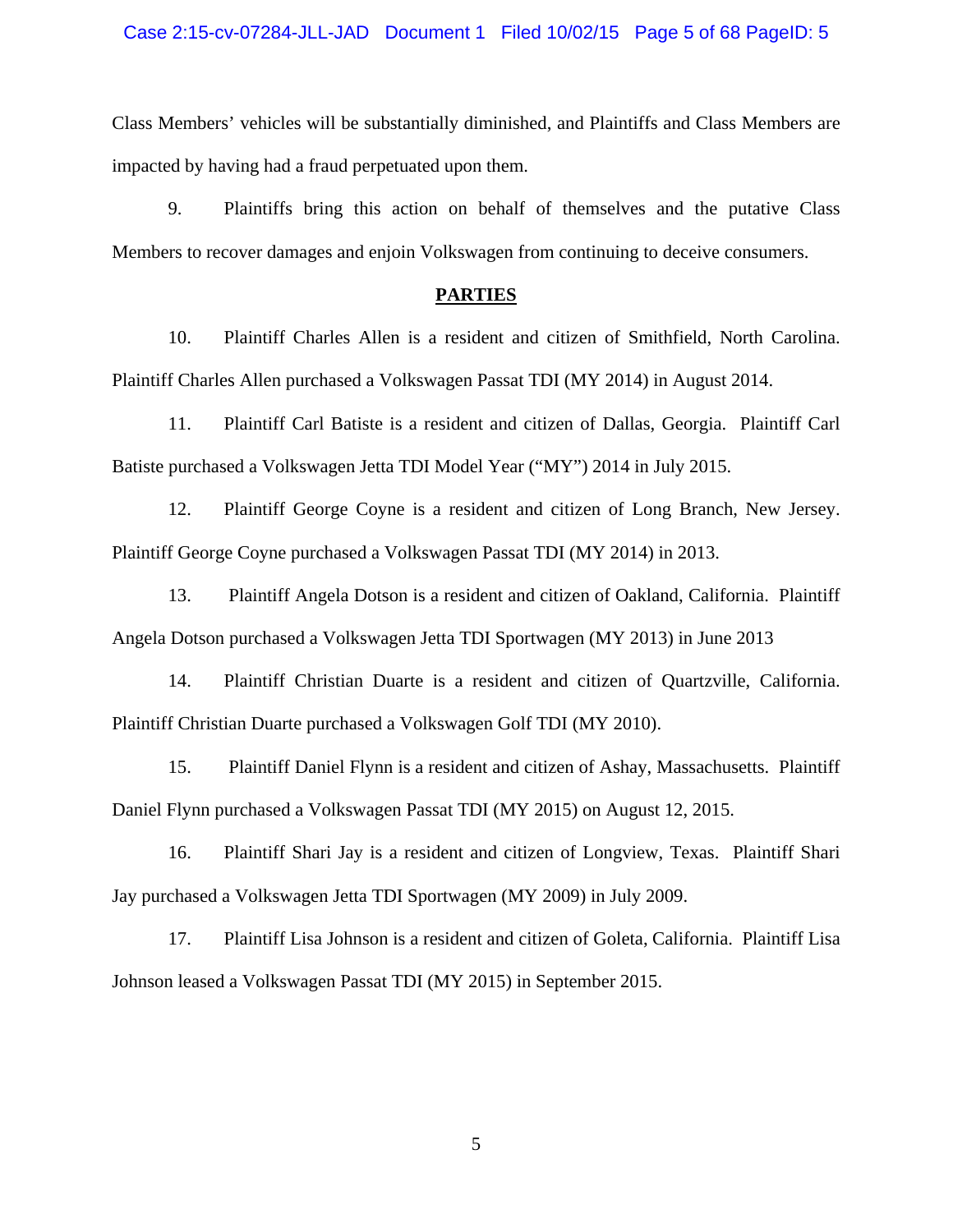Case 2:15-cv-07284-JLL-JAD Document 1 Filed 10/02/15 Page 6 of 68 PageID: 6

18. Plaintiff Jennifer Jones is a resident and citizen of Sugarhill, Georgia. Plaintiff Jennifer Jones purchased a Volkswagen Jetta TDI Sportwagen (MY 2013) in 2013 and a Volkswagen Jetta TDI (MY 2013) in 2013.

19. Plaintiff Robert Lenke is a resident and citizen of Huntington Beach, California. Plaintiff Robert Lenke purchased a Volkswagen Jetta TDI (MY 2013) in May 2013.

20. Plaintiff Steven Mendoza is a resident and citizen of Fort Irwin, California. Plaintiff Steven Mendoza purchased a Volkswagen Jetta TDI (MY 2011) in January 2015.

21. Plaintiff Jordan Pippen is a resident and citizen of Catoosa, Oklahoma. Plaintiff Jordan Pippen purchased a Volkswagen Jetta TDI (MY 2015) in 2015.

22. Plaintiff Vincent Pollock is a resident and citizen of Stoystown, Pennsylvania. Plaintiff Vincent Pollock purchased a Volkswagen Passat TDI (MY 2015) in April 2015.

23. Plaintiff Marcos Rodrigues is a resident and citizen of Coconut Creek, Florida. Plaintiff Marcos Rodrigues purchased a Volkswagen Jetta TDI Sportwagen (MY 2014) in June 2014.

24. Plaintiff Troy Rudolph is a resident and citizen of Enterprise, Alabama. Plaintiff Troy Rudolph purchased a Volkswagen Golf TDI Sportwagen (MY 2015) on August 22, 2015.

25. Plaintiff Donovan Schweigert is a resident and citizen of Apple Valley, California. Plaintiff Donovan Schweigert purchased a Volkswagen Jetta TDI (MY 2011) in 2014.

26. Plaintiff Teresa Toler is a resident and citizen of Coldwater, Mississippi. Plaintiff Teresa Toler purchased a Volkswagen Passat TDI (MY 2014) in 2013.

27. Plaintiff Congxiang (Charles) Zha is a resident and citizen of Katy, Kansas. Plaintiff Congxiang Zha purchased a Volkswagen Jetta TDI (MY 2011) in March 2011.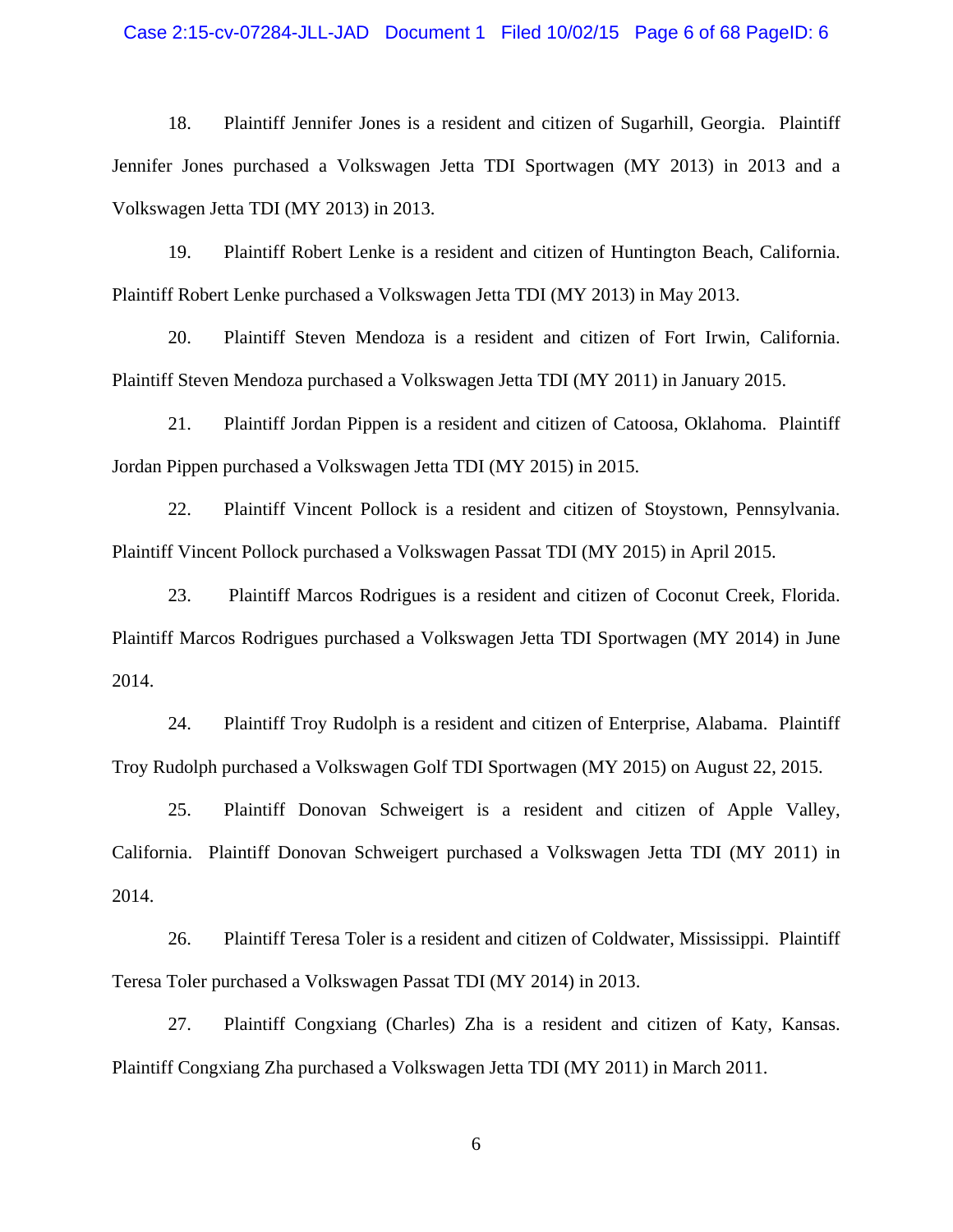#### Case 2:15-cv-07284-JLL-JAD Document 1 Filed 10/02/15 Page 7 of 68 PageID: 7

28. Defendant Volkswagen Group of America is a for-profit corporation conducting business in all 50 states and is organized under the laws of New Jersey. Volkswagen's principal place of business is located at 2200 Ferdinand Porsche Drive, Herndon, Virginia.

29. Defendant Volkswagen of America, Inc. is a corporation which is incorporated in the state of New Jersey. Volkswagen of America, Inc.'s principal place of business located at 2200 Ferdinand Porsche Drive, Herndon, Virginia, and is an operating unit of Volkswagen Group of America, Inc.

30. Defendant Volkswagen Aktiengesellschaft (hereafter "Volkswagen AG), doing business as Volkswagen Group and/or Volkswagen AG, is a corporation organized and existing under the laws of Germany, with its principal place of business located in Wolfsburg, German. Volkswagen AG is the parent corporation of Volkswagen Group of America, Inc.

31. Volkswagen Group of America, Volkswagen of America, Inc., and Volkswagen AG (hereinafter, collectively, "Volkswagen Defendants" or "Defendants") and each of them individually and/or collectively are automobile design, manufacturing, distribution and/or service corporations doing business throughout the United States. The Volkswagen Defendants, individually and/or collectively, design, develop, manufacture, market sell, lease, warrant, service, and repair passenger vehicles including the Defective Vehicles.

32. At all times relevant to this case, the Volkswagen Defendants designed, developed, manufactured, marketed, sold, leased, warranted, serviced, and repaired passenger vehicles under the Volkswagen and Audi brands throughout the United States.

### **JURISDICTION AND VENUE**

33. This Court has subject matter jurisdiction over this action pursuant to the Class Action Fairness Act ("CAFA") of 2005, 28 U.S.C. §1332 because at least one member of the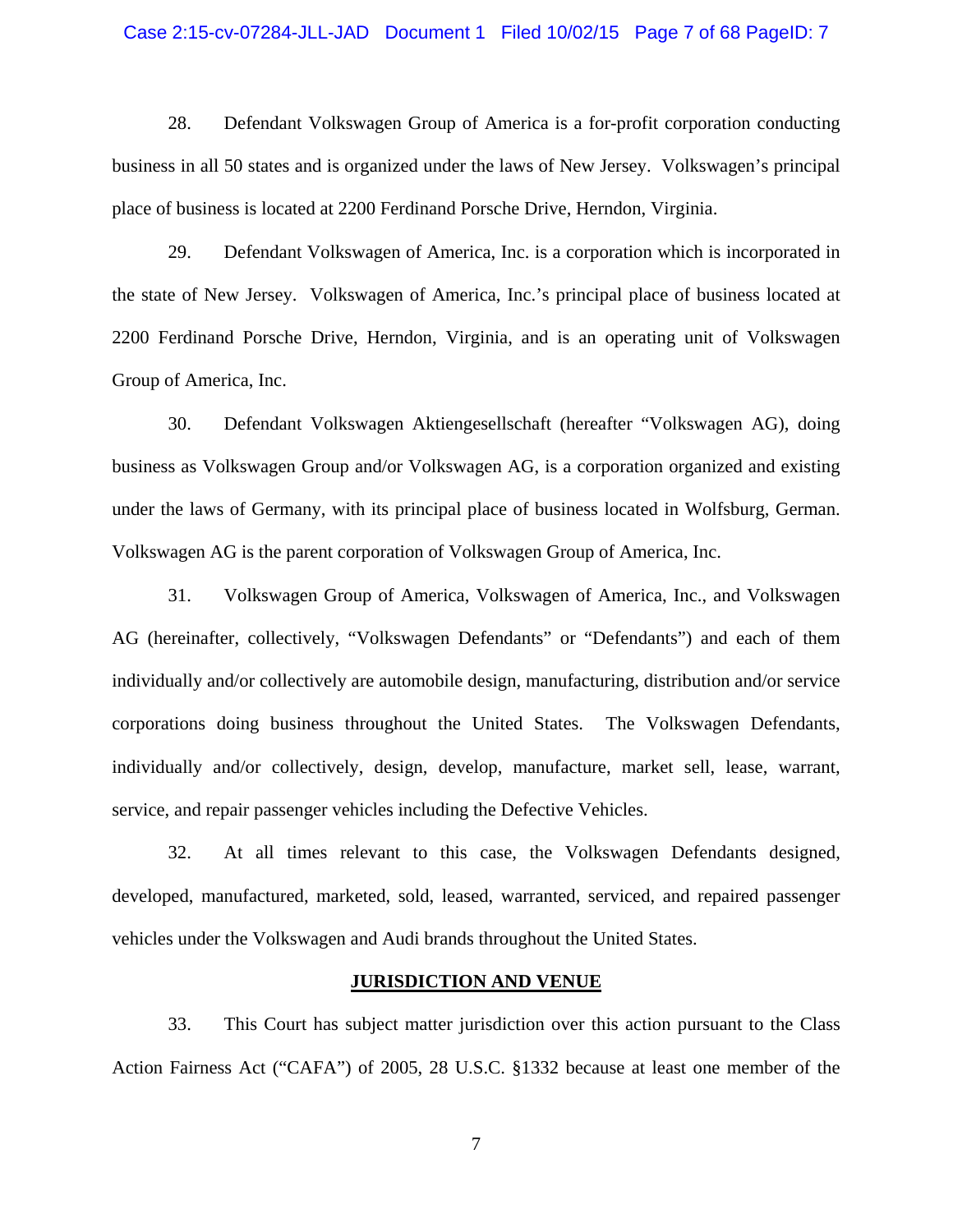#### Case 2:15-cv-07284-JLL-JAD Document 1 Filed 10/02/15 Page 8 of 68 PageID: 8

Class is a citizen of a state different from that of the Volkswagen Defendants; the proposed class consists of 100 or more members; and the aggregate amount in controversy exceeds \$5,000,000, exclusive of interest and costs.

34. This Court has personal jurisdiction over the Volkswagen Defendants because Defendants Volkswagen Group of America, Inc. and Volkswagen of America, Inc. are incorporated in New Jersey and conduct regular and continuous business in New Jersey.

35. Venue is proper in this district pursuant to 28 U.S.C. 1391 because Defendants Volkswagen Group of America, Inc. and Volkswagen of America, Inc. are incorporated under the laws of New Jersey and a substantial part of the events or omissions giving rise to these claims occurred in this district.

36. This Court is empowered to issue a declaratory judgment pursuant to 28 U.S.C. §§ 2201 and 2202.

#### **FACTUAL BACKGROUND**

# **A. The Volkswagen Defendants' National Campaign claims to sell consumers environmentally friendly diesel vehicles without sacrificing mileage or performance**

37. Historically, diesel cars have not been widely marketed in the United States because manufacturers have not been able to produce diesel cars which comply with the strict restrictions of the EPA regarding NOx emissions. Nitrogen oxide is responsible for destroying the ozone layer and contributing to smog, which is often linked to respiratory problems, lung damage, increased risks of cancer, and a weakening of the immune system.

38. In the past, American consumers did not want diesel cars due to their poor mileage and reputation for sluggishness.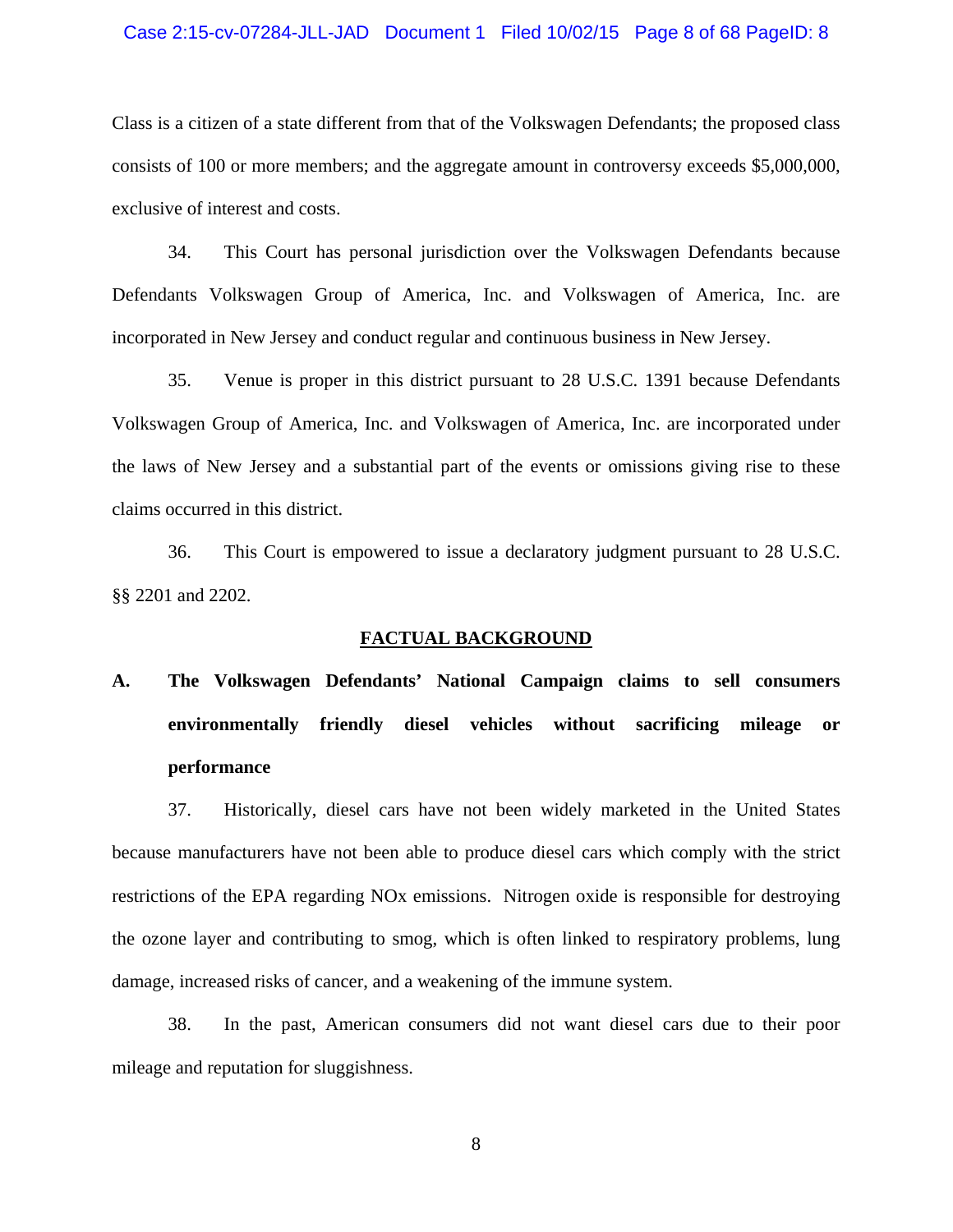39. In 2009, the Volkswagen Defendants introduced their new diesel vehicles in the United States. The Volkswagen Defendants manufactured and sold millions of diesel cars in the United States. Approximately 23% of all cars sold by The Volkswagen Defendants are diesels. The Volkswagen Defendants are the largest seller of diesel passenger vehicles in the United States.

40. The Volkswagen Defendants marketed the diesel cars as "TDI Clean Diesel" vehicles. The fleet included: Volkswagen Jetta (Model Years 2009 – 2015), Volkswagen Jetta Sportwagen (Model Years 2009-2014), Beetle (Model Years 2012 – 2015) , Volkswagen Beetle Convertible (Model Years 2012-2015), Audi A3 (Model Years 2010 – 2015), Golf (Model Years 2010 – 2015), Golf Sportwagen (MY 2015), and Volkswagen Passat (MY 2012-2015). All vehicles were powered by the company's 2.0 liter turbo diesel four-cylinder engines.



41. The Volkswagen Defendants' national marketing campaign represented that the defective vehicles were high performing, efficient, and fueled by environmentally friendly "clean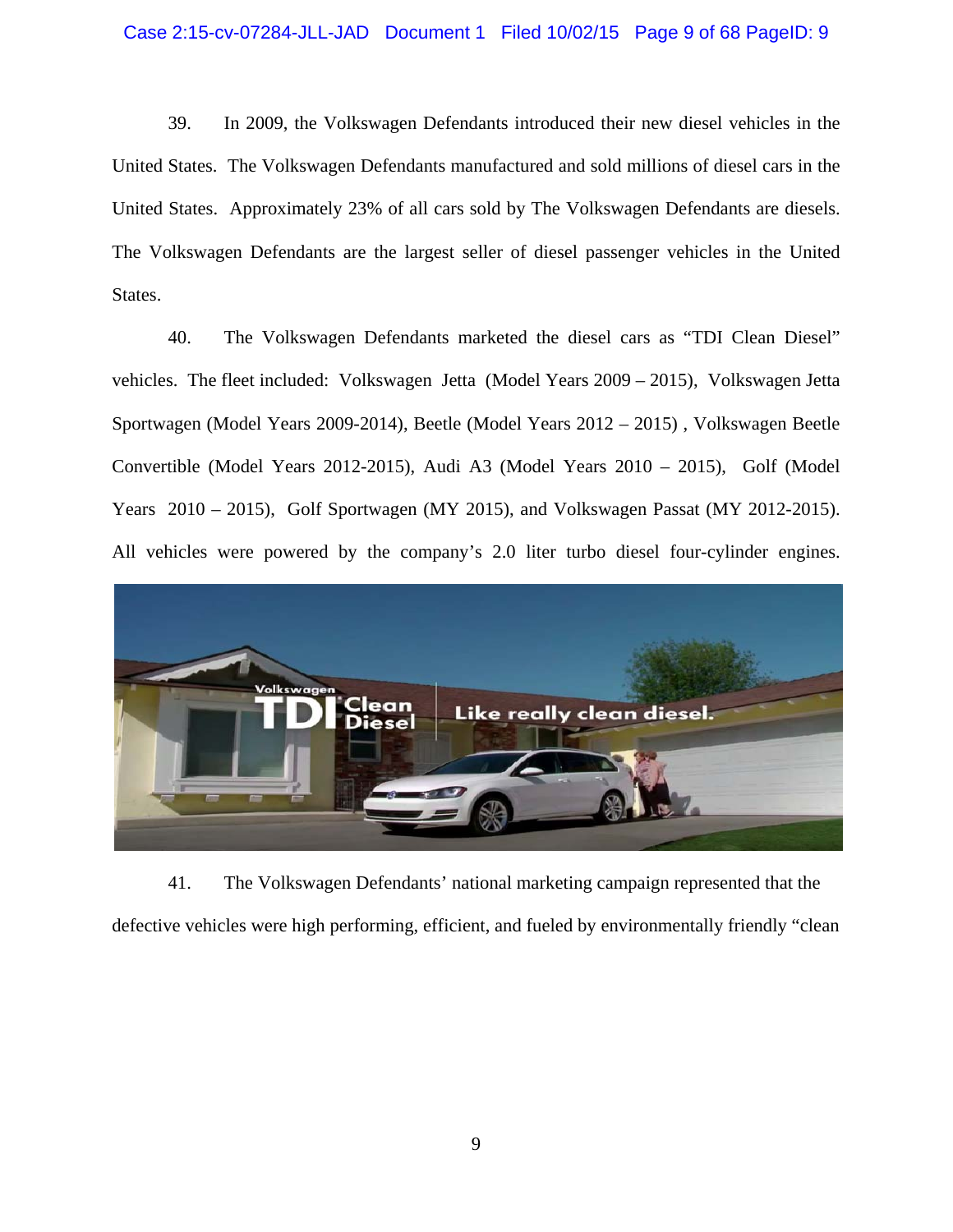diesel".<sup>1</sup>



# So efficient, it even sips fuel.

Our turbocharged engines get high hwy mpg without forfeiting performance.

- . 39 hwy mpg for new standard 1.4L TSI® engine
- 2.0L TDI Clean Diesel engine
- 6-speed DSG® automatic transmission
- Up to 667 hwy miles per tank with TDI
- $\circ$ Available Standard feature feature

View key MPG and availability info ?

# This ain't your daddy's diesel.

Stinky, smoky, and sluggish. Those old diesel realities no longer apply. Enter TDI Clean Diesel. Ultra-low-sulfur fuel, direct injection technology, and extreme efficiency. We've ushered in a new era of diesel.

- . Engineered to burn low-sulfur diesel fuel
- . "Common Rail" direct injection system

View key fuel efficiency info

<u> 1989 - Johann Barn, mars eta bat erroman erroman erroman erroman erroman erroman erroman erroman erroman err</u>



42. The Volkswagen Defendants touted that the Audi A3 TDI and VW Jetta TDI

were named the 2010 Green Car of the Year and the 2009 Green Car of the Year, respectively.

<sup>1</sup> Volkswagen commercial advertising campaign, "Diesel, no longer a dirty word", available at https://www.youtube.com/watch?v=xBKDLJUevrY and (last visited September 30, 2015; https://www.youtube.com/watch?v=YPkD-GvUMc8#t=38 and (last visited September 30, 2015 *See also* Volkswagen commercial advertising fuel economy available at https://www.youtube.com/watch?v=n1\_xoASs1k4 and (last visited September 30, 2015); and Volkswagen commercial advertising vehicle performance available at https://www.youtube.com/watch?v=zcgqBrzAHJ8 and (last visited September 30, 2015)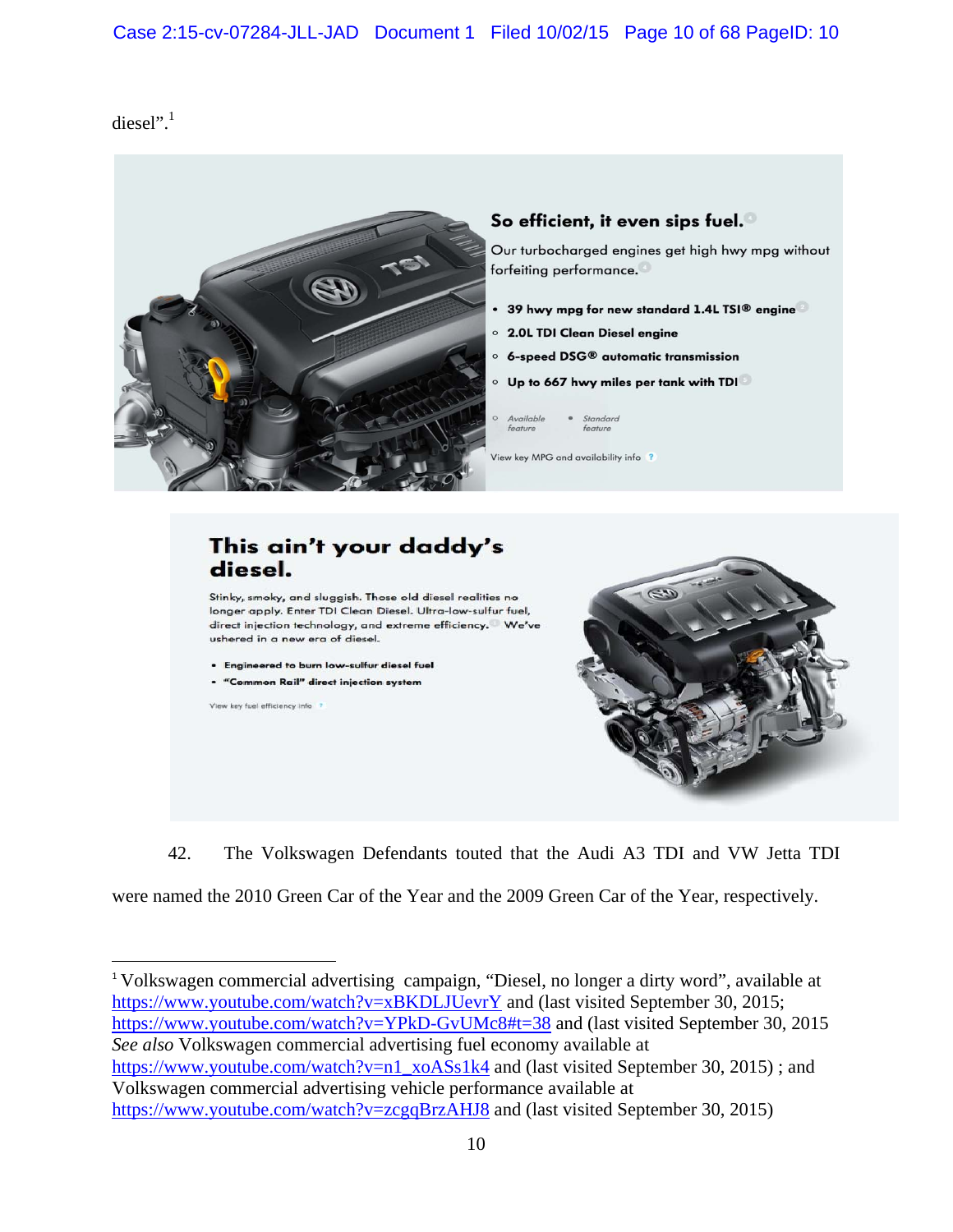#### Case 2:15-cv-07284-JLL-JAD Document 1 Filed 10/02/15 Page 11 of 68 PageID: 11

43. The Volkswagen Defendants further directed consumers to their website promoting their clean diesel technology, www.clearlybetterdiesel.org. The website buttressed claims made in Volkswagen's consumer ads, stating "We used to think of diesel as black clouds of smoke and noxious fumes. But that was then. Now we have Clean Diesel that meets the highest standard in all 50 states, thanks to ultra low sulfur diesel (ULSD) fuel and innovative engine technology that burns cleaner."

44. In regards to its superior fuel efficiency, the Volkswagen Defendants represented that the Defective Vehicles could achieve over 40 miles per gallon of fuel and travel over 800 miles on a tank of fuel.

45. The Volkswagen Defendants also represented that their Defective Vehicles had excellent performance in the areas of torque and acceleration, even with the diesel engine.

46. The Volkswagen Defendants charged a substantial premium for their "clean" and "green" diesel technology. For example, the base MSRP for Jetta SE is \$20,095, while the Clean Diesel TDI SEL carries an MSRP of \$26,410.

47. The Volkswagen Defendants collected premiums across their entire fleet of Defective Vehicles, as set forth in the table below:

| <b>Model</b>     | <b>Base</b> | Mid-Level | Premium |
|------------------|-------------|-----------|---------|
| VW Jetta         | \$2,860     | \$4,300   | \$6,315 |
| <b>VW</b> Beetle | \$4,635     | n/a       | \$2,640 |
| VW Golf          | \$2,950     | \$1,000   | \$1,000 |
| <b>VW Passat</b> | \$5,755     | \$4,750   | \$6,855 |
| Audi A3          | \$2,805     | \$3,095   | \$2,925 |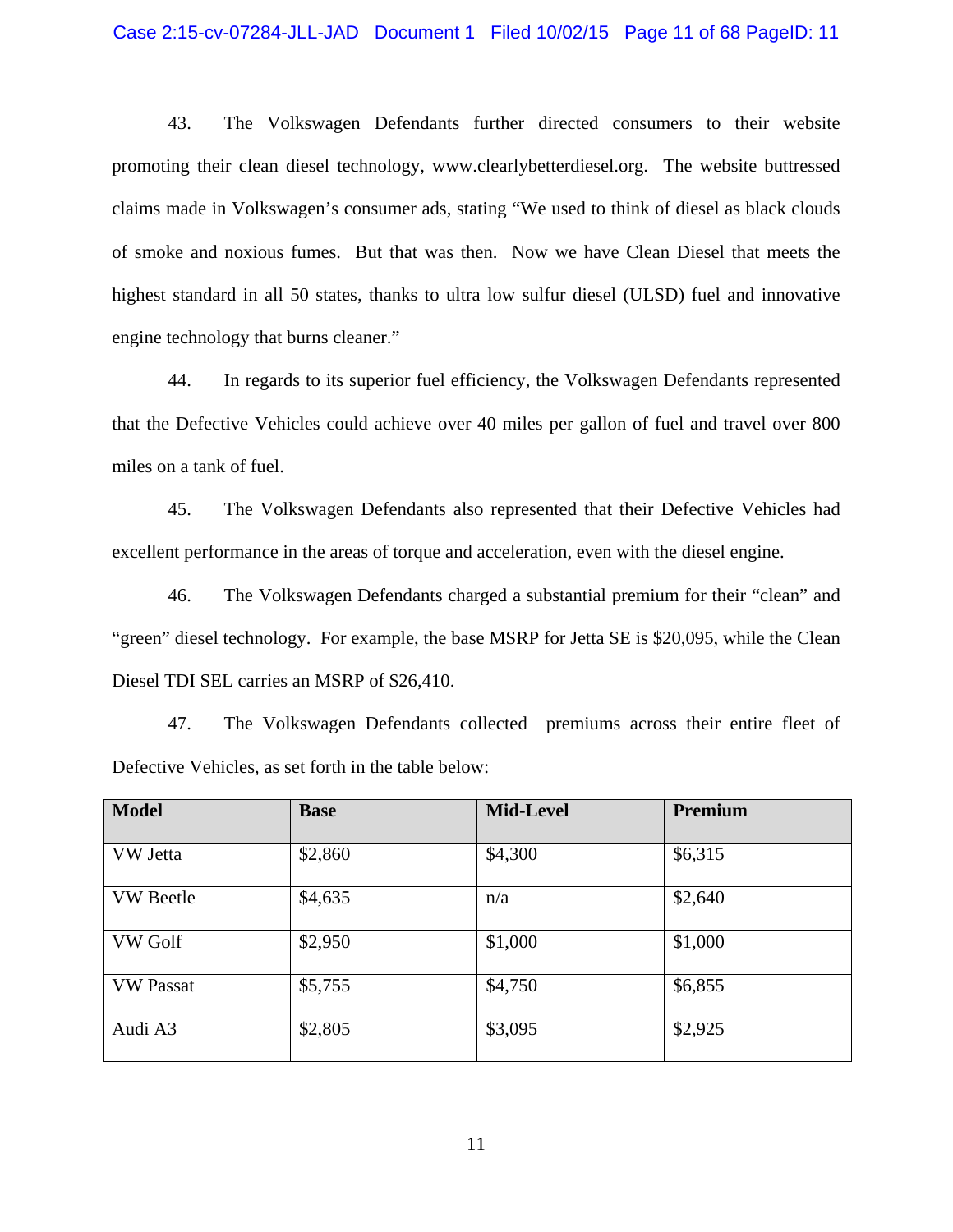# **B. The Volkswagen Defendants intentionally designed and installed software into the Defective Vehicles to conceal the cars' excessive and illegal pollution emissions.**

48. All passenger vehicles must be certified by the EPA that they meet applicable federal emissions standards under the Clean Air Act.

49. Passenger cars (known as "light-duty motor vehicles" under the CAA) are regulated by the CAA 42 U.S.C. § 7522, which sets compliance provisions, and by 40 C.F.R. Part §86, which sets federal emission standards and test procedures for certain air pollutants such as nitrogen oxides.

50. Every vehicle introduced into interstate commerce in the United States must satisfy applicable emission standards. The EPA administers a certification program and issues certificates of conformity ("COCs") to compliant vehicles. 40 C.F.R. §86.1811-04. Auto manufacturers must submit a COC application to obtain a COC. That application must include a list of all auxiliary emission control devices ("AECDs"), which are design elements that can modulate, delay, or deactivate the operation of any part of the emission control system. Essentially, AECDs can influence or obstruct emission controls. 40 C.F.R. § 86.1803-01.

51. Some AECDs are considered "defeat devices." Defeat devices reduce the effectiveness of the emission control system. 40 C.F.R. § 86.1803-01. A COC applicant must justify each AECD that reduces emission effectiveness and explain why that AECD is not a defeat device. 40 C.F.R. § 86.1844-01(d)(11).

52. Cars with defeat devices cannot be certified.  $40 \text{ C.F.R.}$  §  $86.1848 \cdot 10(c)(6)$ .

53. The CAA specifically outlaws "defeat devices" and makes it illegal for "any person to manufacture or sell, or offer to sell, or install, any part or component intended for use with, or as part of, any motor vehicle engine, where a principal effect of the part or component is to bypass, defeat, or render inoperative any device or element of design installed on or in a motor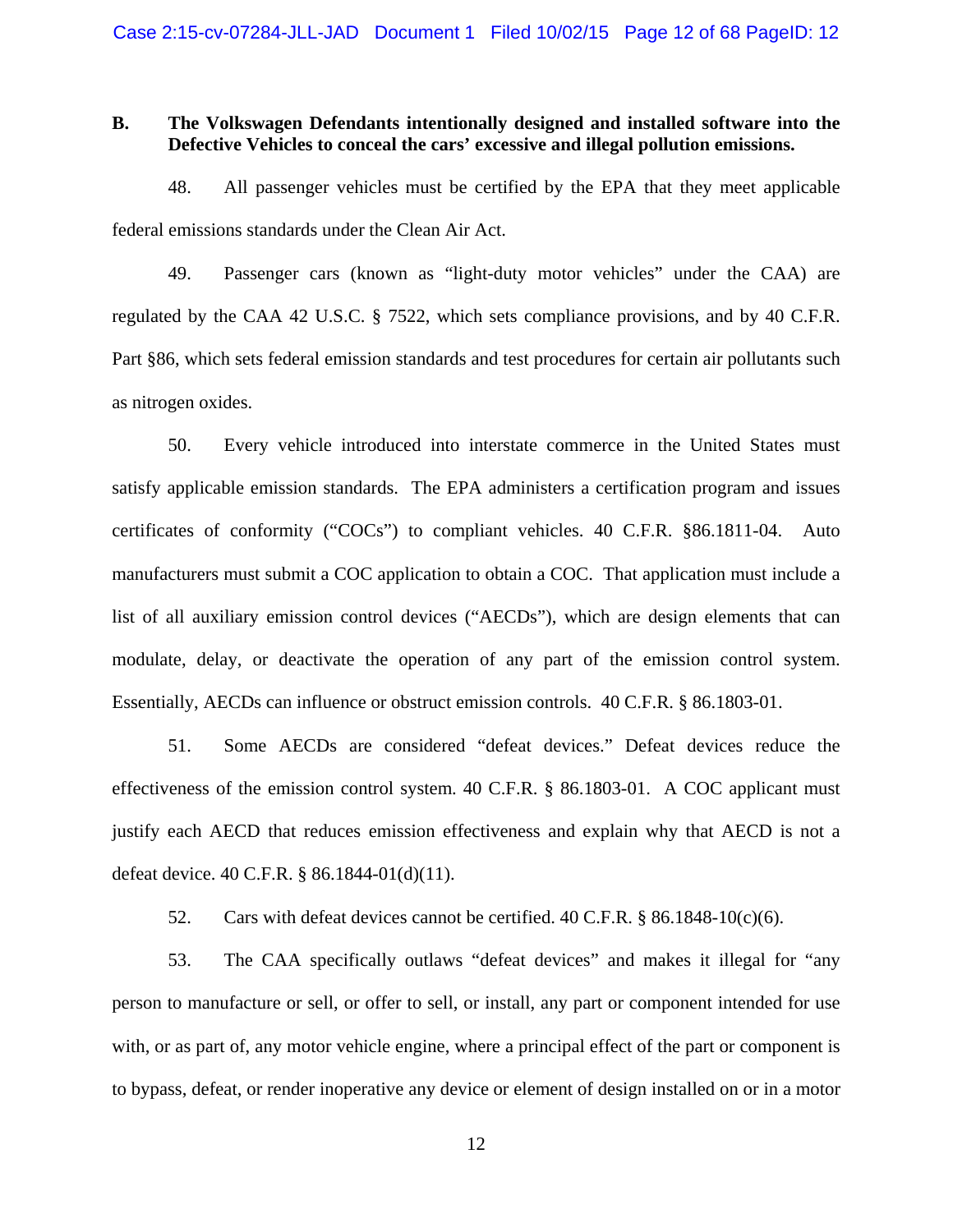#### Case 2:15-cv-07284-JLL-JAD Document 1 Filed 10/02/15 Page 13 of 68 PageID: 13

vehicle or motor vehicle engine in compliance with regulations of this subchapter." CAA  $§203(a)(3)(B).$ 

54. The emission testing for certification is done in a lab, with the car being tested on a large treadmill-like machine.

# **C. The Volkswagen Defendants knowingly put a "defeat device" in the Defective Vehicles.**

55. In 2005, the Volkswagen Defendants began engineering the Defective Vehicles.

56. In 2006, Volkswagen engineers informed the company that a urea solution, known in the car industry as "AdBlue", would need to be put into the engines to make them compliant with American emission standards. The urea solution helped the vehicles produce less NOx emissions, but it also increased the price per engine. The Volkswagen Defendants determined that they did not want to pay the additional cost per car.

57. During the manufacturing of the Defective Vehicles, Bosch, a software company, provided sophisticate software components that were to be used to regulate the exhaust systems in the vehicles.

58. The Volkswagen Defendants inserted the sophisticated software into their Defective Vehicles. The sophisticated software allowed the cars to track pedal and steering movements. When those movements suggested that the car was undergoing nitrogen-oxide emissions testing, the car automatically turned its pollution control on. With the pollution controls on, the defeat device altered the engine and exhaust systems so emissions standards were met. The rest of the time, the pollution controls switched off automatically, allowing the car to pollute freely.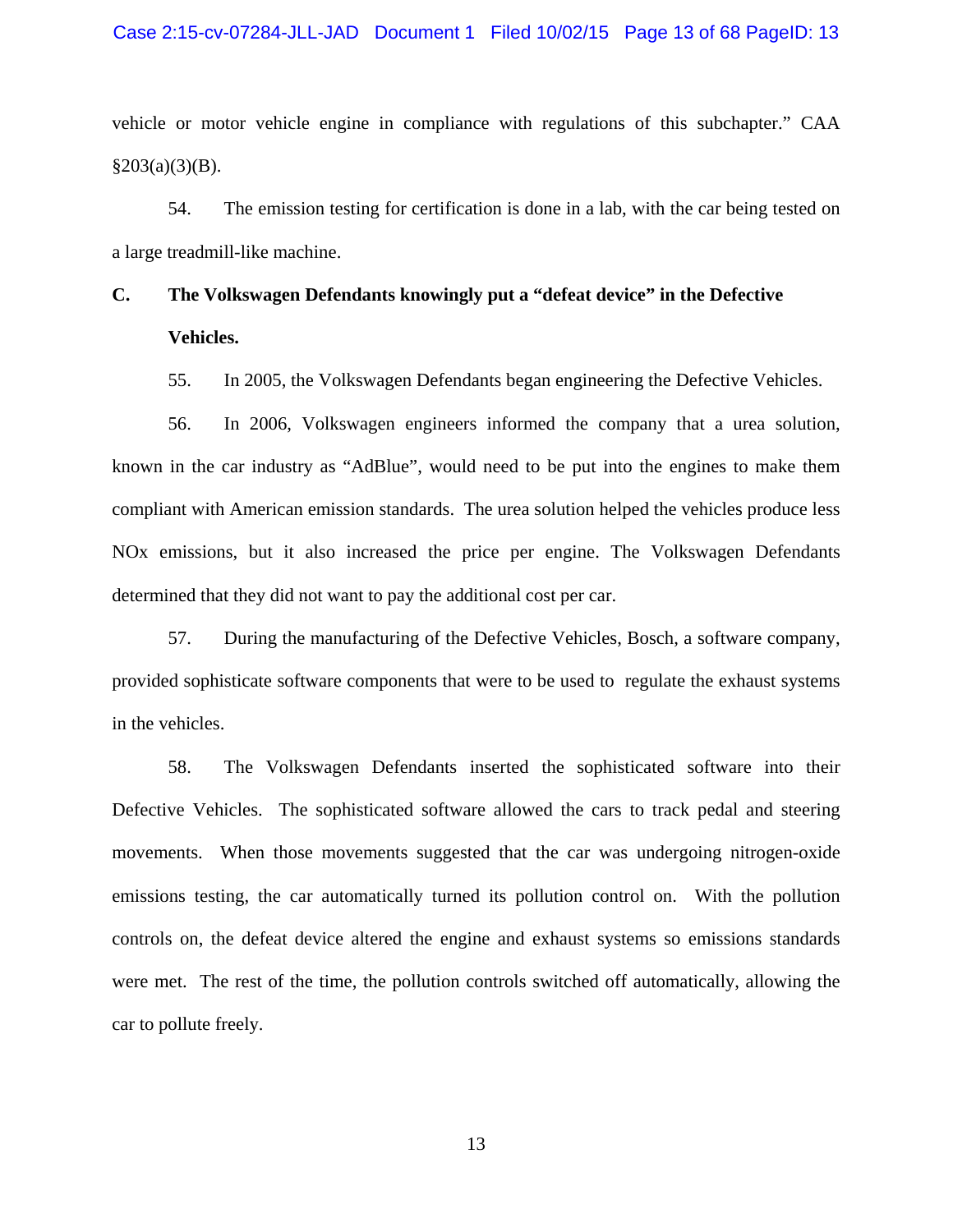#### Case 2:15-cv-07284-JLL-JAD Document 1 Filed 10/02/15 Page 14 of 68 PageID: 14

59. The Volkswagen Defendants had effectively implemented a "defeat device" as defined by the CCA, in all of their TDI engine vehicles.

60. In 2011, Bosch wrote to the Volkswagen Defendants warning that use of the on board software to cheat emission tests was illegal. Similar warnings were reported as early as 2007.

61. In 2013, purely by happenstance, researchers from the International Council on Clean Transportation discovered that there was a significant discrepancy between emissions found in the laboratory tests of the Volkswagen vehicles and their real road performance.

62. Between 2013 and 2014, ICCT worked with researchers at the University of West Virginia to investigate the discrepancy in emissions. The researchers at West Virginia University stuck a probe up the exhaust pipe of The Volkswagen Defendants' "clean diesel" cars and drove them from San Diego to Seattle.

63. The researchers found that the vehicles were emitting between 10 to 35 times the allowable limit. They brought their findings to the CARB and the EPA in May 2014.

64. During their own investigation, the EPA determined that some of the Defective Vehicles were emitting 40 times the allowable limit.

65. In May 2014, the EPA ordered the Volkswagen Defendants to investigate and fix the problem through a voluntary recall, and The Volkswagen Defendants claimed to have done so.

66. Further emissions testing was done and again the cars performed well in testing but there was still a substantial discrepancy between the lab and road emissions. The Volkswagen Defendants claimed that other technical issues were causing the discrepancy.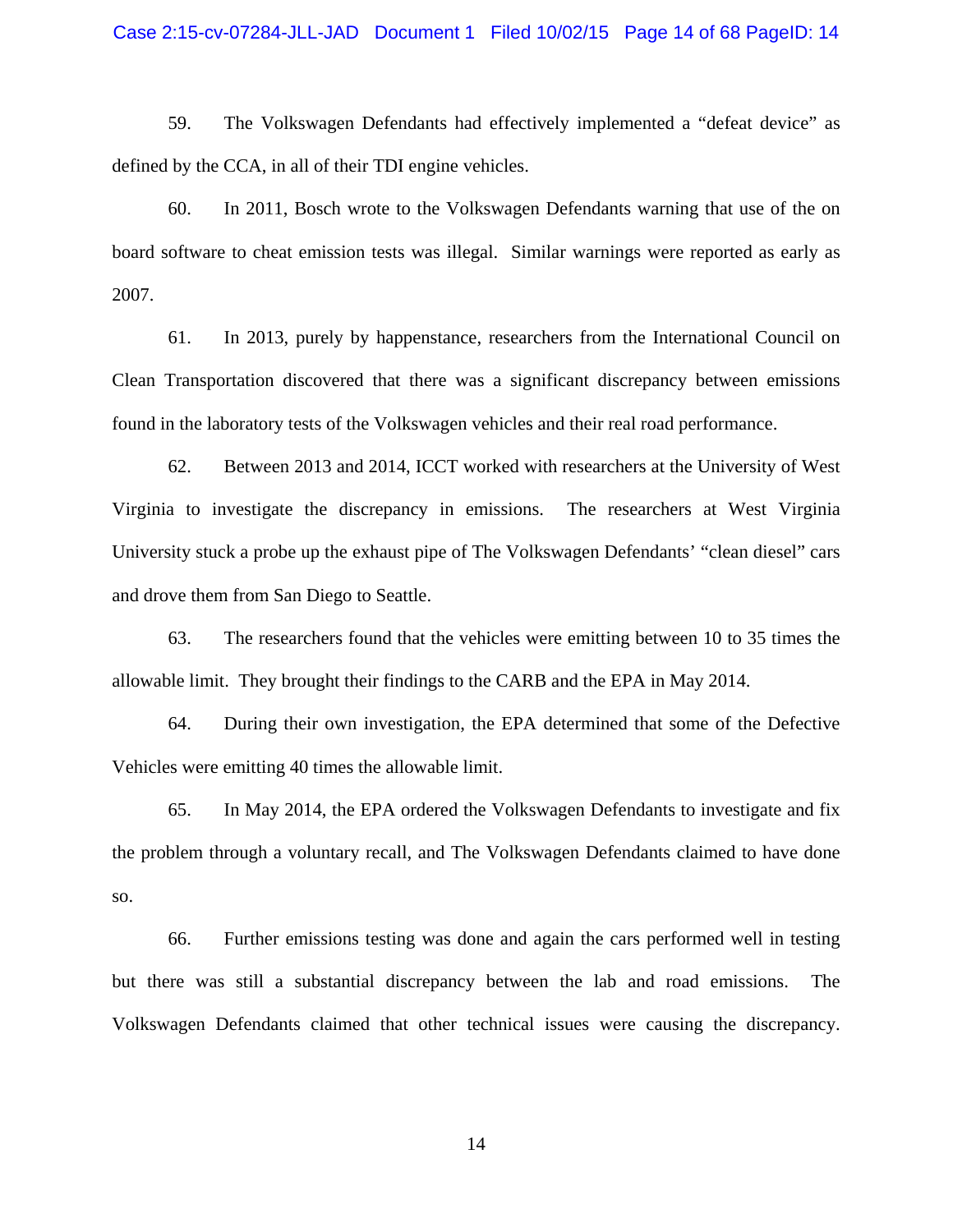#### Case 2:15-cv-07284-JLL-JAD Document 1 Filed 10/02/15 Page 15 of 68 PageID: 15

According to the EPA, none of the technical issues suggested by the Volkswagen Defendants explained the discrepancy.

67. The EPA and CARB threatened that they would not approve certificates of conformity for the Volkswagen Defendants2016 model year diesel vehicles until the emissions issue was rectified.

# **D. The Volkswagen Defendants admitted that they installed the "defeat device" in the Defective Vehicles.**

68. Subsequently, the Volkswagen Defendants admitted they had designed and installed a defeat device in the Defective Vehicles.

69. On September 18, 2015, the EPA issued a Notice of Violation to the Volkswagen Defendants, finding that The Volkswagen Defendants manufactured and installed defeat devices in certain model year 2009 through 2015 diesel light-duty vehicles equipped with 2.0 liter engines. These defeat devices bypassed, defeated, or rendered inoperative elements of the vehicles' emission control system which existed to comply with CAA emission standards. Therefore, VW violated section  $203(a)(3)(B)$  of the CAA, 42 U.S.C.  $\S 7522(a)(3)(B)$ .

70. On September 22, 2015, Michael Horn, the head of Volkswagen Group of America, who is also the head of Volkswagen U.S. operations, held a press conference and stated, "Let's be clear about this, our company was dishonest with the [Environmental Protection Agency] and the California air resources board, and with all of you."

71. Also on September 22, 2015, the Volkswagen Defendants further announced that they would suspend sales of the Defective Vehicles in the Unites States until the defeat devices were removed and the vehicles were compliant with federal law.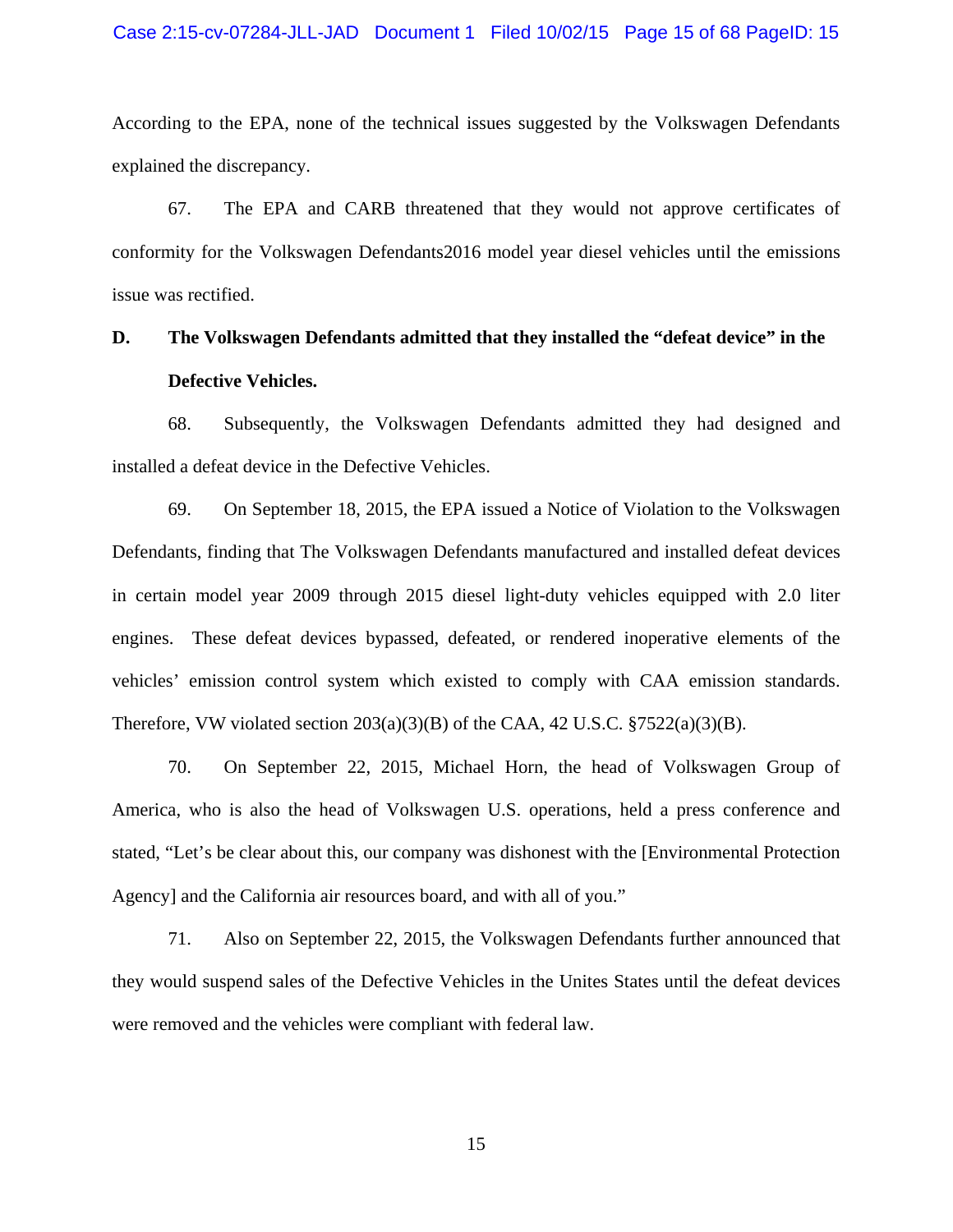72. On September 23, 2015, Volkswagen's CEO, Martin Winterhorn resigned and stated, "I am shocked by the events of the past few days…Above all, I am stunned that misconduct on such a scale was possible in the Volkswagen group."

#### **E. Volkswagen's Misconduct Has Injured Class Members**

73. The Volkswagen Defendants intentionally violated federal and state law. The Volkswagen Defendants knowingly sold consumers Defective Vehicles that were not "environmentally friendly", but rather produced nitrogen oxide emissions which were 10 to 40 times the legally allowable limit. The Volkswagen Defendants knowingly sold consumers Defective Vehicles which could not provide good performance, mileage, and low emissions all at the same time. The Volkswagen Defendants instituted a national campaign which made false and misleading statements regarding the Defective Vehicles' capabilities. The Volkswagen Defendants knowingly charged a premium for these "clean diesel" vehicles.

74. Plaintiffs and Class Members have been injured by the Volkswagen Defendants' unlawful conduct. First, in light of the EPA recall, Plaintiffs and Class Members will suffer harm from diminution of the quality of their vehicles. Once the vehicles are made EPA compliant, the Defective Vehicles' horsepower, torque, and fuel efficiency will be significantly reduced. Plaintiffs and Class Members vehicles will no longer perform as advertised and warranted.

75. Second, Plaintiffs and Class Members will suffer a diminution in the value of their vehicles once they are made EPA compliant. Plaintiffs and Class Members will have overpaid for their vehicles. They will be forced to pay much more to fuel their less fuel efficient vehicles. The vehicles' lifespans will be diminished as well due to the fact that the average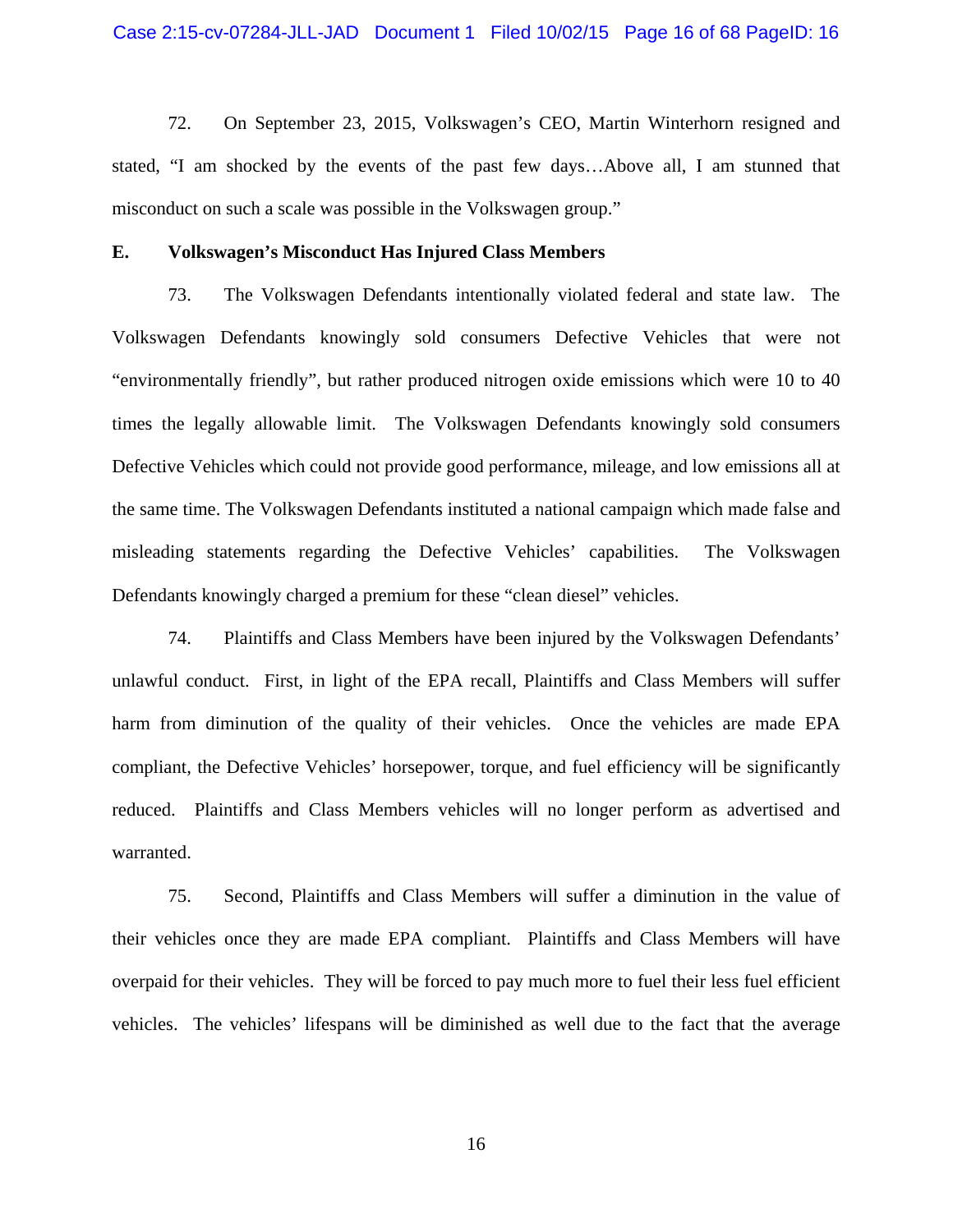#### Case 2:15-cv-07284-JLL-JAD Document 1 Filed 10/02/15 Page 17 of 68 PageID: 17

diesel engine wears out more quickly. Plaintiffs and Class Members will have to resell their vehicles for much less than originally expected, if they can manage to resell them at all.

76. Third, Plaintiffs and Class Members were deceived by Volkswagen, through a national marketing claim promising a superior, efficient "clean" and "green" vehicle. Had Plaintiffs and Class Members known of the defeat device at the time of purchase of the defective vehicles, they would not have purchased or leased the vehicle or paid significantly less than the premium that they did.

#### **TOLLING OF THE STATUE OF LIMITATIONS**

#### **Fraudulent Concealment**

77. Upon information and belief, the Volkswagen Defendants have known of the defects described above since at least 2009. The Volkswagen Defendants knew of the defects well before Plaintiffs and Class Members purchased the Defective Vehicles, and have concealed from or failed to notify Plaintiffs, Class Members, and the public of the full and complete nature of the defects.

78. The Volkswagen Defendants intentionally concealed the defect from the public, from the Plaintiffs and from the Class until September 2015, and did not fully investigate or consciously failed to investigate the seriousness of the issue.

79. Any applicable statute of limitations has therefore been tolled by the Volkswagen Defendants' knowledge and active concealment.

#### **Estoppel**

80. The Volkswagen Defendants were and are under a continuing duty to disclose to Plaintiffs and Class Members the true character, quality, and nature of the vehicles. They actively concealed the true character, quality, and nature of the vehicles and knowingly made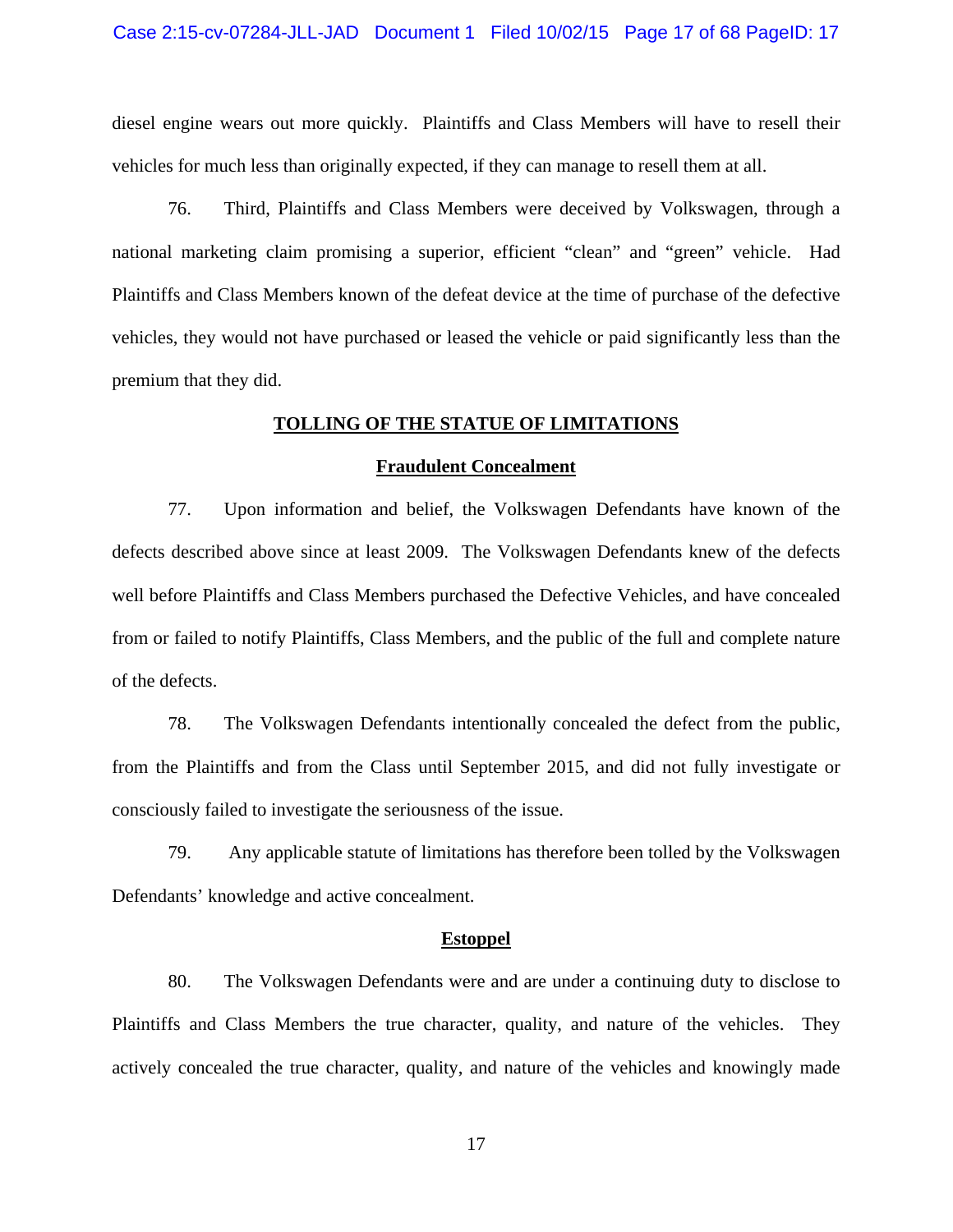misrepresentations about the quality, reliability, characteristics, and performance of the vehicles. Plaintiffs and Class Members reasonably relied upon The Volkswagen Defendants' knowing and affirmative misrepresentations and/or active concealment of these facts. Based on the foregoing, The Volkswagen Defendants are estopped from relying on any statutes of limitation in defense of this action.

#### **Discovery Rule**

81. The causes of action alleged herein did not accrue until Plaintiffs and Class Members discovered in September 2015 that their vehicles were defective.

#### **CLASS ACTION ALLEGATIONS**

82. Plaintiffs bring this lawsuit as a class action on their own behalf and on behalf of all other persons similarly situated as members of the proposed Class, pursuant to Federal Rules of Civil Procedure 23(a) and (b)(3) and/or (b)(2) and/or (c)(4). This action satisfies the numerosity, commonality, typicality, adequacy, predominance, and superiority requirements of those provisions.

83. The Plaintiffs' and Class Member's claims all derive directly from a single course of conduct by the Volkswagen Defendants. This case is about the responsibility of The Volkswagen Defendants, at law and in equity, for their knowledge, their conduct, and their products. The Volkswagen Defendants have engaged in uniform and standardized conduct toward the Plaintiffs and Class Members. They did not differentiate, in degree of care or candor, their actions or inactions, or in the content of their statements or omissions, among individual Class Members. The objective facts on these subjects are the same for all Class Members. Within each Claim for Relief asserted by the respective Classes, the same legal standards govern.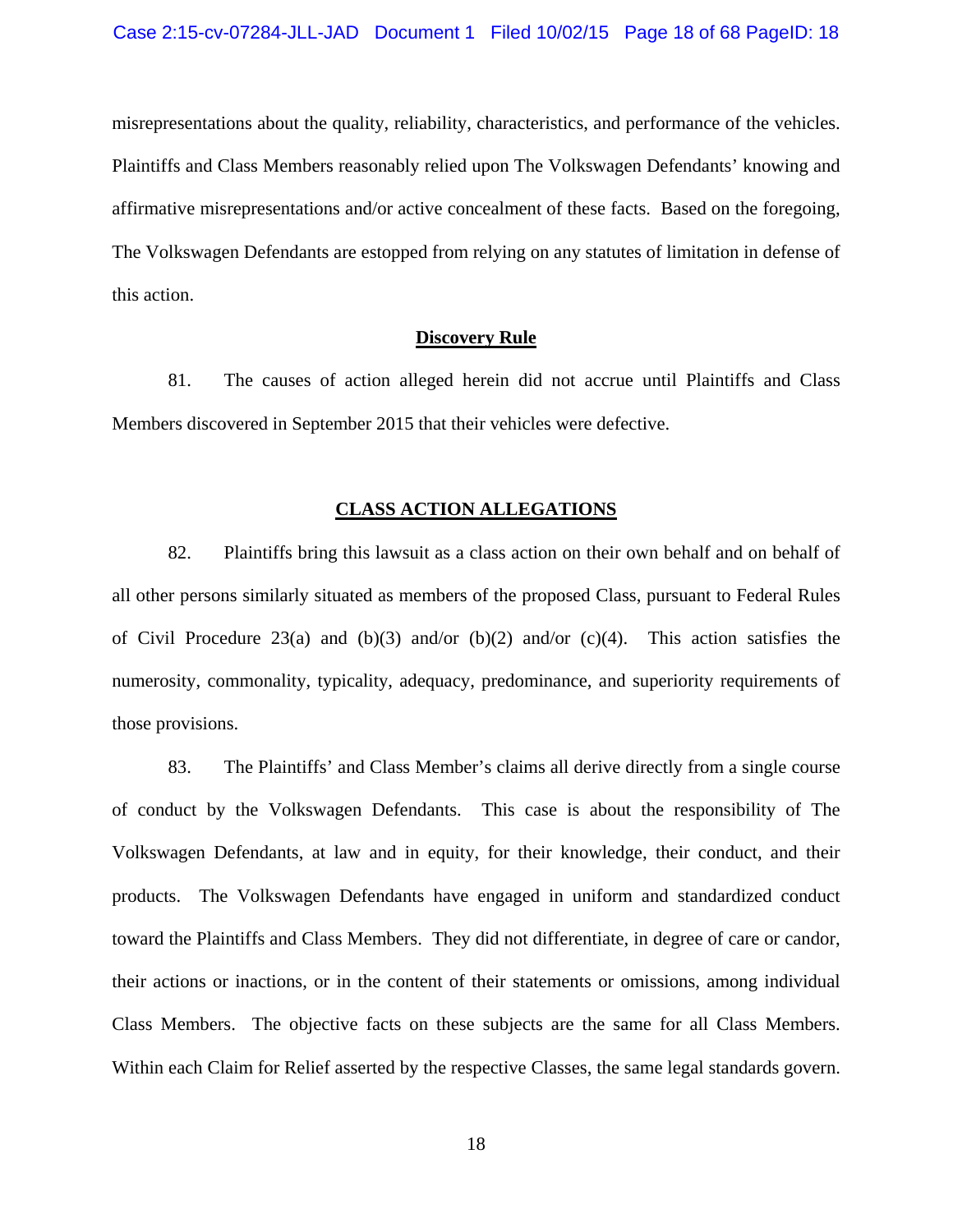#### Case 2:15-cv-07284-JLL-JAD Document 1 Filed 10/02/15 Page 19 of 68 PageID: 19

Additionally, many states share the same legal standards and elements of proof, facilitating the certification of multistate classes for some or all claims.

84. Plaintiffs are not aware of any obstacles likely to be encountered in the management of this action that would preclude its maintenance as a class action. Rule 23 of the Federal Rules of Civil Procedure provides the Court with authority and flexibility to maximize the efficiencies and benefits of the class mechanism and reduce management challenges. The Court may, on motion of Plaintiffs or on its own determination, certify nationwide, statewide and/or multistate classes for claims sharing common legal questions; utilize the provisions of Rule  $23(c)(4)$  to certify any particular claims, issues, or common questions of fact or law for class-wide adjudication; certify and adjudicate bellwether class claims; and utilize Rule  $23(c)(5)$ to divide any Class into subclasses.

85. Plaintiffs bring this action and seeks to certify and maintain it as a class action under Rules  $23(a)$ ; (b)(1) and/or (b)(2); and (b)(3) of the Federal Rules of Civil Procedure on their behalf and on behalf of a Nationwide Class (the "Nationwide Class") defined as follows: All persons or entities in the United States who purchased or leased one or more Defective Vehicles in the United States.

86. Plaintiffs seek to represent the following statewide class or subclasses defined as follows:

> a. Plaintiff George Coyne seeks to represent the New Jersey Subclass, defined as all persons in the State of New Jersey who purchased or leased one or more Defective Vehicles (see ¶6, p. 3) in the United States.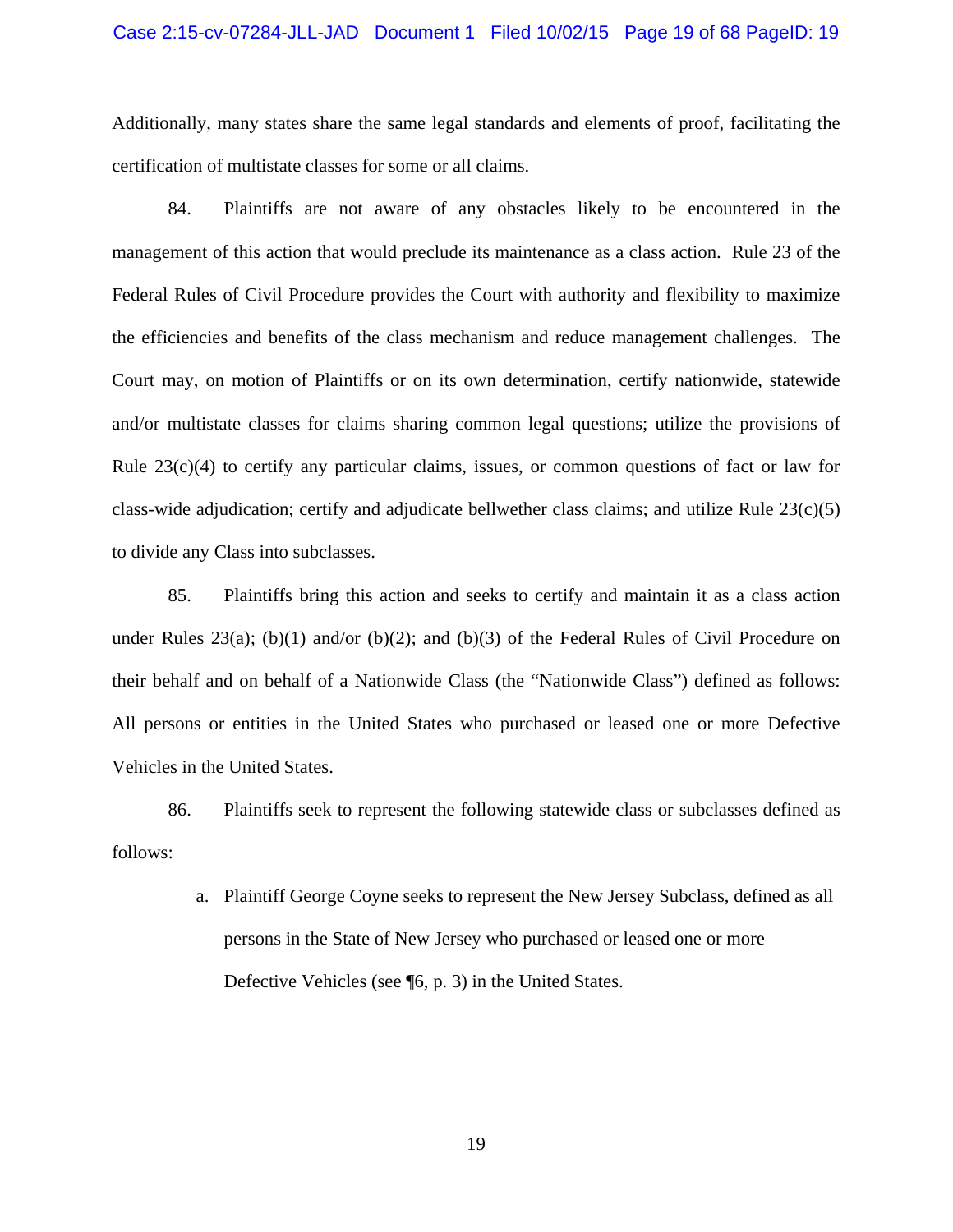- b. Plaintiff Charles Allen seeks to represent the North Carolina Subclass, defined as all persons in the State of North Carolina who purchased or leased one or more Defective Vehicles (see ¶6, p. 3) in the United States.
- c. Plaintiffs Angela Dotson, Christian Duarte, Lisa Johnson, Robert Lenke, Steven Mendoza, and Donovan Schweigert seek to represent the California Subclass, defined as all persons in the State of California who purchased or leased one or more Defective Vehicles (see ¶6, p. 3) in the United States.
- d. Plaintiffs Carl Batiste and Jennifer Jones seek to represent the Georgia Subclass, defined as all persons in the State of Georgia who purchased or leased one or more Defective Vehicles (see ¶6, p. 3) in the United States.
- e. Plaintiff Daniel Flynn seeks to represent the Massachusetts Subclass, defined as all persons in the State of Massachusetts who purchased or leased one or more Defective Vehicles (see ¶6, p. 3) in the United States.
- f. Plaintiff Shari Jay seeks to represent the Texas Subclass, defined as all persons in the State of Texas who purchased or leased one or more Defective Vehicles (see ¶6, p. 3) in the United States.
- g. Plaintiff Jordan Pippen seeks to represent the Oklahoma Subclass, defined as all persons in the State of Oklahoma who purchased or leased one or more Defective Vehicles (see ¶6, p. 3) in the United States.
- h. Plaintiff Vincent Pollock seeks to represent the Pennsylvania Subclass, defined as all persons in the State of Pennsylvania who purchased or leased one or more Defective Vehicles (see ¶6, p. 3) in the United States.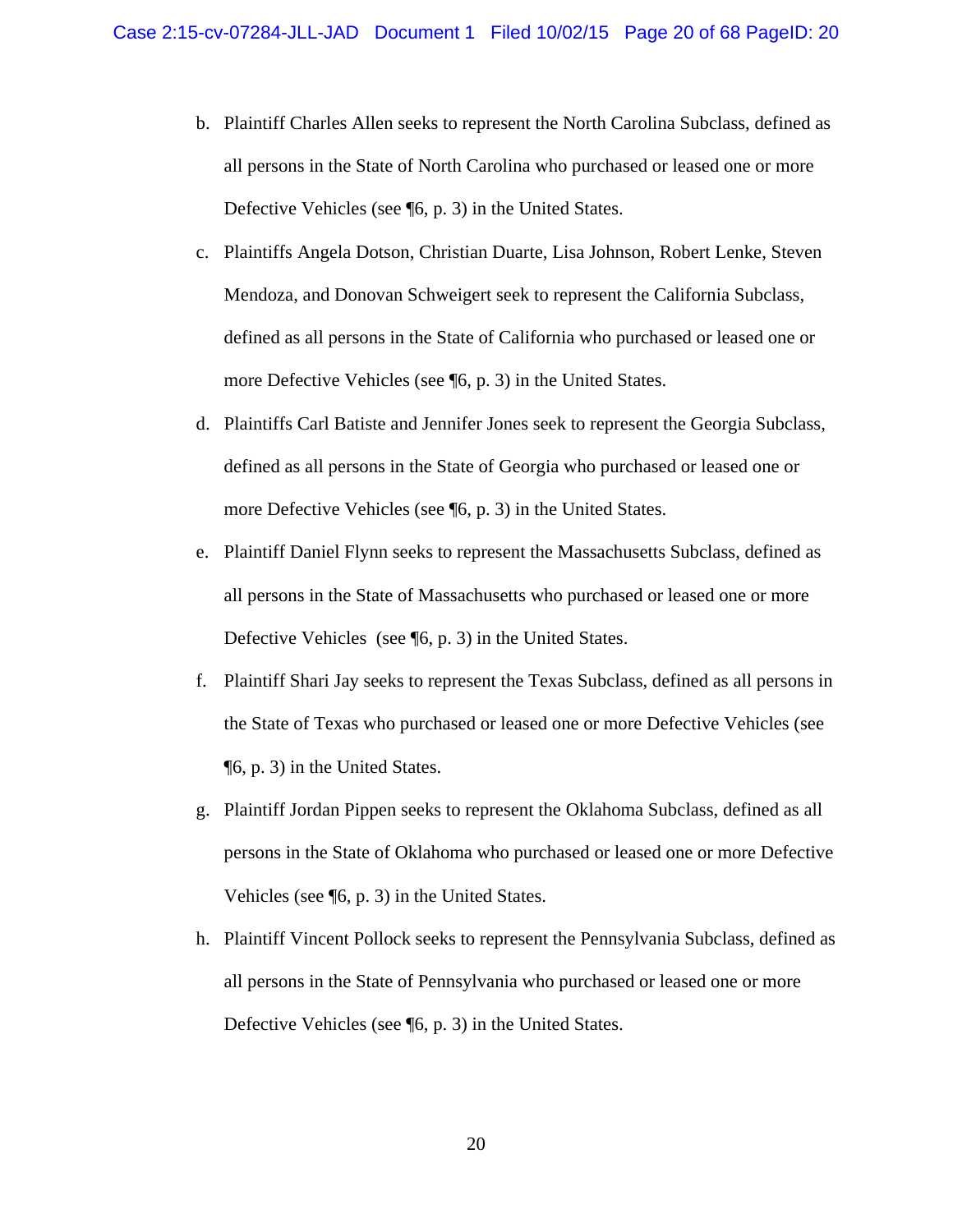- i. Plaintiff Marcos Rodrigues seeks to represent the Florida Subclass, defined as all persons in the State of Florida who purchased or leased one or more Defective Vehicles (see ¶6, p. 3) in the United States.
- j. Plaintiff Troy Rudolph seeks to represent the Alabama Subclass, defined as all persons in the State of Alabama who purchased or leased one or more Defective Vehicles (see ¶6, p. 3) in the United States.
- k. Plaintiff Teresa Toler seeks to represent the Mississippi Subclass, defined as all persons in the State of Mississippi who purchased or leased one or more Defective Vehicles (see ¶6, p. 3) in the United States.
- l. Plaintiff Congxiang Zha seeks to represent the Kansas Subclass, defined as all persons in the State of Kansas who purchased or leased one or more Defective Vehicles (see ¶6, p. 3) in the United States.

87. Excluded from the Classes are: (1) The Volkswagen Defendants, any entity or division in which The Volkswagen Defendants have a controlling interest, and their legal representatives, employees, officers, directors, assigns, heirs, successors, and wholly or partly owned subsidiaries or affiliates; (2) the Judge to whom this case is assigned and the Judge's staff; (3) governmental entities; and (4) those persons who have suffered personal injuries as a result of the facts alleged herein. Plaintiffs reserve the right to amend the Class definitions if discovery and further investigation reveal that any Class should be expanded, divided into additional subclasses, or modified in any other way.

#### **Numerosity and Ascertainability**

88. This action satisfies the requirements of Fed. R. Civ. P. 23(a)(1). Plaintiffs are informed and believe that there are nearly 500,000 Defective Vehicles nationwide, and thousands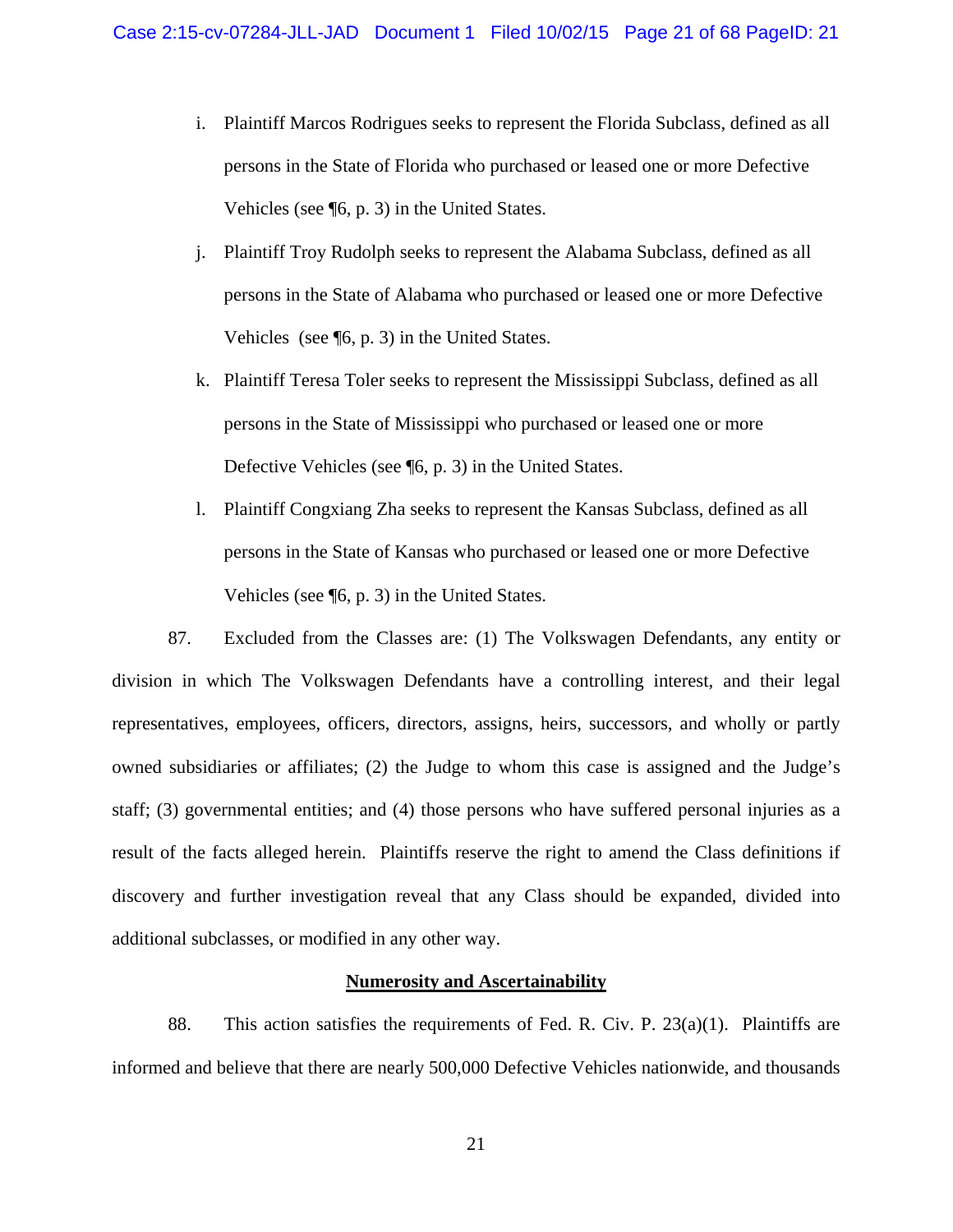#### Case 2:15-cv-07284-JLL-JAD Document 1 Filed 10/02/15 Page 22 of 68 PageID: 22

of Defective Vehicles in each of the States. Individual joinder of all Class Members is impracticable.

89. Although the exact number of Class Members is uncertain and can only be ascertained through appropriate discovery, the number is great enough that joinder is impracticable. The disposition of the claims of these Class Members in a single action will provide substantial benefits to all parties and to the Court.

90. Each of the Classes is ascertainable because its members can be readily identified using title records, registration records, sales records, production records, and other information kept by Plaintiffs, The Volkswagen Defendants and/or third parties in the usual course of business, and within their control.

#### **Typicality**

91. Plaintiffs' claims are typical of the claims of Class Members, and arise from the same course of conduct by the Volkswagen Defendants. The representative Plaintiffs, like all Class Members, have been damaged by The Volkswagen Defendants' misconduct in that they have incurred losses relating to the defeat devices and The Volkswagen Defendants' misrepresentations and concealments. Furthermore, the factual bases of The Volkswagen Defendants' misconduct are common to all Class Members and represent a common thread of misconduct resulting in injury to all Class Members. The relief Plaintiffs seek is typical of the relief sought for the absent Class Members.

#### **Adequacy of Representation**

92. Plaintiffs will fairly and adequately represent and protect the interests of the Classes. Plaintiffs have retained counsel with substantial experience in prosecuting consumer class actions, including actions involving defective products.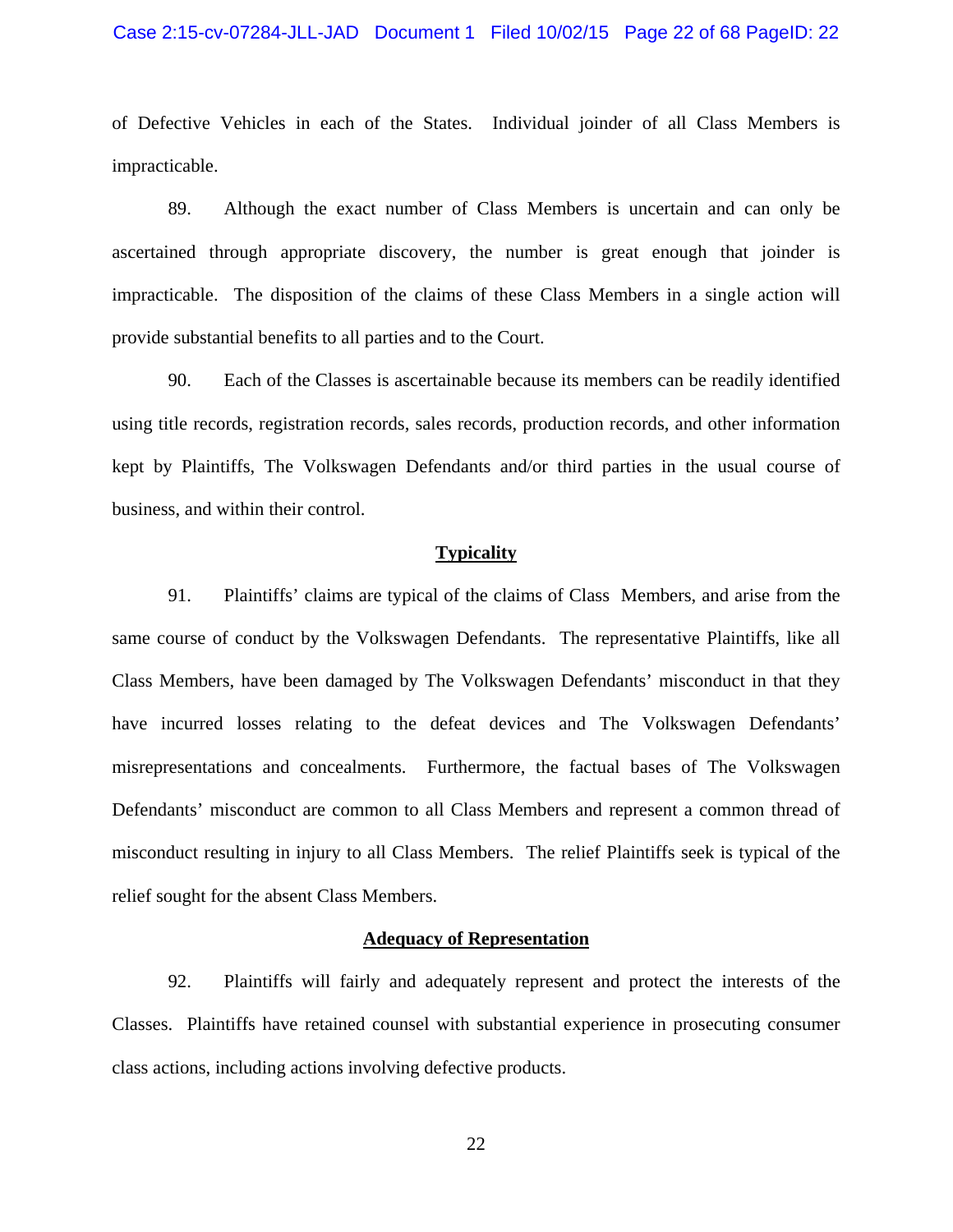93. Plaintiffs' counsel are committed to vigorously prosecuting this action on behalf of the Classes, and have the financial resources to do so. Neither Plaintiffs nor counsel have interests adverse to those of the Classes.

#### **Predominance of Common Issues**

94. There are numerous questions of law and fact common to Plaintiffs that predominate over any question affecting only individual Class Members, the answers to which will advance resolution of the litigation as to all Class Members. These common legal and factual issues include the following:

a. Whether the Defective Vehicles contain illegal defeat devices;

b. Whether the defeat devices cause excessive and illegal emissions.

 c. Whether the Volkswagen Defendants engaged in unlawful, unfair or deceptive business practices, as alleged herein;

 d. Whether the Defective Vehicles suffered a diminution of value as a result of The Volkswagen Defendants' deceptive business practices;

 e. Whether the Volkswagen Defendants made unlawful and misleading representations or material omissions with respect to the Defective Vehicles;

 f. Whether the Volkswagen Defendants represented that the Defective Vehicles have characteristics, uses, benefits or qualities that they do not have;

 g. Whether the Volkswagen Defendants' unlawful, unfair and deceptive practices harmed Plaintiffs and Class Members;

 h. Whether Plaintiffs and Class Members have been damaged by the unlawful actions of The Volkswagen Defendants and the amount of damages to the Class;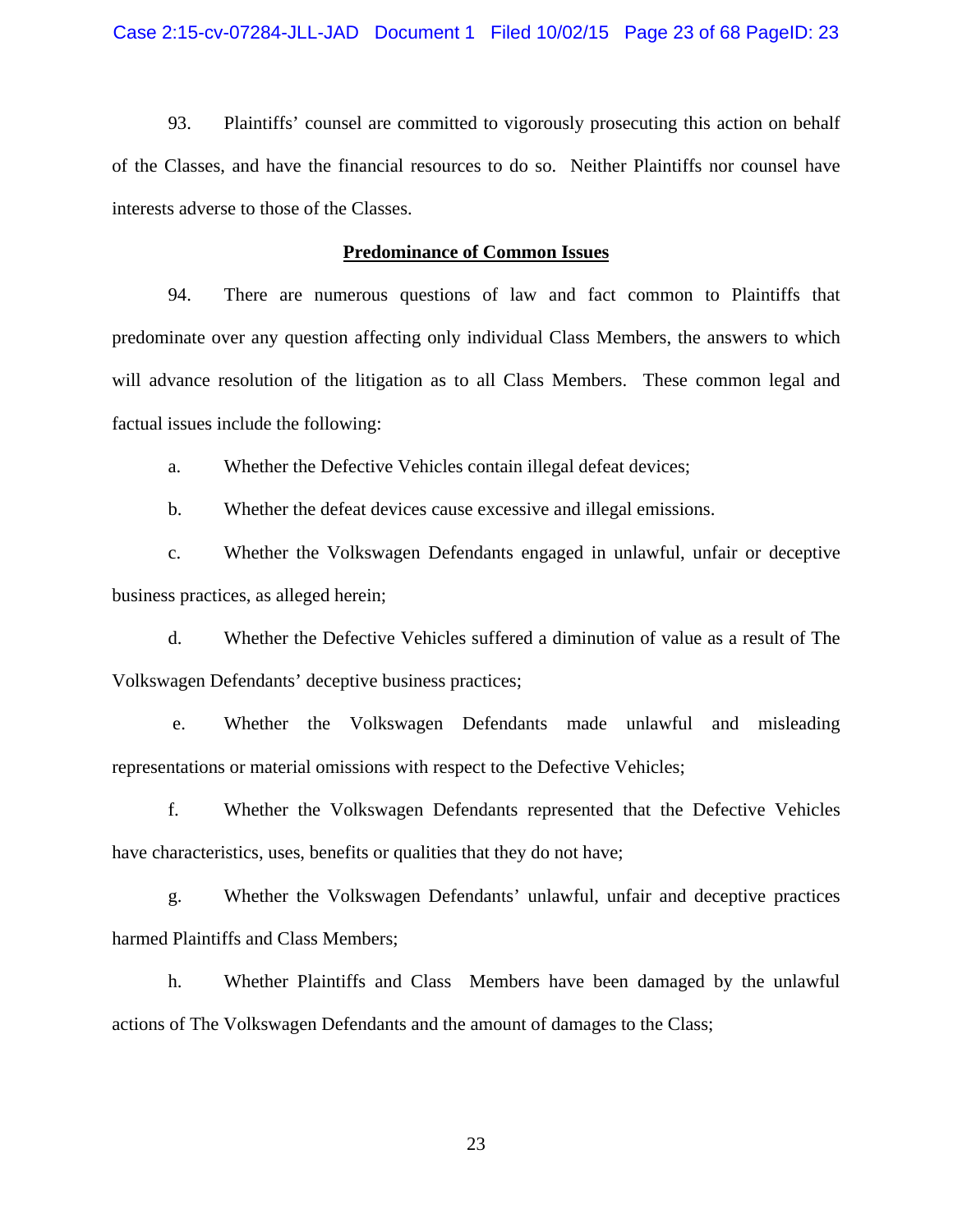i. Whether the Volkswagen Defendants have been unjustly enriched by their conduct;

j. Whether Plaintiffs and Class Members are entitled to equitable relief;

k. Whether punitive damages should be awarded; and

 l. What aggregate amounts of statutory penalties are sufficient to punish and deter the Volkswagen Defendants and to vindicate statutory and public policy.

#### **Superiority**

95. Plaintiffs and Class Members have all suffered and will continue to suffer harm and damages as a result of the Volkswagen Defendants' unlawful and wrongful conduct. A class action is superior to other available methods for the fair and efficient adjudication of this controversy.

96. The prosecution of separate actions by the individual Class Members on the claims asserted herein would create a risk of inconsistent or varying adjudications for individual Class Members, which would establish incompatible standards of conduct for the Volkswagen Defendants; and because adjudication with respect to individual Class Members would, as a practical matter, be dispositive of the interests of other Class Members, or impair substantially or impede their ability to protect their interests.

97. Absent a class action, most Class Members would likely find the cost of litigating their individual claims prohibitively high and would therefore have no effective remedy at law. Because the damages suffered by each individual Class member may be relatively small, the expense and burden of individual litigation would make it very difficult or impossible for individual Class Members to redress the wrongs done to each of them individually, such that most or all class members would have no rational economic interest in individually controlling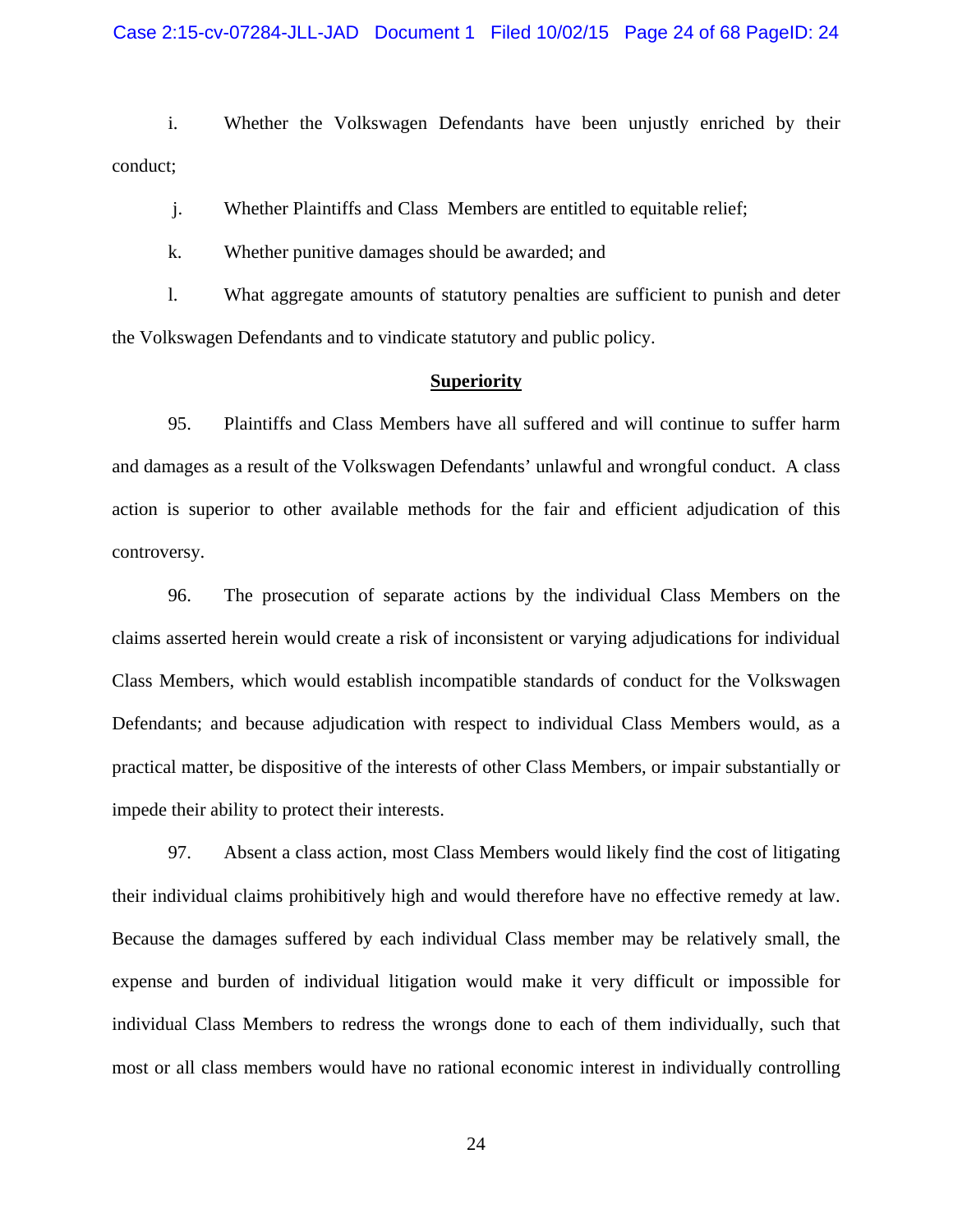the prosecution of specific actions, and the burden imposed on the judicial system by individual litigation by even a small fraction of the Class would be enormous, making class adjudication the superior alternative under Fed. R. Civ. P. 23(b)(3)(A). Absent a class action, Class Members will continue to incur damages, and the Volkswagen Defendants' misconduct will continue without remedy.

98. Classwide declaratory, equitable, and injunctive relief is appropriate under Rule 23(b)(1) and/or (b)(2) because the Volkswagen Defendants have acted on grounds that apply generally to the Class, and inconsistent adjudications with respect to the Volkswagen Defendants' liability would establish incompatible standards and substantially impair or impede the ability of Class Members to protect their interests. Classwide relief assures fair, consistent, and equitable treatment and protection of all Class Members, and uniformity and consistency in the Volkswagen Defendants' discharge of their duties to perform corrective action regarding the Defective Vehicles.

99. A class action is superior to other available methods for the fair and efficient adjudication of this controversy. The common questions of law and of fact regarding the Volkswagen Defendants' conduct and responsibility predominate over any questions affecting only individual Class Members.

100. The conduct of this action as a class action presents far fewer management difficulties, far better conserves judicial resources and the parties' resources, and far more effectively protects the rights of each Class member than would piecemeal litigation. Compared to the expense, burdens, inconsistencies, economic infeasibility, and inefficiencies of individualized litigation, the challenges of managing this action as a class action are substantially outweighed by the benefits to the legitimate interests of the parties, the court, and the public of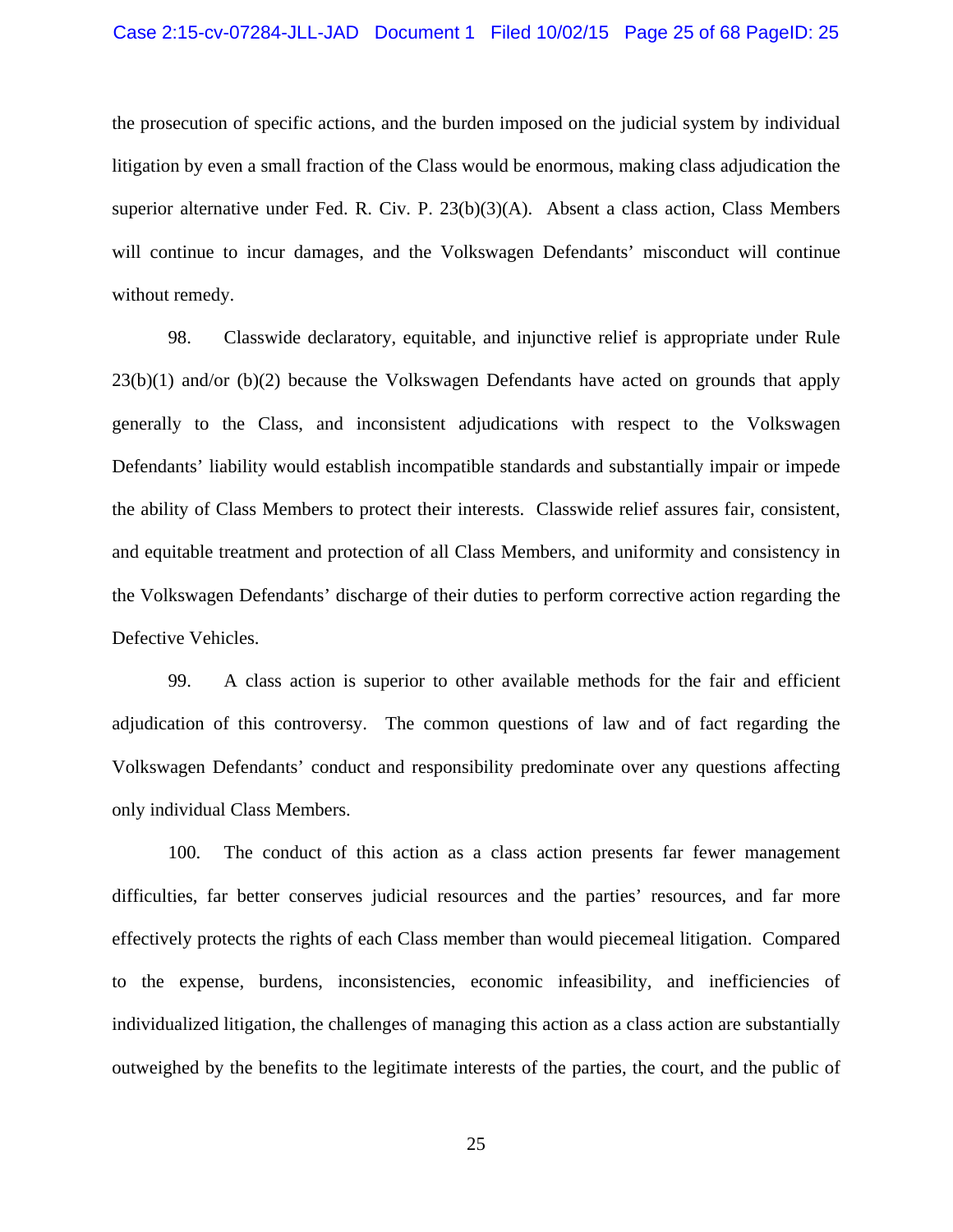Case 2:15-cv-07284-JLL-JAD Document 1 Filed 10/02/15 Page 26 of 68 PageID: 26

class treatment in this court, making class adjudication superior to other alternatives, under Fed. R. Civ. P. 23(b)(3)(D).

## **COUNT I**

# **VIOLATION OF THE NEW JERSEY CONSUMER FRAUD ACT (On behalf of the Nationwide Class, or alternatively the New Jersey Subclass)**

101. Plaintiffs incorporate by reference each preceding and succeeding paragraph as though fully set forth herein.

102. The New Jersey Consumer Fraud Act, N.J.S.A. 56:8-1, *et seq*., prohibits the "use or employment by any person of any unconscionable commercial practice, deception, fraud, false pretense, false promise, misrepresentation . . . in connection with the sale or advertisement of any merchandise or real estate, or with the subsequent performance of such person as aforesaid, whether or not any person has in fact been misled, deceived or damaged thereby." N.J.S.A 56:8-2.

103. The Volkswagen Defendants have engaged in, and continue to engage in, unconscionable commercial practices, deceptive acts and misrepresentations in the conduct of its trade and/or commerce in the State of New Jersey. The Volkswagen Defendants had a scheme to defraud Plaintiffs as well as state and federal regulators by installing a defeat device on the Defective Vehicles that would show they were compliant with U.S. emission standards and then representing to the consumers that its Defective Vehicles were "Clean Diesel" with low emissions and high fuel efficiency and worth the premium prices they charged.

104. The Volkswagen Defendants made numerous material misrepresentations in their television, print, and internet advertising. The Volkswagen Defendants knew, however, that the defeat device software they had installed was cheating the emission testing and that their Defective Vehicles were not "Clean Diesel" as advertised but instead were emitting up to forty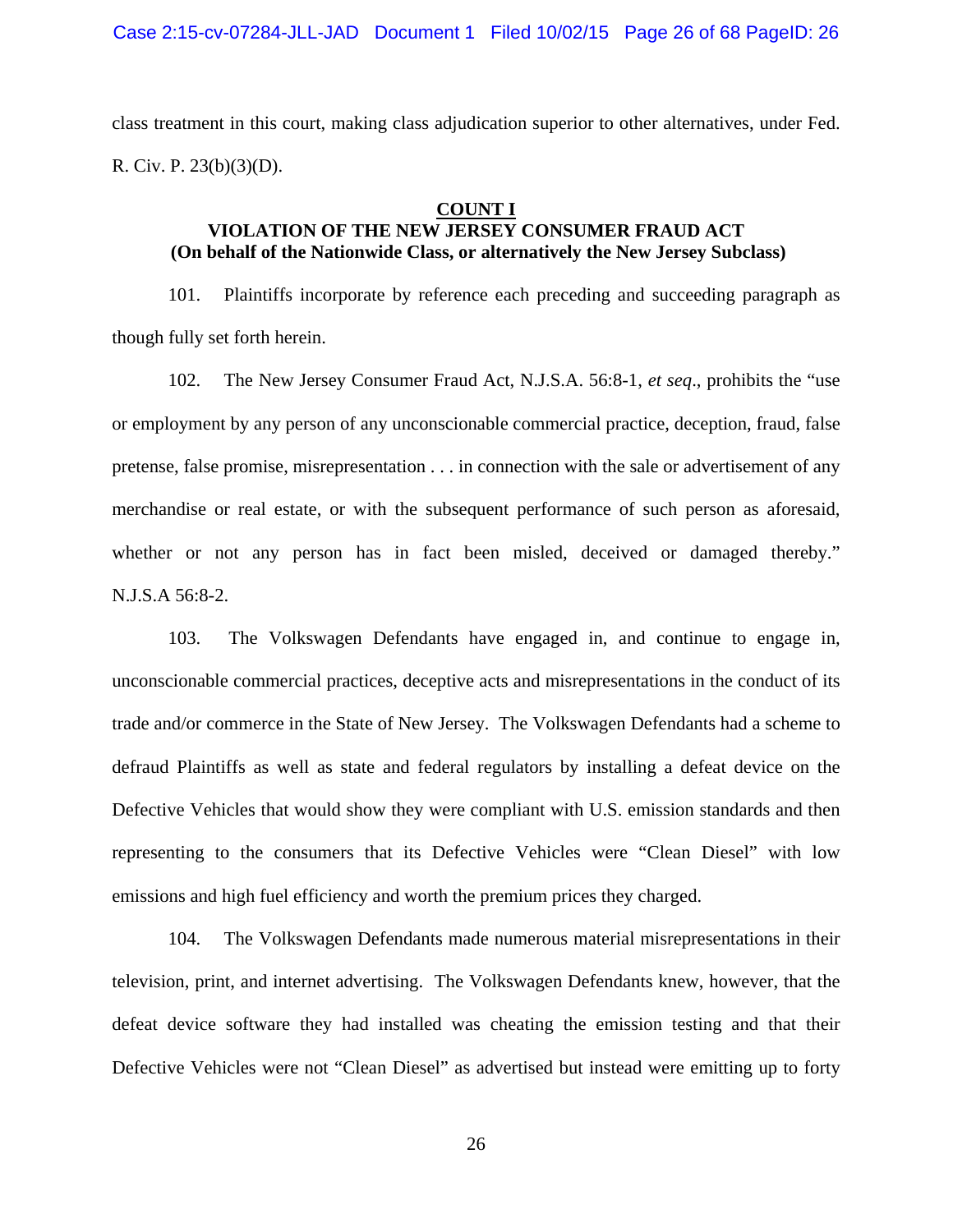#### Case 2:15-cv-07284-JLL-JAD Document 1 Filed 10/02/15 Page 27 of 68 PageID: 27

times more of NOx than was legally allowed. Further, the Volkswagen Defendants knew, or should have known, that the Defective Vehicles could not achieve the advertised fuel efficiency had they been legally compliant with the emission standards.

105. The NJCFA further provides that "[a]ny person who suffers an ascertainable loss of moneys or property, real or personal, as a result of the use or employment by another person any method, act, or practice declared unlawful under the [NJCFA] may bring an action or assert a counterclaim therefore in any court of competent jurisdiction. N.J.S.A. 56:9-19.

106. Plaintiffs and Class Members are "person(s)" as that term is defined in N.J.S.A.56:8-1(d).

107. Plaintiffs and Class Members have suffered an ascertainable loss of moneys or property as a direct and proximate result of the Volkswagen Defendants' unfair and unconscionable practices. The Volkswagen Defendants charged a premium price for the Defective Vehicles due to their low emissions and high fuel efficiency. Thus, as part of the scheme by the Volkswagen Defendants , Plaintiffs and the Class Members paid more than they would have, had they known of Defendants' deception and will have incurred additional costs, including fuel costs as a result of Defendants' unlawful conduct. As a result, of the unlawful conduct by the Volkswagen Defendants, the Defective Vehicles have been diminished in value rendering them virtually worthless.

108. Plaintiffs and Class Members have a private right of action against the Volkswagen Defendants that entitles them to recover, in addition to their actual damages, a threefold award of the damages sustained by any person, interest, as well as an award of reasonable attorney's fees, filing fees and reasonable costs of the suit. N.J.S.A 56:8-19.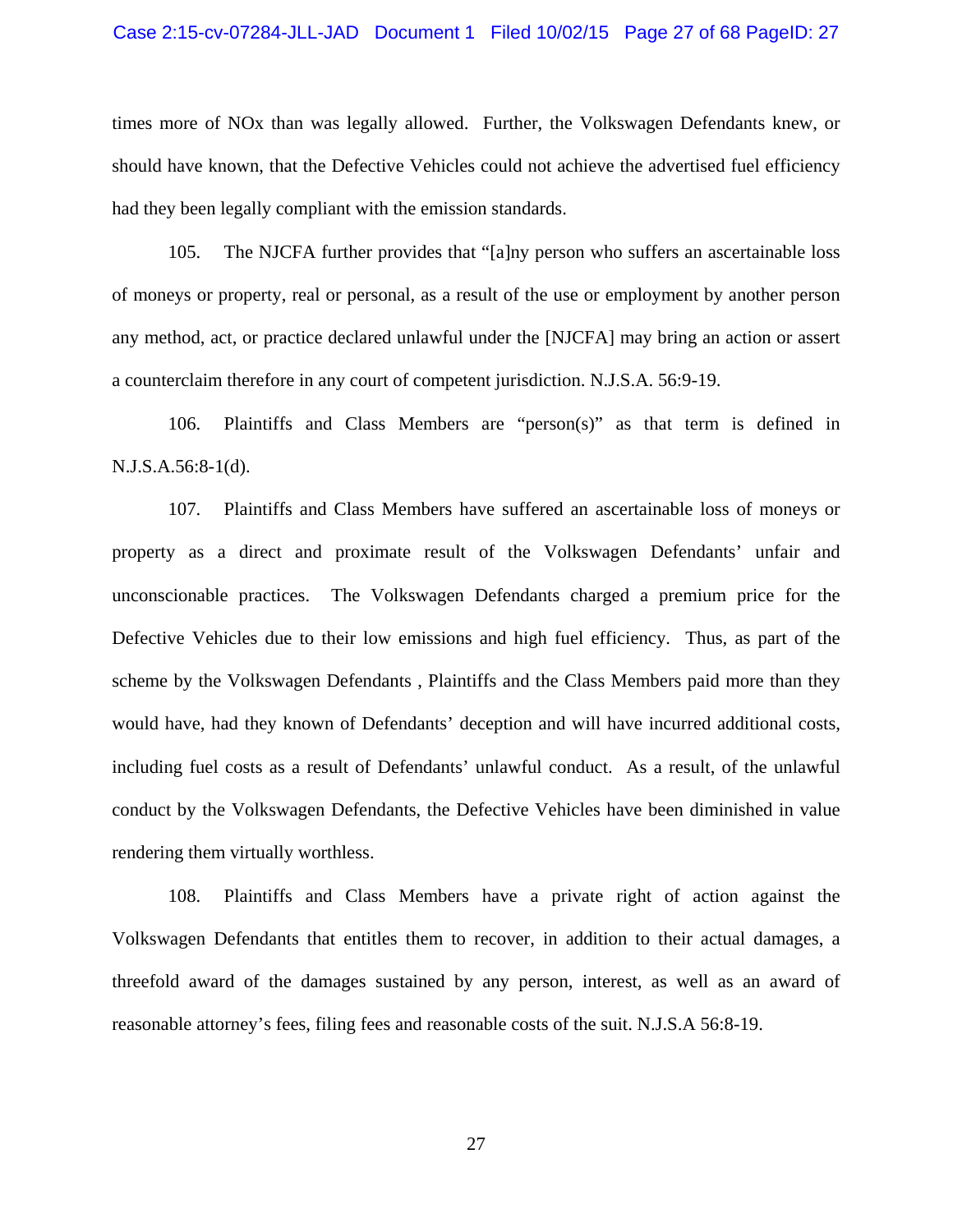#### Case 2:15-cv-07284-JLL-JAD Document 1 Filed 10/02/15 Page 28 of 68 PageID: 28

109. As a direct and proximate result of the Volkswagen Defendants' unlawful, unfair, and fraudulent business practices, Plaintiffs and Class Members have suffered injury in fact and lost money or property, in that they bought or leased Defective Vehicles they otherwise could not or would not have, overpaid for their vehicles, did not receive the benefit of their bargain, and their Defective Vehicles suffered a diminution in value. In addition, Plaintiffs and Class Members will incur additional fuel costs, and a diminution in the performance of their respective Defective Vehicles, if and when their Defective Vehicles are altered in order to bring them into compliance with federal and state emissions standards. Meanwhile, the Volkswagen Defendants have sold or leased more Defective Vehicles than they otherwise could have and charged inflated prices for Defective Vehicles, thereby unjustly enriching itself.

110. Plaintiffs and Class Members relied upon the fraudulent statements in the marketing materials to their detriment and have suffered and will continue to suffer irreparable harm if the Volkswagen Defendants continue to engage in such deceptive, unfair, and unreasonable practices.

111. Plaintiffs and Class Members demand judgment against the Volkswagen Defendants for compensatory damages, treble damages, pre- and post-judgment interest, attorneys' fees, injunctive and declaratory relief, costs incurred in bringing this action, and any other relief as this Court deems just and proper.

# **COUNT II FRAUD BY CONCEALMENT (On behalf of Nationwide Class)**

112. Plaintiffs re-allege and incorporate by reference all paragraphs as though fully set forth herein.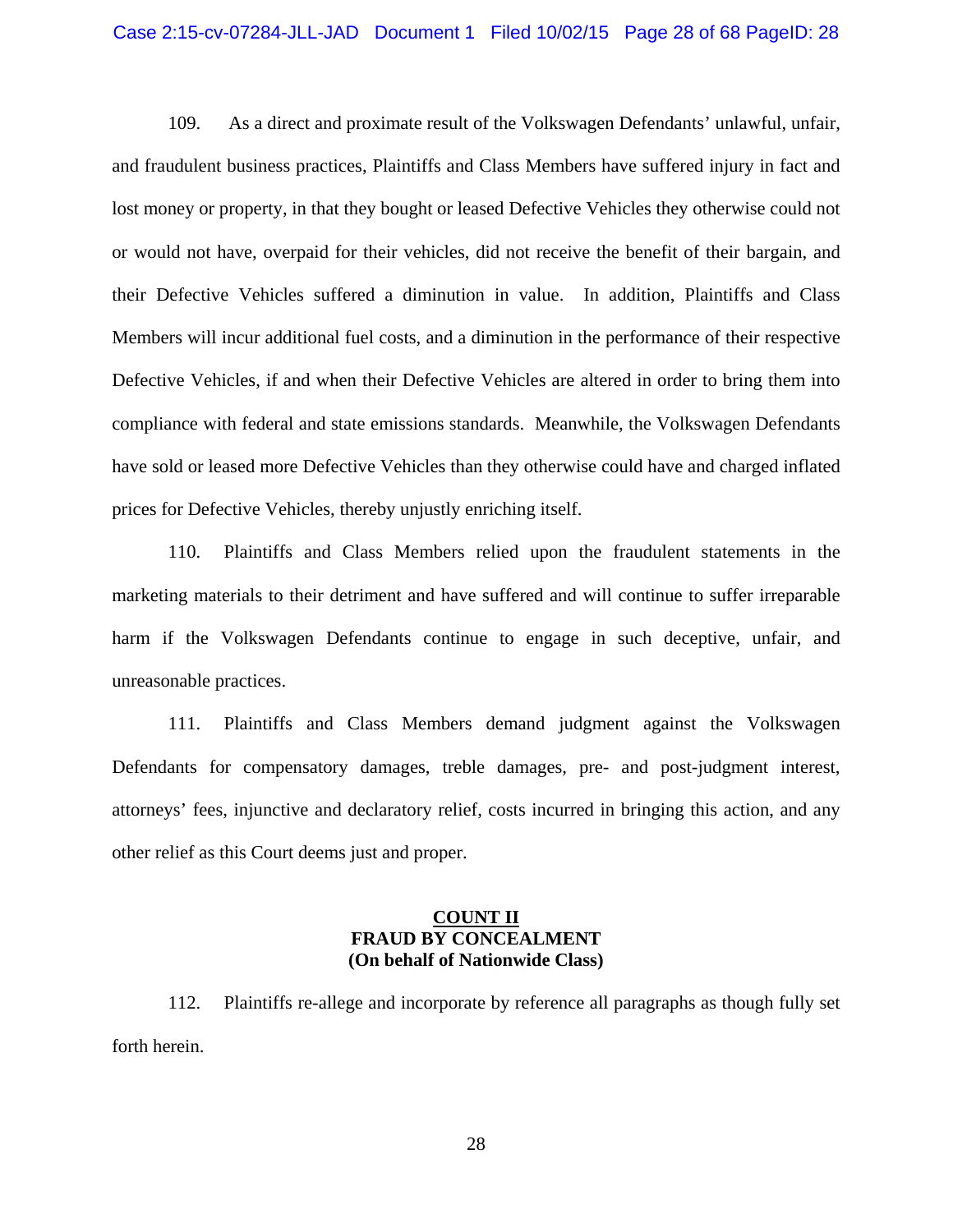#### Case 2:15-cv-07284-JLL-JAD Document 1 Filed 10/02/15 Page 29 of 68 PageID: 29

113. The Volkswagen Defendants intentionally concealed and suppressed material facts concerning the quality of the Defective Vehicles' emission standards. As alleged in this complaint, notwithstanding its deceptive marketing campaign related to the "Clean Diesel" vehicles, the Volkswagen Defendants engaged in a secret scheme to evade federal and state vehicle emissions standards by installing defeat device software designed to conceal its vehicles' emissions of NOx. The defeat device software was purposefully designed to "switch" on during the EPA or other emission testing, such that the Defective Vehicles would show far lower emissions during testing than when actually being operated by a consumer.

114. The Volkswagen Defendants' deliberate scheme to cheat the testing resulted in toxic emissions of NOx up to forty times the allowed standards. It also allowed the Volkswagen Defendants to make material misrepresentations about its environmentally "clean" vehicles and their fuel efficiency – all the while also allowing the Volkswagen Defendants to charge a premium price for the Defective Vehicles.

115. Even after the EPA gave the Volkswagen Defendants the opportunity to fix the emissions problem through a voluntary recall, the Volkswagen Defendants continued to utilize the defeat device during emissions testing while marketing and selling the Defective Vehicles as "environmentally friendly."

116. The Volkswagen Defendants had a duty to disclose the scheme and the existence of the defeat device because they consistently and aggressively marketed and made affirmative representations to all consumers regarding its "Clean Diesel" technology that purported to pass all applicable federal and state emission standards. The existence of the defeat device was known or accessible only to the Volkswagen Defendants, who had superior knowledge and access to the facts, and the Volkswagen Defendants knew that the facts were not known to or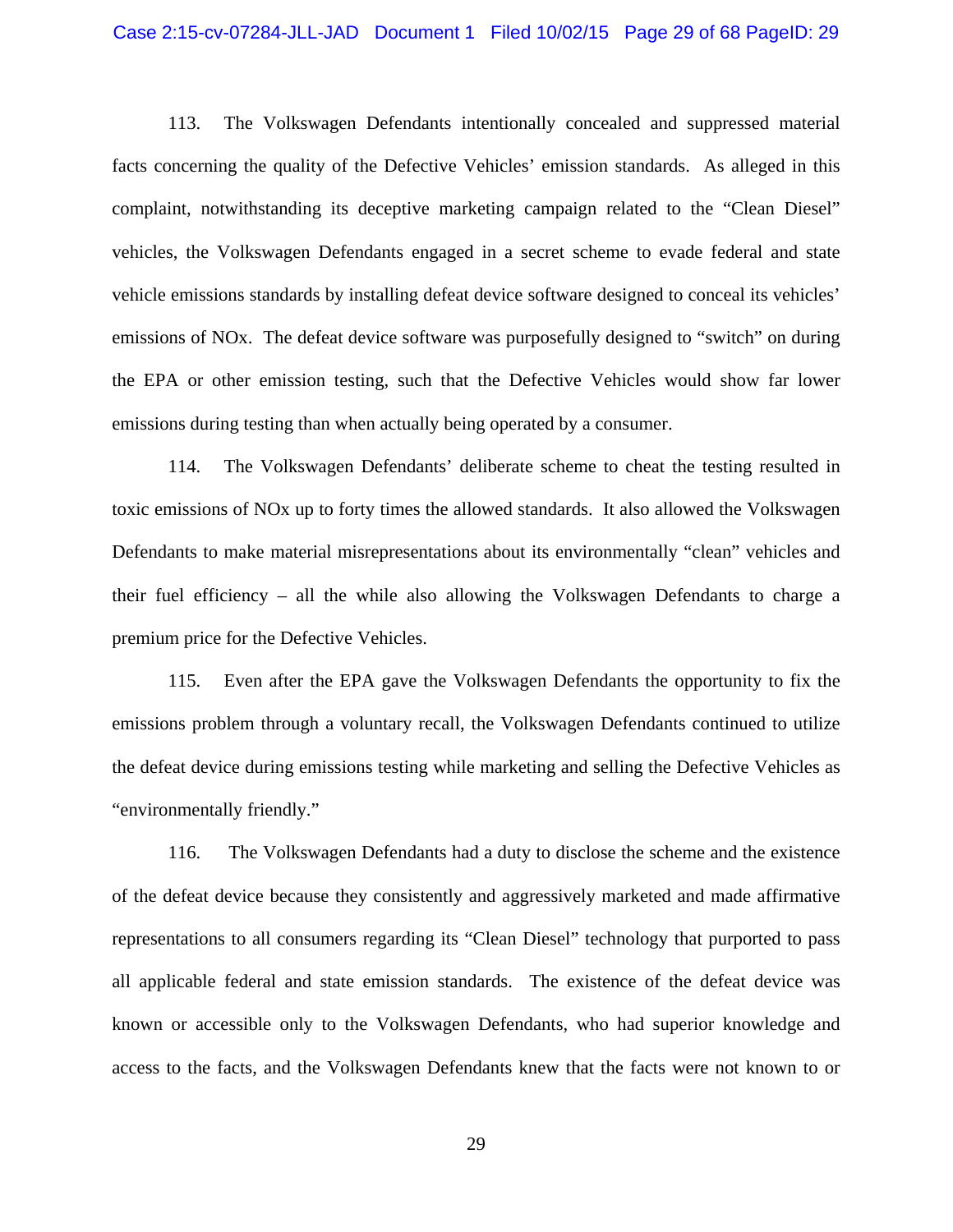#### Case 2:15-cv-07284-JLL-JAD Document 1 Filed 10/02/15 Page 30 of 68 PageID: 30

reasonably discoverable by Plaintiffs and Class Members. These omitted and concealed facts were material because they directly impact the quality of the Defective Vehicles.

117. Whether a manufacturer's products comply with federal and state clean air law and emissions regulations, and whether that manufacturer tells the truth with respect to such compliance or non-compliance, are material concerns to a consumer, including with respect to the emissions certifications testing their vehicles must pass. The Volkswagen Defendants represented to Plaintiffs and Class Members that they were purchasing *clean* diesel vehicles, and certification testing appeared to confirm this—except that the Volkswagen Defendants had secretly subverted the testing process through the use of its defeat device.

118. The Volkswagen Defendants actively concealed or suppressed these material facts, in whole or in part, to induce Plaintiffs and Class Members to purchase or lease the Defective Vehicles at high prices because of their desire to protect the environment through low emissions and higher fuel efficiency. The Volkswagen Defendants also actively concealed the material facts to protect its profits because they could charge a premium price for the Defective Vehicles – anywhere from \$1,000 to \$7,000 more than for gasoline vehicles of the same make and model. The Volkswagen Defendants did so at the expense of Plaintiffs and Class Members.

119. Plaintiffs and Class Members were unaware of these omitted material facts and would not have acted as they did had they known of the concealed or suppressed facts. The actions of Plaintiffs and Class Members were reasonable and justified. The Volkswagen Defendants were in exclusive control of the material facts and such facts were not known to the public, Plaintiffs, or Class Members.

120. Because of the concealment and/or suppression of the facts, Plaintiffs and Class Members have sustained damage because they own Defective Vehicles that are diminished in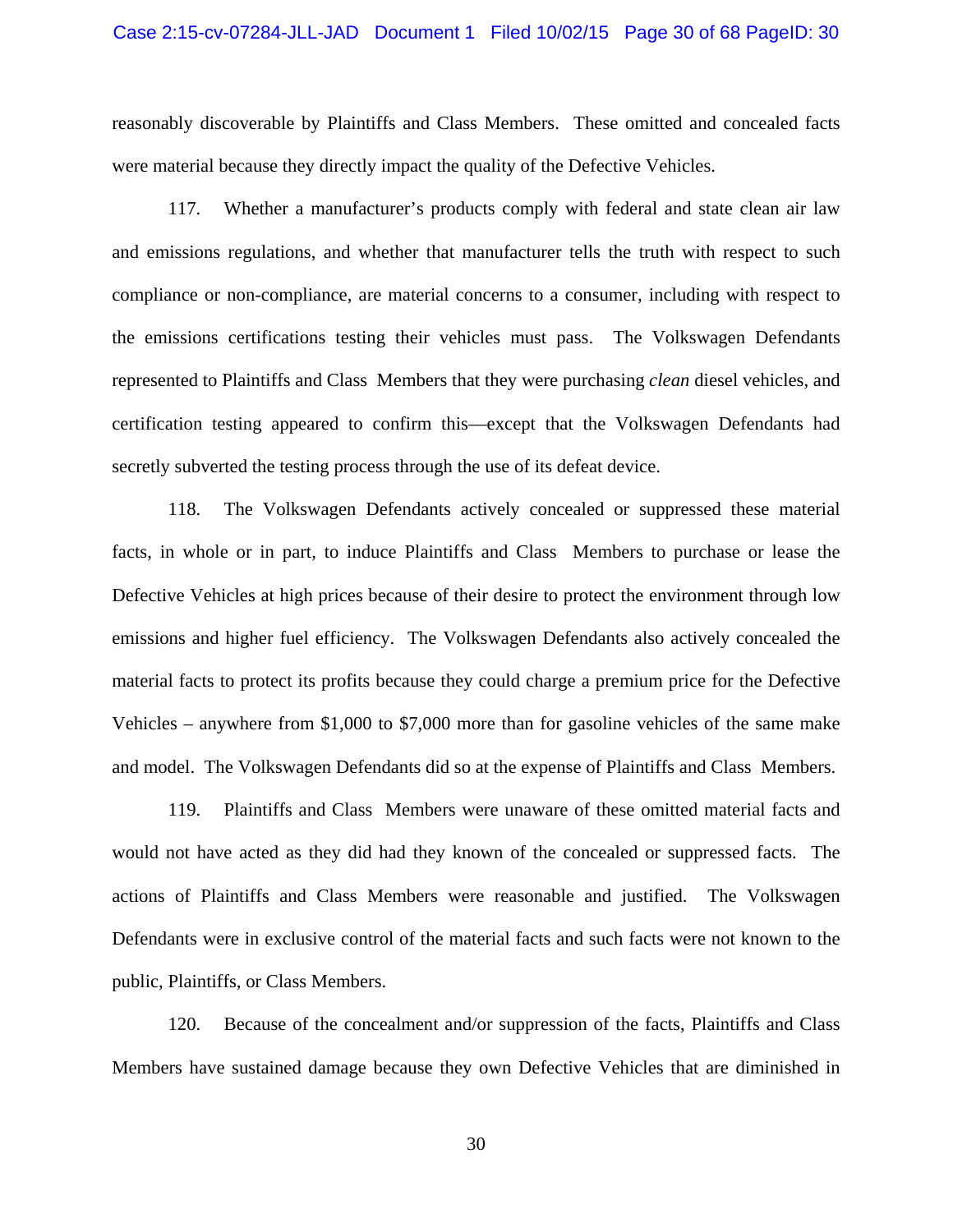#### Case 2:15-cv-07284-JLL-JAD Document 1 Filed 10/02/15 Page 31 of 68 PageID: 31

value as a result of the Volkswagen Defendants' concealment of and failure to timely disclose the true quality and quantity of those vehicles' emissions and the serious issues engendered by the Volkswagen Defendants' corporate policies. Had Plaintiffs and Class Members been aware of the Volkswagen Defendants' emissions schemes with regard to the Defective Vehicles, and the company's callous disregard for compliance with applicable federal and state law and regulations, Plaintiffs and Class Members who purchased or leased the Defective Vehicles would have paid less for their vehicles or would not have purchased or leased them at all.

121. The Volkswagen Defendants' acts were done maliciously, oppressively, deliberately, with intent to defraud, and in reckless disregard of Plaintiffs' and the Class's rights and well-being to enrich the Volkswagen Defendants. The Volkswagen Defendants' conduct warrants an assessment of punitive damages in an amount sufficient to deter such conduct in the future.

# **COUNT III FRAUDULENT INDUCEMENT (On behalf of Nationwide Class)**

122. Plaintiffs re-allege and incorporate by reference all paragraphs as though fully set forth herein.

123. The Volkswagen Defendants affirmatively misrepresented and/or did not disclose sufficient facts to render non-misleading its statements about the emissions certification, efficiency, and performance characteristics of the Defective Vehicles. These misrepresentations or omissions include, inter alia, whether the Defective Vehicles truly passed federal emissions requirements (they did not), or possessed the efficiency and performance characteristics advertised (they did not).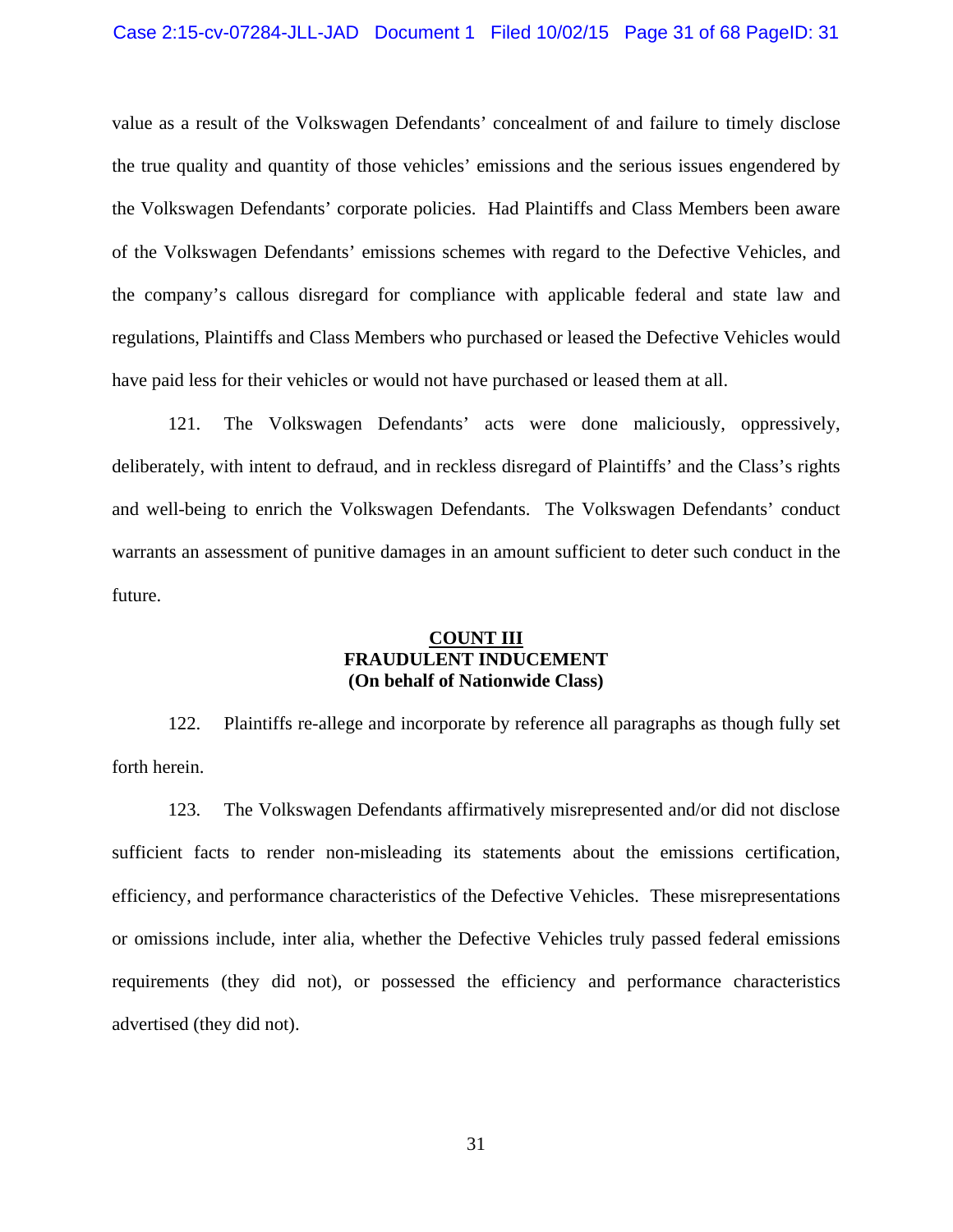#### Case 2:15-cv-07284-JLL-JAD Document 1 Filed 10/02/15 Page 32 of 68 PageID: 32

124. The Volkswagen Defendants knew, or reasonably should have known, that their representations alleged herein were materially false or misleading, or that omission of material facts rendered such representations false or misleading. The Volkswagen Defendants also knew, or had reason to know, that their misrepresentations and omissions would induce Class Members to purchase or lease Defective Vehicles.

125. The Volkswagen Defendants' misrepresentations or omissions were material and a substantial factor in Plaintiffs' and Class Members' purchasing or leasing Defective Vehicles.

126. The Volkswagen Defendants intended for their misrepresentations or omissions to induce Plaintiffs and Class Members to purchase or lease Defective Vehicles, or had reckless disregard for same.

127. But for these misrepresentations (or omissions), Plaintiffs and Class Members would not have purchased or leased Defective Vehicles, and/or would have purchased or leased them at cheaper prices.

128. Plaintiffs and Class Members were justified in relying on the Volkswagen Defendants' misrepresentations. The same or substantively identical misrepresentations were communicated, and/or the same or substantively identical omissions were not communicated, to each Class member, including through promotional materials prepared and disseminated by Volkswagen. To the extent applicable, reliance can be presumed in these circumstances.

129. Plaintiffs and Class Members were damaged by reason of the Volkswagen Defendants' misrepresentations or omissions alleged herein.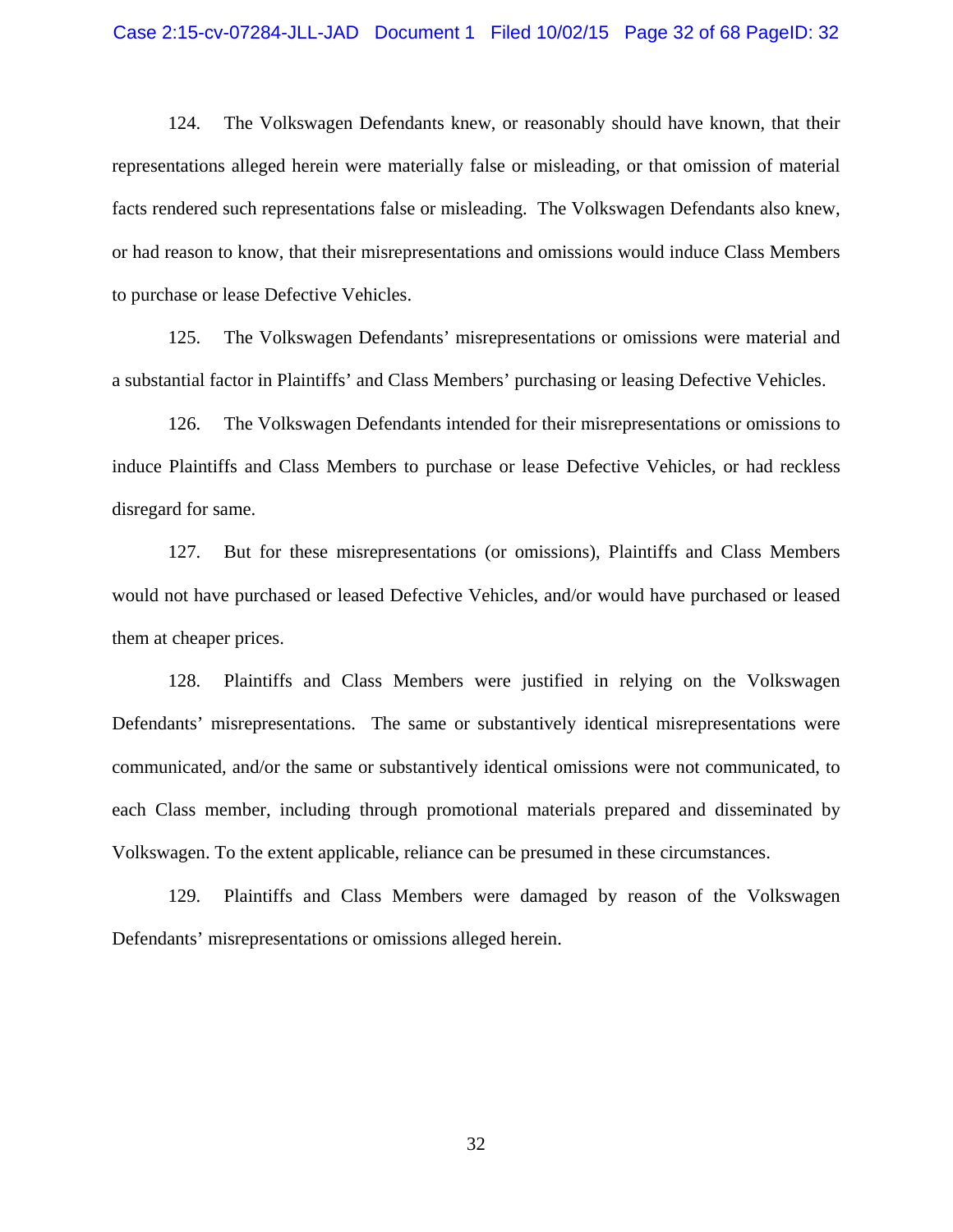# **COUNT IV COMMON LAW FRAUD (On behalf of Nationwide Class)**

130. Plaintiffs re-allege and incorporate by reference all paragraphs as though fully set forth herein.

131. Upon information and belief the Volkswagen Defendants committed other material and intentional fraudulent acts, misrepresentations and omissions concerning the true nature of the Defective Vehicles including the fact that they contained emissions defeat devices, which resulted in the Defective Vehicles being environmentally unfriendly, lacking the represented performance, and having substantially reduced value.

132. Upon information and belief these acts, omissions and statements were made by the Volkswagen Defendants with knowledge of their falsity, and with the intent that Plaintiffs and Class Members rely on them.

133. Plaintiffs and Class Members reasonably relied on these acts, statements and omissions, and suffered damages as a result.

# **COUNT V NEGLIGENT MISREPRESENTATION AND OMISSION (On behalf of Nationwide Class)**

134. Plaintiffs re-allege and incorporate by reference all paragraphs as though fully set forth herein.

135. The Volkswagen Defendants had or undertook a duty to accurately and truthfully represent to consumers the truth regarding the Volkswagen Defendants' statements about the Defective Vehicles' emissions certifications, efficiency, and performance characteristics.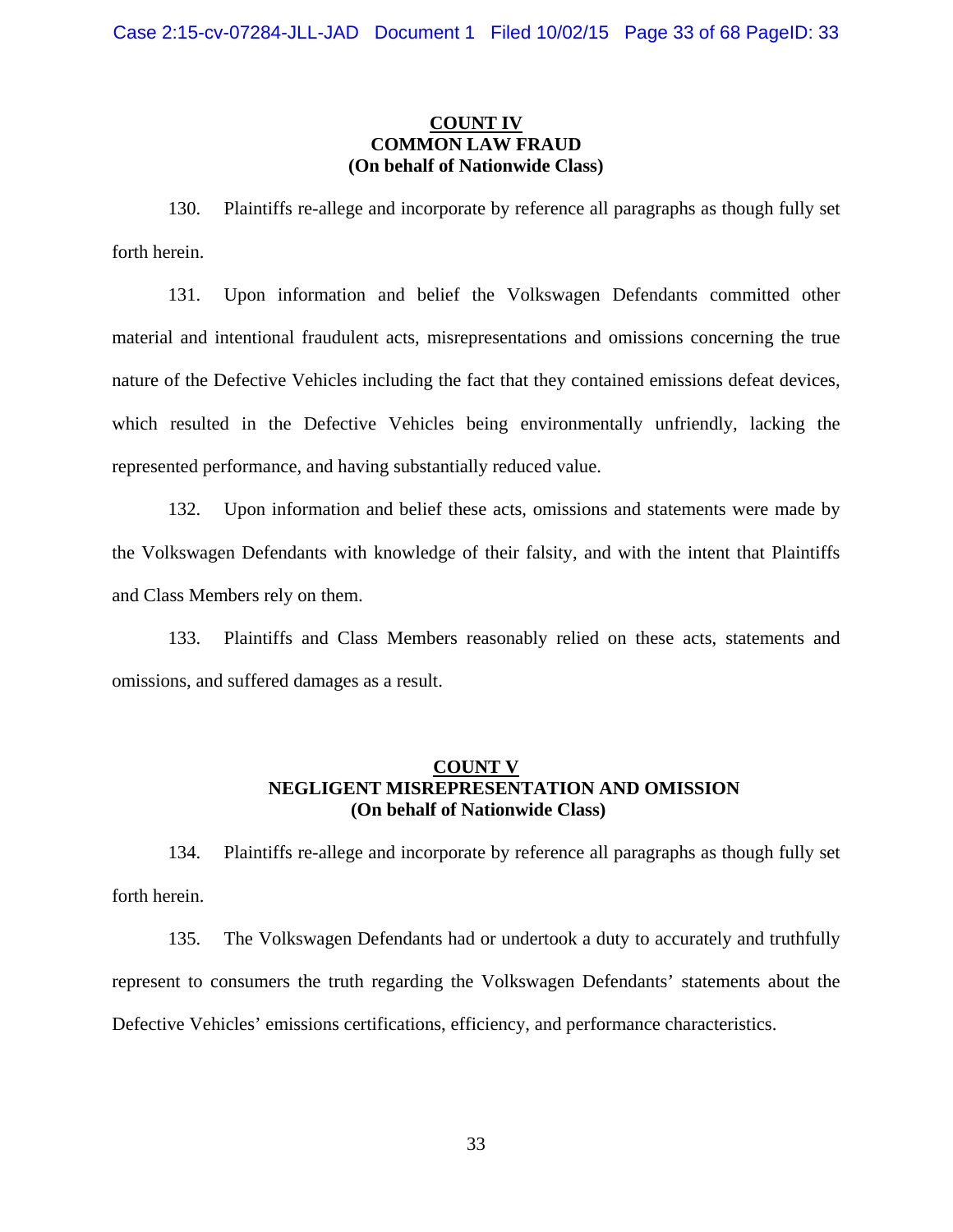136. The Volkswagen Defendants failed to exercise ordinary care in making representations concerning the Defective Vehicles' certifiability, efficiency, and performance characteristics.

137. The Volkswagen Defendants negligently misrepresented or omitted the Defective Vehicle's true certifiability, efficiency, and performance characteristics.

138. The Volkswagen Defendants' statements were false at the time the misrepresentations were made (or the omissions were not made).

139. The Volkswagen Defendants knew, or reasonably should have known, that its representations alleged herein were materially false or misleading, or that omission of material facts rendered such representations false or misleading. The Volkswagen Defendants also knew, or had reason to know, that its misrepresentations and omissions would induce Plaintiffs and Class Members to purchase or lease Defective Vehicles.

140. As a direct and proximate result of the Volkswagen Defendants' acts and omissions described herein, Plaintiffs and Class Members have suffered harm, and will continue to do so.

141. The Volkswagen Defendants' misrepresentations or omissions were material and a substantial factor in Plaintiffs' and Class Members' purchasing or leasing Defective Vehicles.

142. But for these misrepresentations (or omissions), Plaintiffs and Class Members would not have purchased or leased Defective Vehicles, and/or would have purchased or leased them at cheaper prices.

143. Plaintiffs and Class Members were justified in relying on the Volkswagen Defendants' misrepresentations. The same or substantively identical misrepresentations were communicated, and/or the same or substantively identical omissions were not communicated, to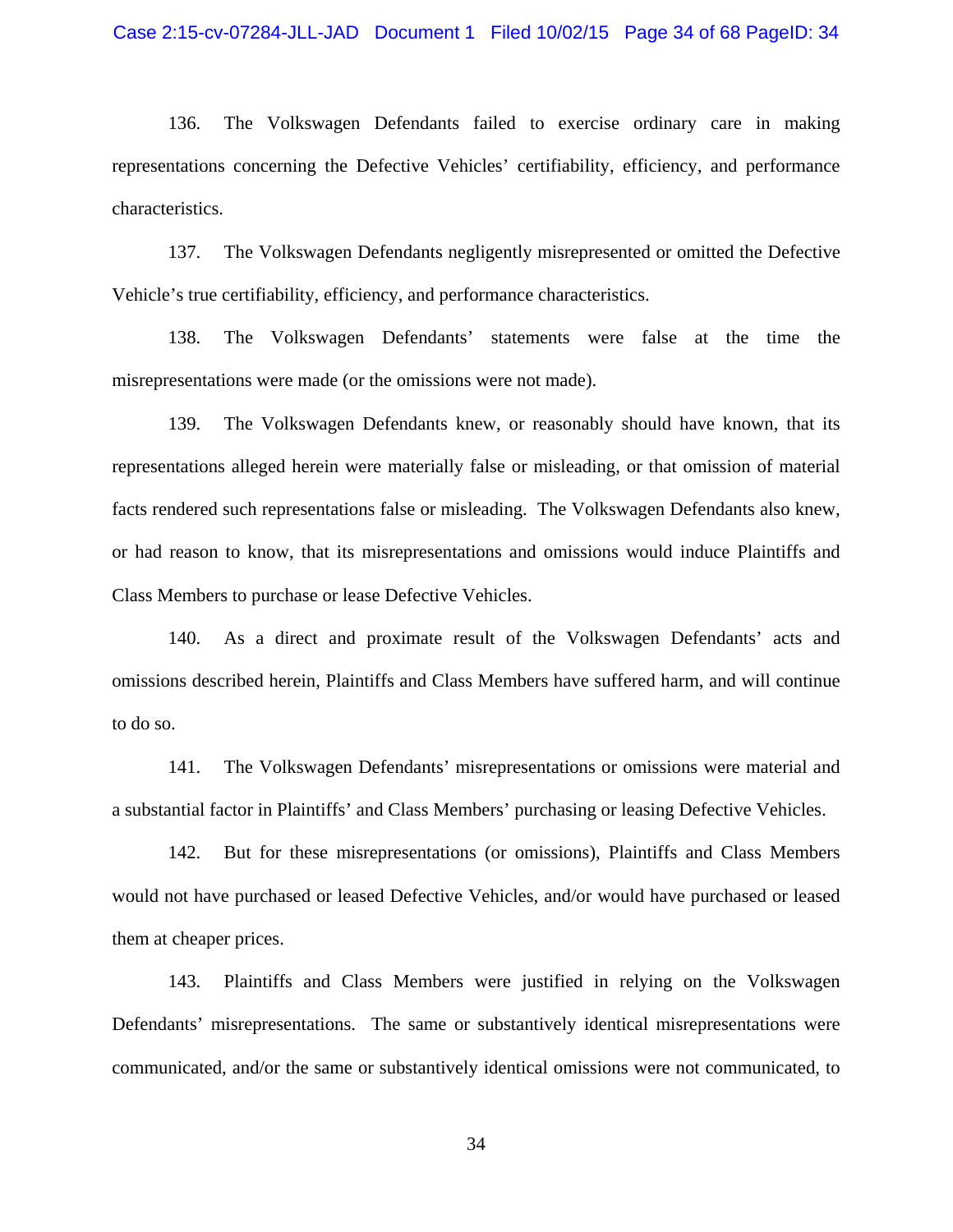each Class member, including through promotional materials prepared and disseminated by the Volkswagen Defendants. To the extent applicable, reliance can be presumed in these circumstances.

144. Plaintiffs and Class Members were damaged by reason of the Volkswagen Defendants' misrepresentations or omissions alleged herein.

# **COUNT VI BREACH OF CONTRACT (On behalf of Nationwide Class)**

145. Plaintiffs re-allege and incorporate by reference all paragraphs as though fully set forth herein.

146. Each and every sale or lease of a Defective Vehicle constitutes a contract between the Volkswagen Defendants and the purchaser or lessee. These sale or lease agreements are standardized forms prepared by the Volkswagen Defendants, do not vary, or do not substantially vary in pertinent materials respects, and are thrust upon Class Members by the Volkswagen Defendants and thus constitute contracts of adhesion.

147. Upon information and belief, the Volkswagen Defendants' sales and lease agreements provide that the Defective Vehicles being sold or leased comply with related warranties, including those concerning CAA and EPA regulatory compliance.

148. The Volkswagen Defendants materially breached these contracts by, inter alia, selling or leasing Plaintiffs and Class Members defective or non-conforming vehicles and by misrepresenting or failing to disclose the existence of the defeat device and/or defective design, including information known to the Volkswagen Defendants rendering each Defective Vehicle less safe and emissions compliant, and thus less valuable, than vehicles not equipped with "Clean Diesel" engine systems and defeat devices.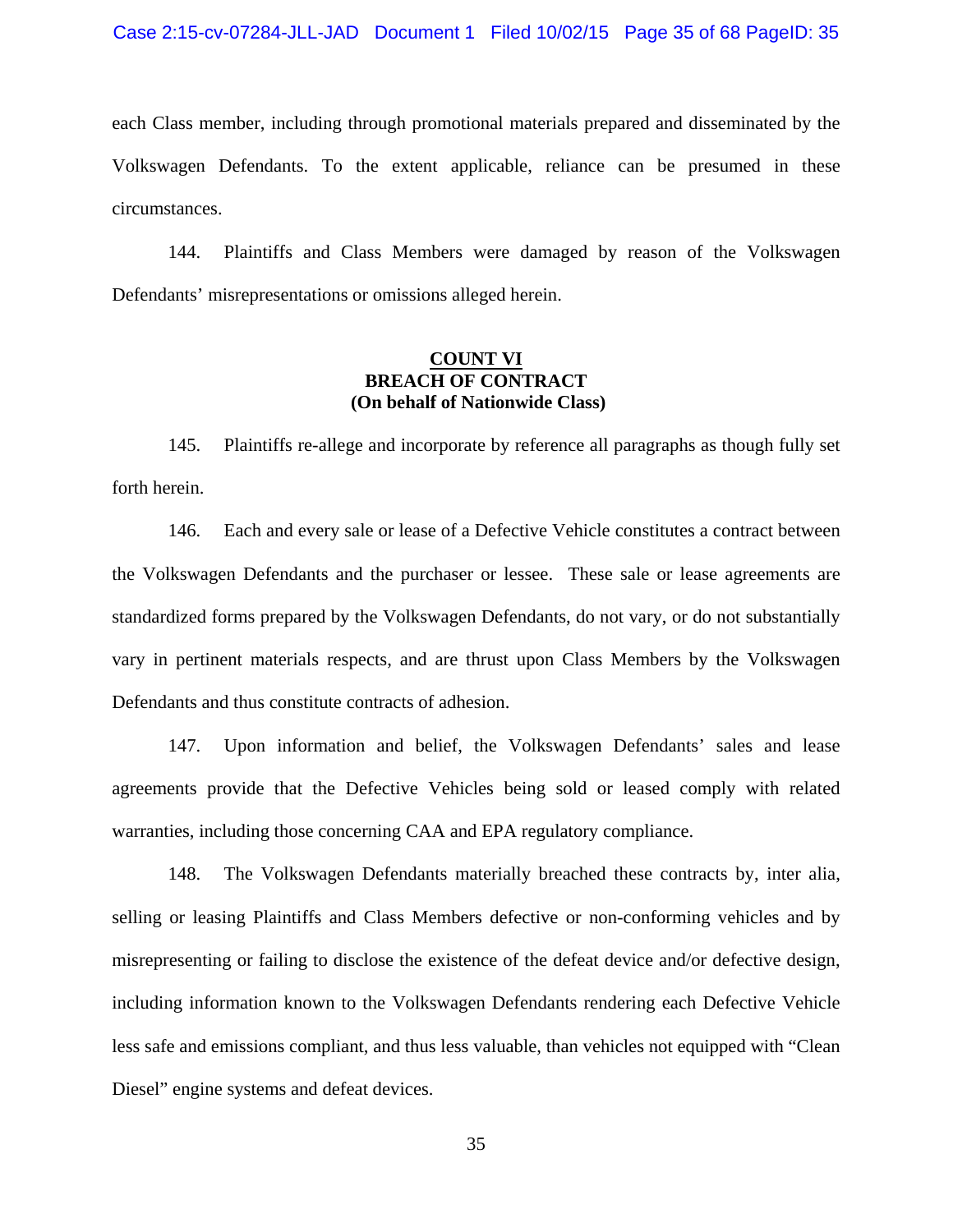#### Case 2:15-cv-07284-JLL-JAD Document 1 Filed 10/02/15 Page 36 of 68 PageID: 36

149. Plaintiffs and Class Members are entitled to recover all damages proximately caused by the Volkswagen Defendants' breach, including compensatory, incidental, and consequential damages, and pre- and post-judgment interest. Damages may be quantified on a classwide basis. Also, or in the alternative, Plaintiffs and Class Members are entitled to restitution, disgorgement, rescission, and similar equitable relief. Any provisions in the sales and lease agreements to the contrary are unconscionable, severable, voidable, and/or void.

150. Further, by common law or statute, the sales and lease agreements impose upon each party a duty of good faith and fair dealing. Good faith and fair dealing, in connection with executing contracts and discharging performance and other duties according to their terms, means preserving the spirit – not merely the letter – of the bargain. Put differently, the parties to a contract are mutually obligated to comply with the substance of their contract in addition to its form. Evading the spirit of the bargain and abusing the power to specify terms constitute examples of bad faith in the performance of contracts.

151. Subterfuge and evasion violate the obligation of good faith in performance even when an actor believes their conduct to be justified. Bad faith may be overt or may consist of inaction, and fair dealing may require more than honesty. Examples of bad faith are evasion of the spirit of the bargain, willful rendering of imperfect performance, abuse of a power to specify terms, and interference with or failure to cooperate in the other party's performance.

152. The Volkswagen Defendants breached not only the sales and lease agreements but the covenant of good faith and fair dealing in those agreements through its wrongful actions alleged herein.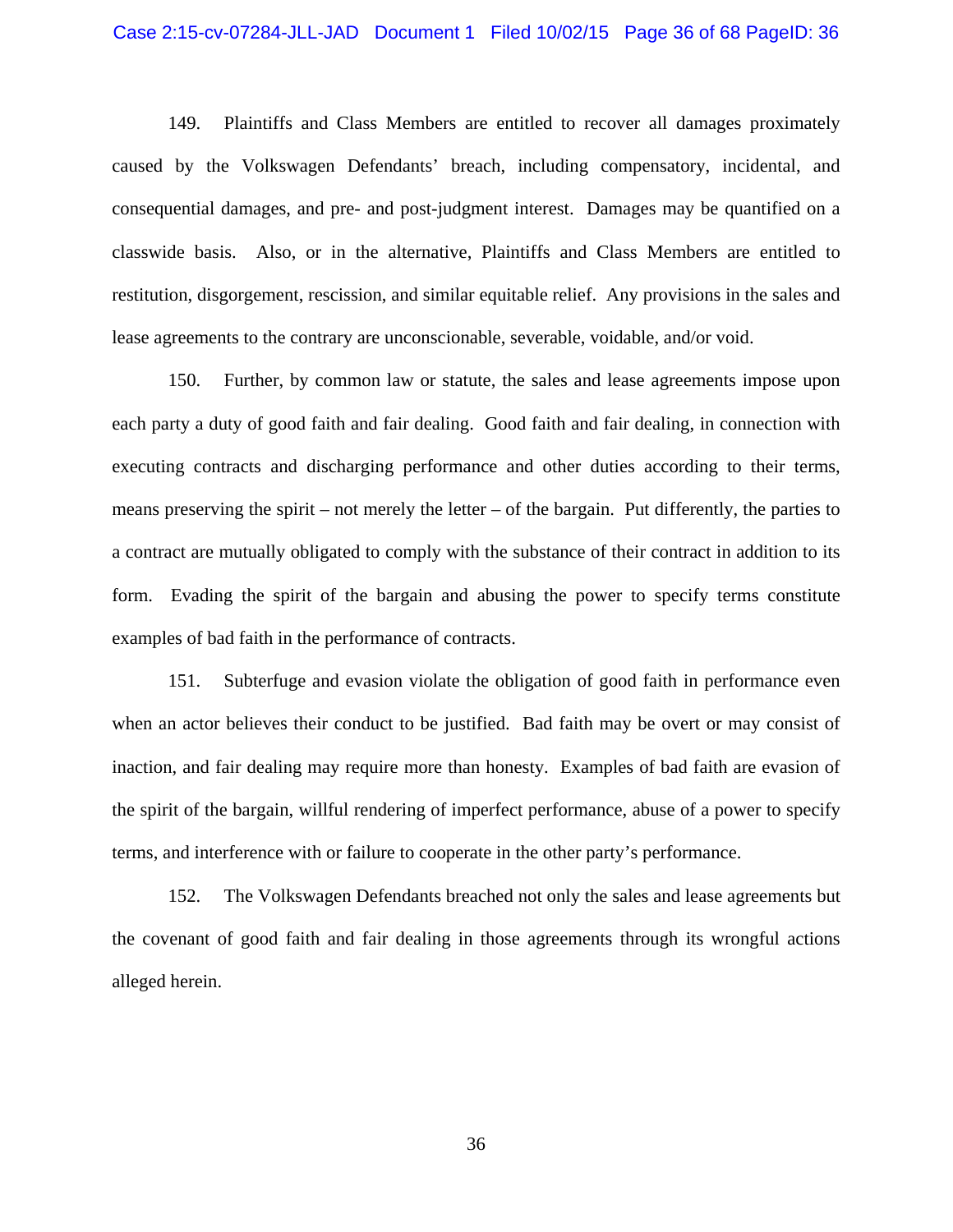153. Plaintiffs and Class Members have sustained damages as a result of the Volkswagen Defendants' breach of the sales and lease agreements and the covenant of good faith and fair dealing under each sales and lease agreement.

154. The Volkswagen Defendants' fraud as alleged herein amounts to an illusory promise rendering any agreement unenforceable, unconscionable, void, and/or voidable.

## **COUNT VII VIOLATION OF UNIFORM COMMERCIAL CODE §2-313 BREACH OF EXPRESS WARRANTY (On behalf of Nationwide Class)**

155. Plaintiffs re-allege and incorporate by reference all paragraphs as though fully set forth herein.

156. The Volkswagen Defendants made numerous representations, descriptions, and promises to Plaintiffs and Class Members regarding the performance and emission controls of the Defective Vehicles.

157. The Volkswagen Defendants, however, knew or should have known that their representations, descriptions, and promises were false. The Volkswagen Defendants were aware that they had installed defeat devices in the vehicles they sold to Plaintiffs and other Class Members.

158. Plaintiffs and other Class Members reasonably relied on the Volkswagen Defendants' representations in purchasing or leasing "clean" diesel vehicles. Those vehicles, however, did not perform as was warranted. Unbeknownst to Plaintiffs and other Class Members, those vehicles included devices that caused their emission reduction systems to perform at levels worse than advertised. Those devices are defects. Accordingly, the Volkswagen Defendants breached their express warranty by providing a product containing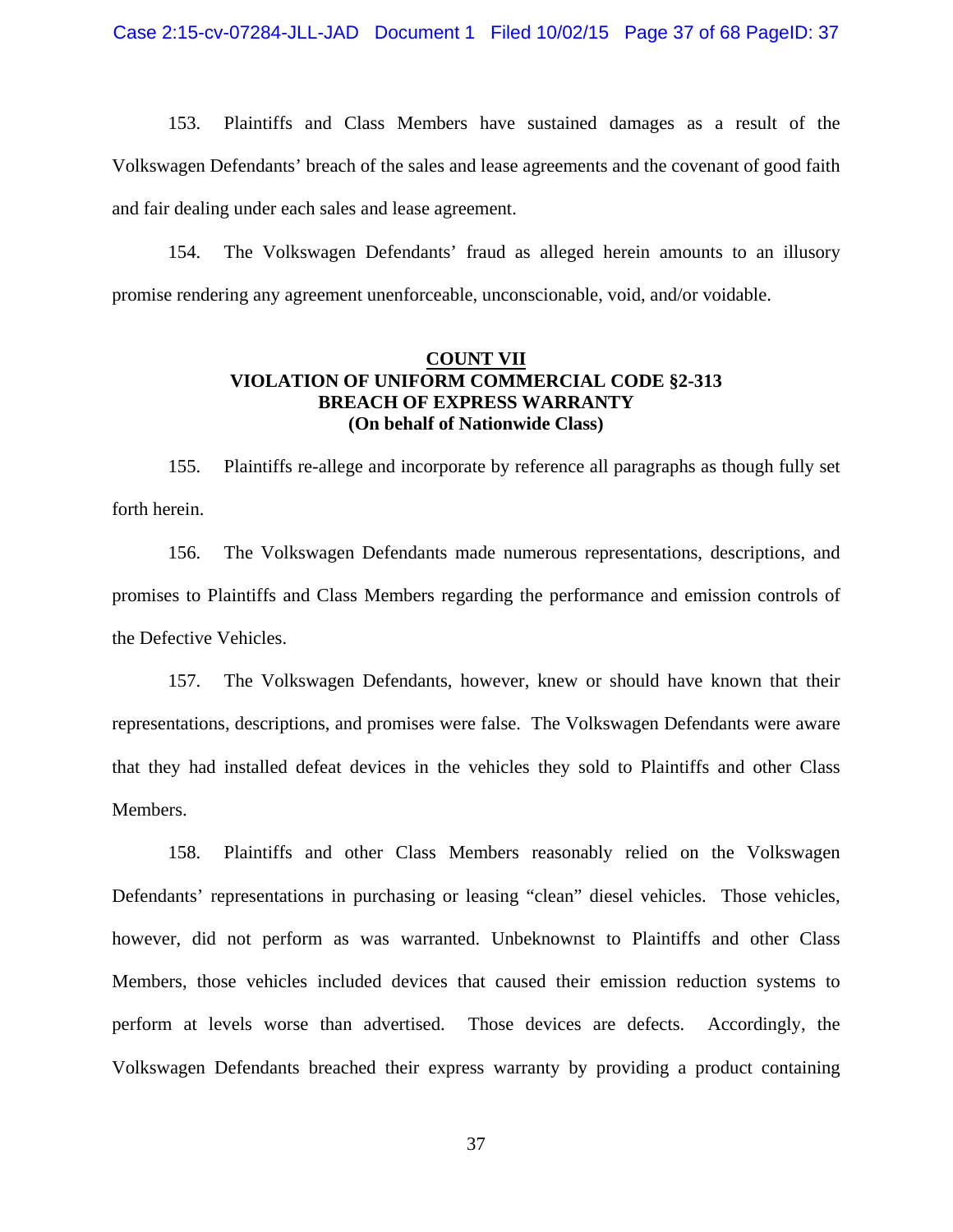defects that were never disclosed to the Plaintiffs and Class Members, as well as warranting the certifiability of the Defective Vehicles under CAA and EPA emissions standards.

159. As a direct and proximate result of the Volkswagen Defendants' false and misleading representations and warranties, Plaintiffs and other Class Members suffered significant damages.

## **COUNT VIII VIOLATION OF UNIFORM COMMERCIAL CODE §§2-314 AND 2- 315 BREACH OF IMPLIED WARRANTY (On behalf of Nationwide Class)**

160. Plaintiffs re-allege and incorporate by reference all paragraphs as though fully set forth herein.

161. The Volkswagen Defendants impliedly warranted that the Defective Vehicles were of merchantable quality, fit for their intended or ordinary purpose, and/or were compliant with CAA and EPA emissions standards.

162. The Defective Vehicles failed to conform to the Volkswagen Defendants' implied warranty regarding their functionality as alleged herein, including but not limited to the vehicles' certifiability, efficiency, performance and value.

163. As a direct and proximate result of the Volkswagen Defendants' false and misleading representations and warranties, Plaintiffs and other Class Members suffered significant injury when the Volkswagen Defendants sold them vehicles that, it is now clear, are worth far less than the price Plaintiffs and other Class Members paid for them and are not compliant with the law.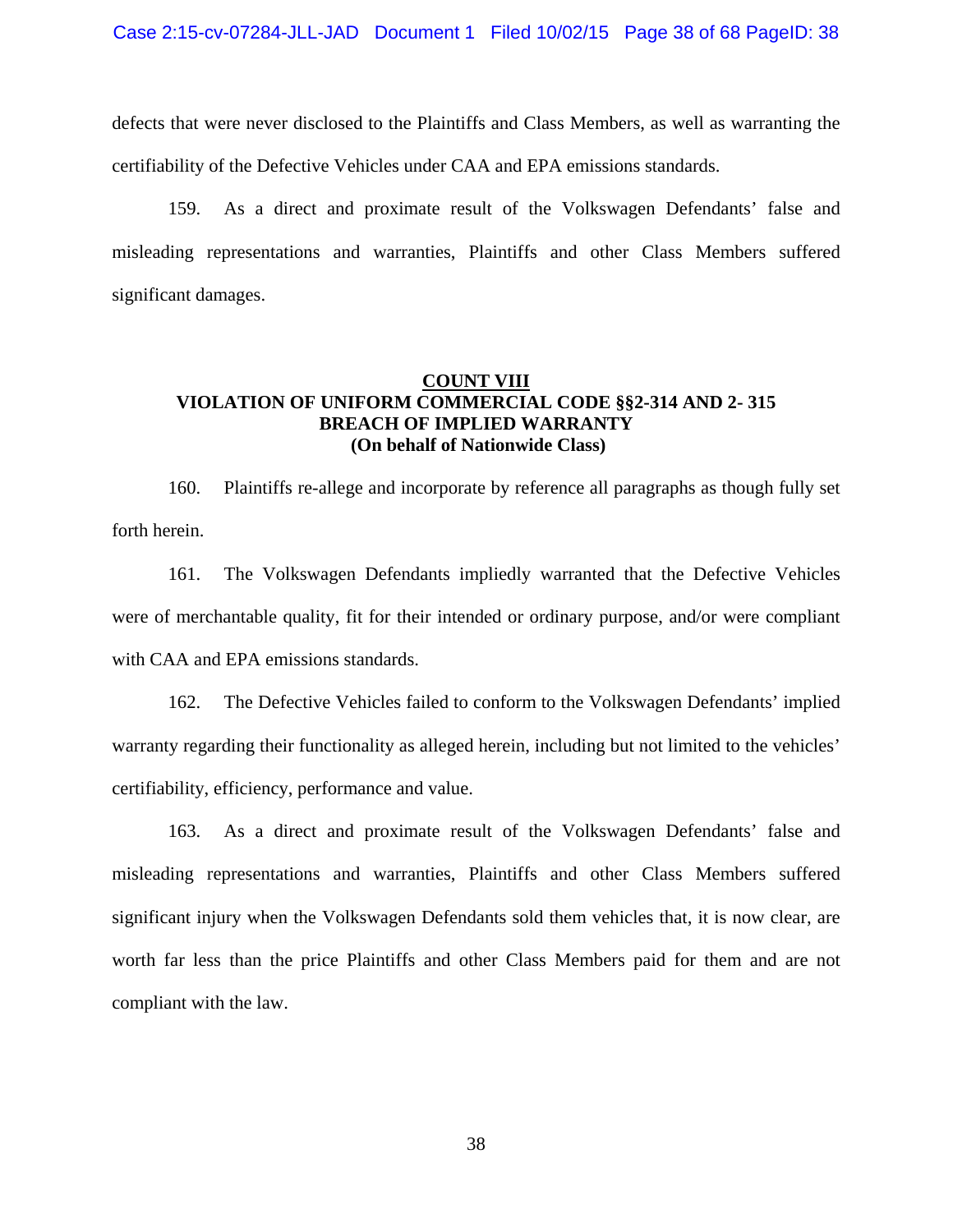## **COUNT IX VIOLATION OF THE MAGNUSON-MOSS WARRANTY ACT ("Magnuson-Moss"), 15 U.S.C. § 2301,** *et seq.*   **(On behalf of Nationwide Class)**

164. Plaintiffs re-allege and incorporate by reference all paragraphs as though fully set forth herein.

165. Magnuson-Moss provides a private right of action by purchasers of consumer products against manufacturers or retailers who, among other things, fail to comply with the terms of the written, express, or implied warranties. See 15 U.S.C. § 2310(d)(1) (Remedies in consumer disputes). As alleged above, the Volkswagen Defendants have failed to comply with the terms of their written, express, or implied warranties.

166. The Defective Vehicles are "consumer products" as defined by Magnuson-Moss. See 15 U.S.C. § 2301(1).

167. Plaintiffs and Class Members are "consumers" as defined by Magnuson-Moss. See 15 U.S.C. § 2301(3).

168. The Volkswagen Defendants are "suppliers" and/or "warrantors" as defined by Magnuson-Moss. See 15 U.S.C. § 2301(4)-(5).

169. As suppliers and/or warrantors, the Volkswagen Defendants are obligated to afford Plaintiffs and Class Members, as consumers, all rights and remedies available under Magnuson-Moss, regardless of privity.

170. Magnuson-Moss provides a cause of action for, among other things, breach of a warranty. See 15 U.S.C. § 2310(d)(1). The Volkswagen Defendants breached their implied warranties of merchantability, which cannot be disclaimed under Magnuson-Moss, see 15 U.S.C. § 2308(a)(1), by failing to provide merchantable goods. Plaintiffs and Class Members have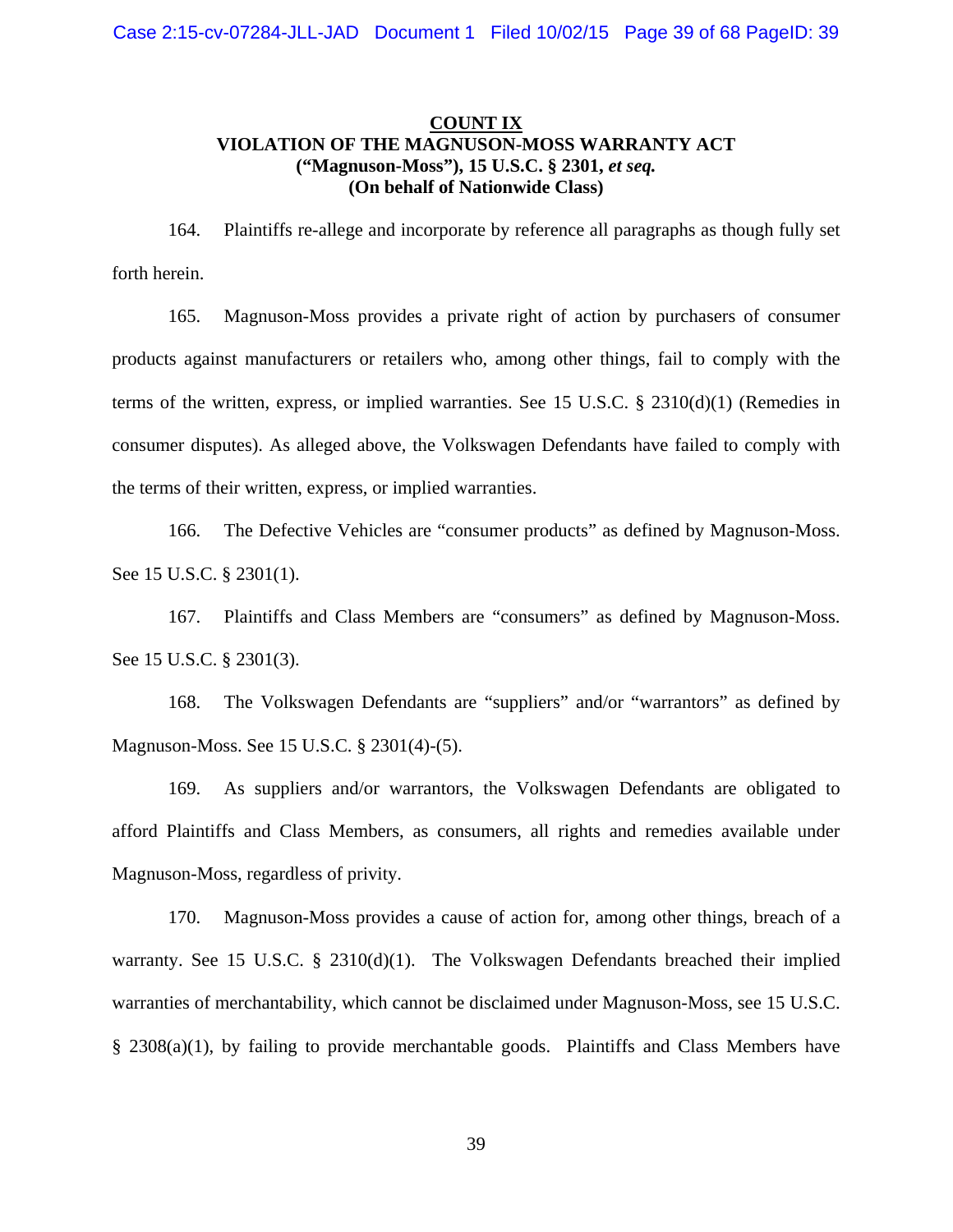suffered damages as a result of the Volkswagen Defendants' breaches of warranties as set forth above.

171. Further, the Volkswagen Defendants provided the purchasers and lessees of Defective Vehicles multiple written warranties as defined by 15 U.S.C. § 2301(6).

172. *Manufacturer's Warranty*. The Volkswagen Defendants provided Plaintiffs and each Class Member who purchased or leased a Defective Vehicle with a Manufacturer's Warranty, which provides "bumper-to-bumper" limited express warranty coverage for a minimum of 3 years or 36,000 miles, whichever comes first. This warranty covers emissions related repairs. This warranty is directly applicable to the Defective Vehicles.

173. As required by law, the Volkswagen Defendants also provided a Federal Emissions Warranty to Class Members.

174. *Federal Emissions Warranty*. Consistent with federal law, the Volkswagen Defendants provided Plaintiffs and the proposed Nationwide Class with a "performance warranty" and a "design and defect warranty." In the event that a vehicle fails an emissions test, these warranties cover all emissions related parts for 2 years or 24,000 miles (whichever comes first), with the catalytic converter, engine control unit, and onboard diagnostic device covered for 8 years or 80,000 miles (whichever comes first). These warranties are directly applicable to the Defective Vehicles.

175. The Volkswagen Defendants breached these warranties by selling the Defective Vehicles with a defeat device which renders the emissions control systems defective, and the Defective Vehicles thus do not comply with emissions standards set by federal law. This device cannot be repaired or redressed without materially altering the advertised estimated fuel economy and other performance characteristics of the vehicle.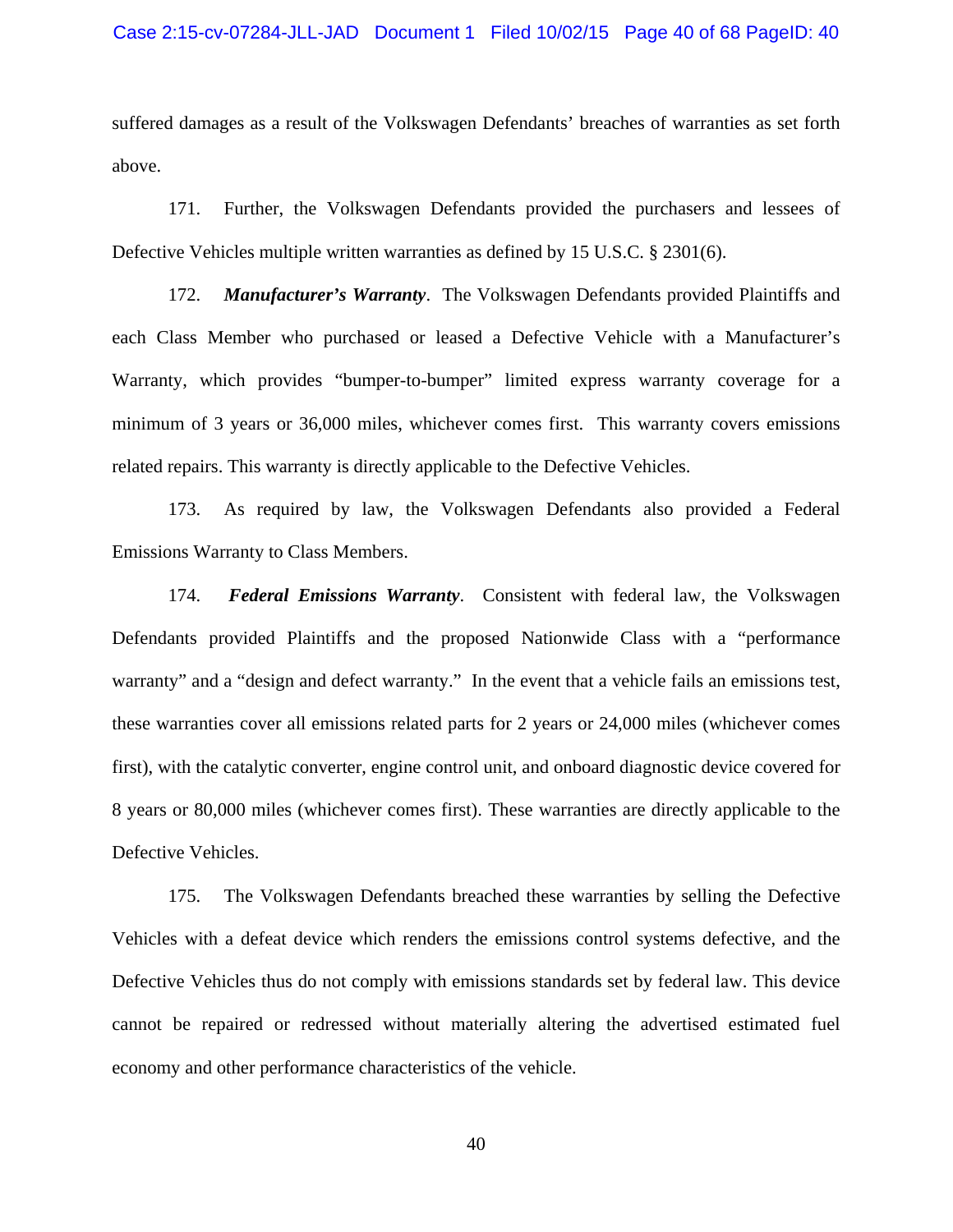#### Case 2:15-cv-07284-JLL-JAD Document 1 Filed 10/02/15 Page 41 of 68 PageID: 41

176. The Volkswagen Defendants' breach of warranties has deprived Plaintiffs and other Class Members of the benefit of their bargain. The amount in controversy of the Plaintiffs' individual claims meets or exceeds the sum or value of \$25. In addition, the amount in controversy meets or exceeds the sum or value of \$50,000 (exclusive of interests and costs) computed on the basis of all claims to be determined in this class action suit.

177. Plaintiffs and Class Members have suffered, and are entitled to recover, damages as a result of the Volkswagen Defendants' breaches of warranty and violations of Magnuson-Moss.

178. The Volkswagen Defendants had an opportunity to disclose information concerning the Defective Vehicle's inability to perform as warranted, and to cure its breach of warranties, at least since May 2014, in response to the West Virginia study and in response to inquiries by the EPA and CARB, and yet they failed to do so.

179. As a direct and proximate result of the Volkswagen Defendants' conduct, Plaintiffs and Class Members have suffered damages and continue to suffer damages, including economic damages at the point of sale or lease, that is, the difference between the value of the vehicle as promised and the value of the vehicle as delivered.

180. Additionally, or in the alternative, Magnuson-Moss provides for "other legal and equitable" relief where there has been a breach of warranty or failure to abide by other obligations imposed by Magnuson-Moss. See 15 U.S.C. § 2310(d)(1). Rescission and Revocation of Acceptance are equitable remedies available to Plaintiffs and Class Members under Magnuson-Moss.

181. Plaintiffs and Class Members also seek under Magnuson-Moss an award of costs and expenses, including attorneys' fees, to prevailing consumers in connection with the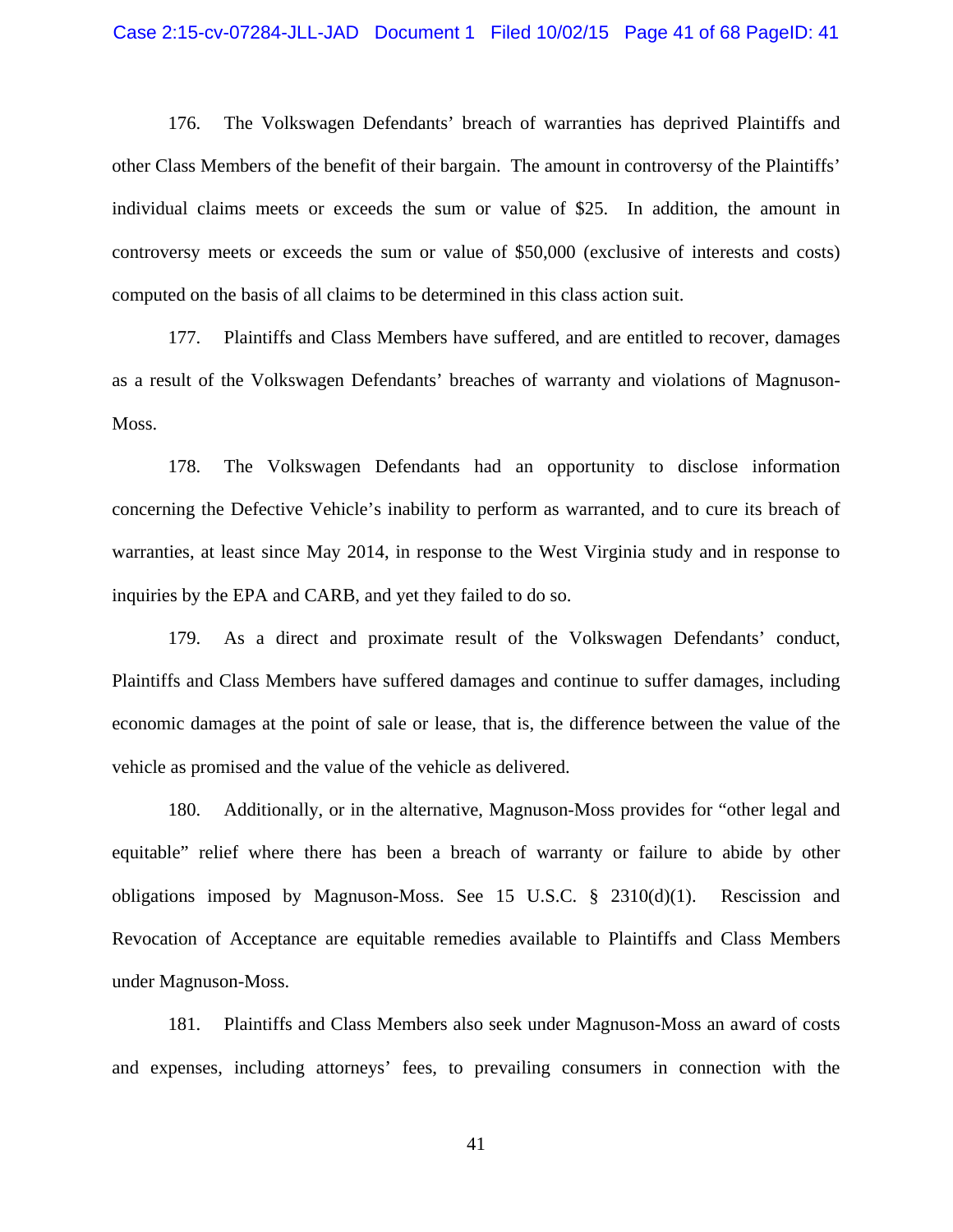commencement and prosecution of this action. See 15 U.S.C. § 2310(d)(2). Plaintiffs and Class Members intend to seek such an award, including expert witness costs and other recoverable costs, as prevailing consumers at the conclusion of this lawsuit.

## **COUNT X UNJUST ENRICHMENT (On behalf of the Nationwide Class**)

182. Plaintiffs re-allege and incorporate by reference all paragraphs as though fully set forth herein.

183. Plaintiffs and Class Members directly conferred benefits on the Volkswagen Defendants. Specifically, the Volkswagen Defendants received from Plaintiffs and Class Members, benefits in the form of a premium price for the Defective Vehicles – typically \$1,000 to \$7,000 more the same make and model gasoline vehicle.

184. Plaintiffs and Class Members paid this premium price because of the Volkswagen Defendants' representations that the Defective Vehicles complied with all applicable emissions standards and had greater fuel efficiency. Plaintiffs and Class Members would not have paid for the Defective Vehicles or would have paid less if not for these representations.

185. The Volkswagen Defendants knew these representations to be false due to their purposeful installation of the defeat device, but knowingly accepted and retained the premium prices for the Defective Vehicles.

186. As a result, Plaintiffs and Class Members have conferred a direct benefit on the Volkswagen Defendants.

187. Plaintiffs and Class Members expected remuneration or would have expected remuneration had they known the true facts surrounding the Volkswagen Defendants' conduct.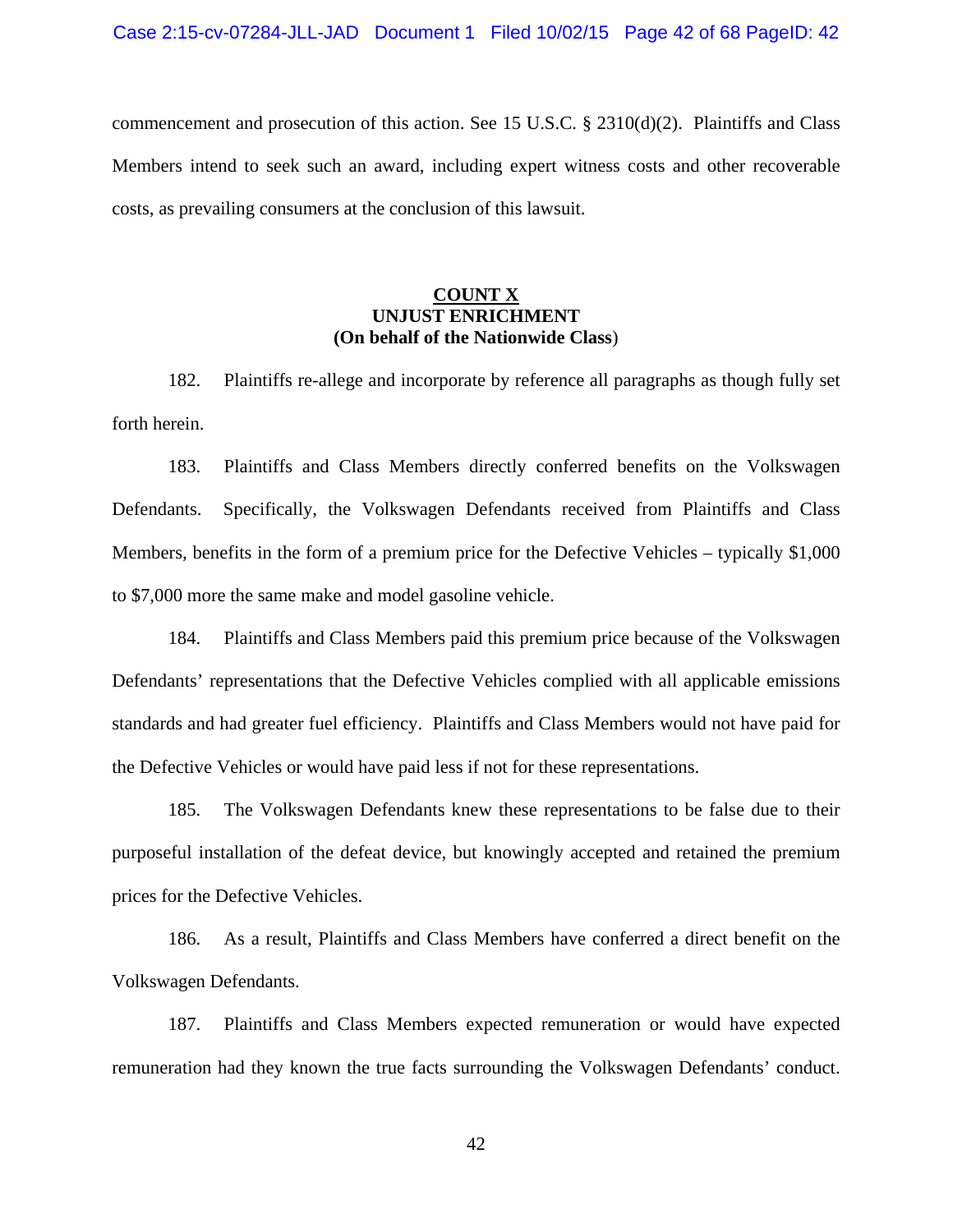For example, had Plaintiffs and Class Members known that the Defective Vehicles did not meet the emission standards and that the fuel efficiency and performance would be downgraded once the vehicle is fixed, they would not have purchased the Defective Vehicles or would have expected to be charged and/or would have only agreed to pay significantly less for the Defective Vehicles.

188. The Volkswagen Defendants had knowledge of this benefit and voluntarily accepted and retained the benefit conferred on them.

189. The Volkswagen Defendants will be unjustly enriched if they are allowed to retain the aforementioned benefits, and the Plaintiffs and Class Members are entitled to recover the amount by which the Volkswagen Defendants were unjustly enriched at their expense.

## **COUNT XI FALSE ADVERTISING UNDER SECTION 43(a) OF THE LANHAM ACT, 15 U.S.C. § 1125(a)**  (**On behalf of Nationwide Class)**

190. Plaintiffs re-allege and incorporate by reference all paragraphs as though fully set forth herein.

191. The Volkswagen Defendants violated the Lanham Act through their advertisement campaign which included statements, advertisements and promotional activities described herein that were false and misleading in material respects, including, inter alia, the operation of the vehicle in compliance with applicable state and/or federal requirements, in an environmentally "friendly" manner and in a fuel efficient manner, and further with respect to the level of performance of the defective vehicle when operated in the ordinary course of compliance with applicable state and/or federal requirements, in an environmentally "friendly" manner and in a fuel-efficient manner.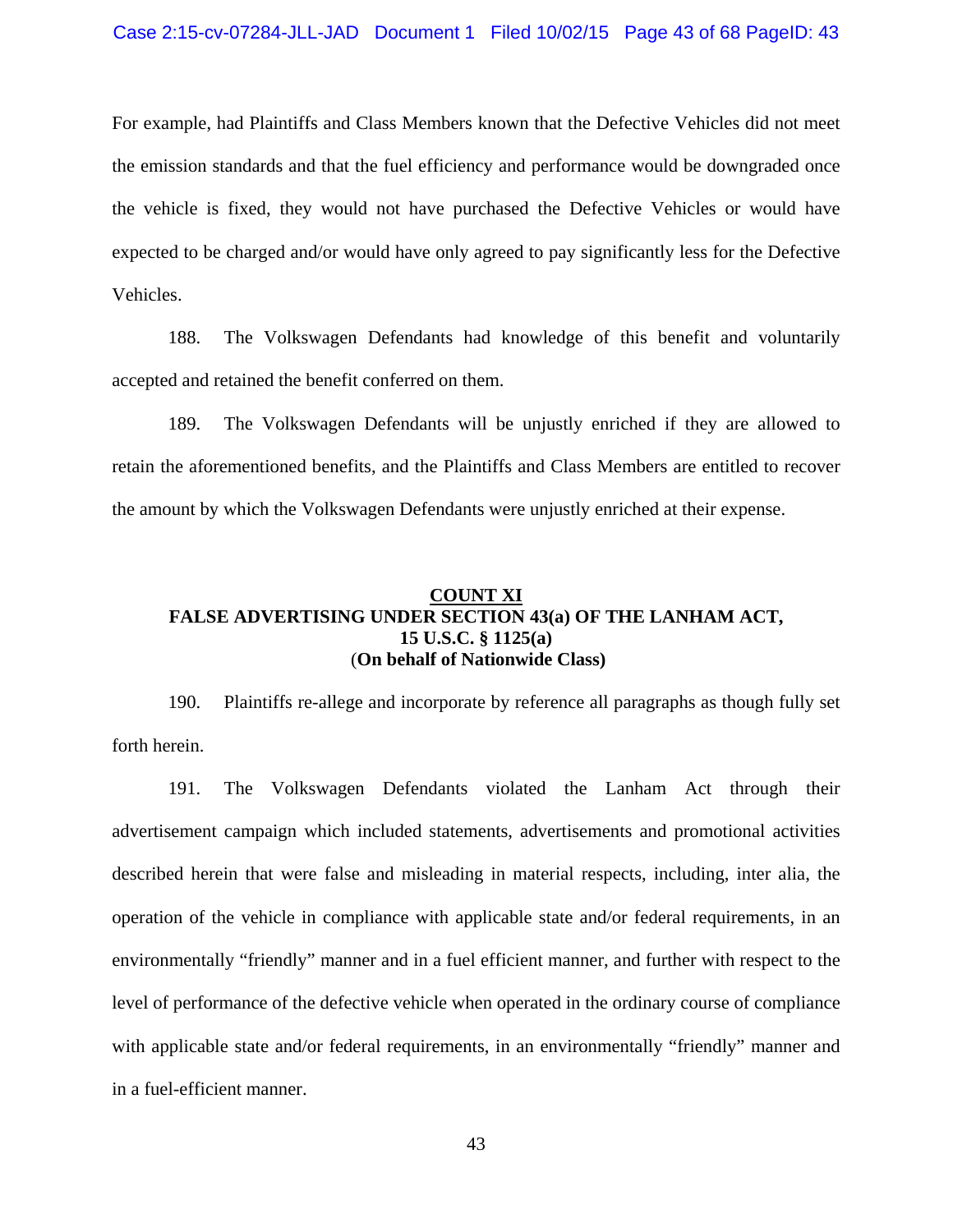192. Plaintiffs and Class Members were injured and continue to be injured as a result of the false and misleading advertisement.

#### **COUNT XII**

## **Violation of the California Consumers Legal Remedies Act (Cal. Civ. Code § 1750 et seq.) (On behalf of the California Subclass)**

193. Plaintiffs re-allege and incorporate by reference all paragraphs as though fully set forth herein.

194. Plaintiffs bring this count on behalf of themselves and the members of the California Subclass. (*See* ¶86, pp. 20-22.)

195. This cause of action is brought pursuant to the California Consumers Legal Remedies Act, Cal. Civil Code § 1750 et seq. (the "CLRA"). Plaintiffs and Class Members are consumers as defined by California Civil Code § 1761(d). The Defective Vehicles are goods within the meaning of the CLRA.

196. The Volkswagen Defendants violated the CLRA by engaging in the following practices proscribed by California Civil Code  $\S$  1770(a)(5), (7), (9), and (16) of the CLRA in transactions that were intended to result in, and did result in, the sale of the Defective Vehicles:

a) representing that the Defective Vehicles have characteristics, uses, or benefits, which they do not have;

(b) representing that the Defective Vehicles are of a particular standard, quality, or grade if they are of another;

(c) advertising the Defective Vehicles with intent not to sell them as advertised; and

(d) representing that the Defective Vehicles have been supplied in accordance with previous representations when they have not.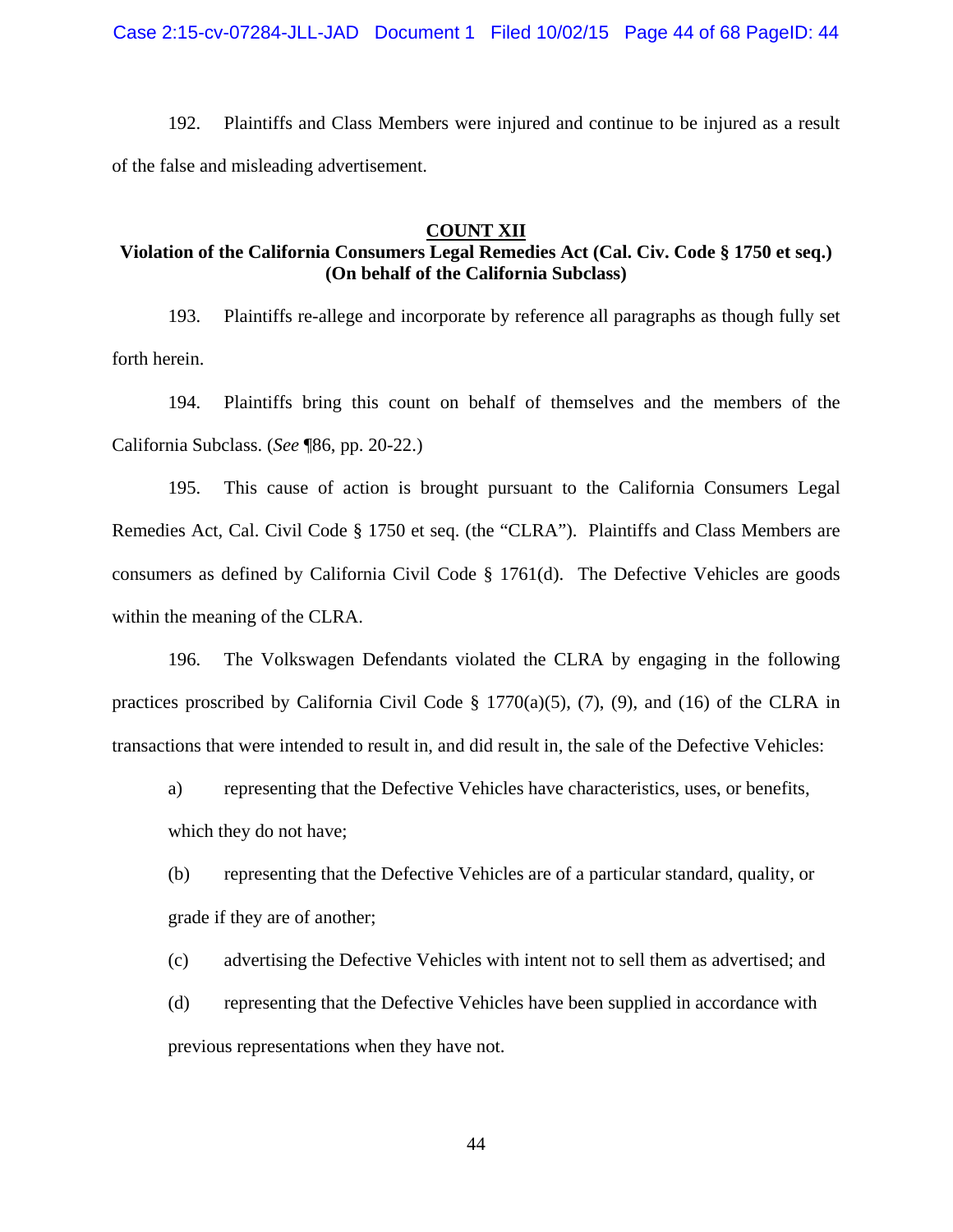#### Case 2:15-cv-07284-JLL-JAD Document 1 Filed 10/02/15 Page 45 of 68 PageID: 45

197. The Volkswagen Defendants violated the CLRA by representing and failing to disclose through its advertisements the Defective Vehicles as described above when they knew, or should have known, that the representations and advertisements were false and misleading.

198. Pursuant to California Civil Code § 1782(d), Plaintiffs, individually and on behalf of the other Class Members, seek a Court order enjoining the above-described wrongful acts and practices of the Volkswagen Defendants and for restitution and disgorgement.

199. Pursuant to § 1782 of the CLRA, by letter dated October 2, 2015, Plaintiffs notified the Volkswagen Defendants in writing by certified mail of the particular violations of § 1770 of the CLRA and demanded that the Volkswagen Defendants rectify the problems associated with the actions detailed above and give notice to all Defective Vehicle consumers of the Volkswagen Defendants' intent to so act. A copy of the letter is attached hereto as Exhibit A. If the Volkswagen Defendants fail to rectify or agree to rectify the problems associated with the actions detailed above and give notice to all Defective Vehicle consumers within 30 days of the date of written notice pursuant to § 1782 of the CLRA, Plaintiffs will amend this complaint to add claims for damages, as appropriate.

200. The Volkswagen Defendants' conduct is malicious, fraudulent and wanton.

201. Pursuant to § 1780(d) of the Act, attached hereto as Exhibit B is the affidavit showing that this action has been commenced in the proper forum.

## **COUNT XIII**

## **Violation of California's Unfair Competition Law (Cal. Bus. & Prof. Code § 17200 et seq.) (On behalf of the California Subclass)**

202. Plaintiffs re-allege and incorporate by reference all paragraphs as though fully set forth herein.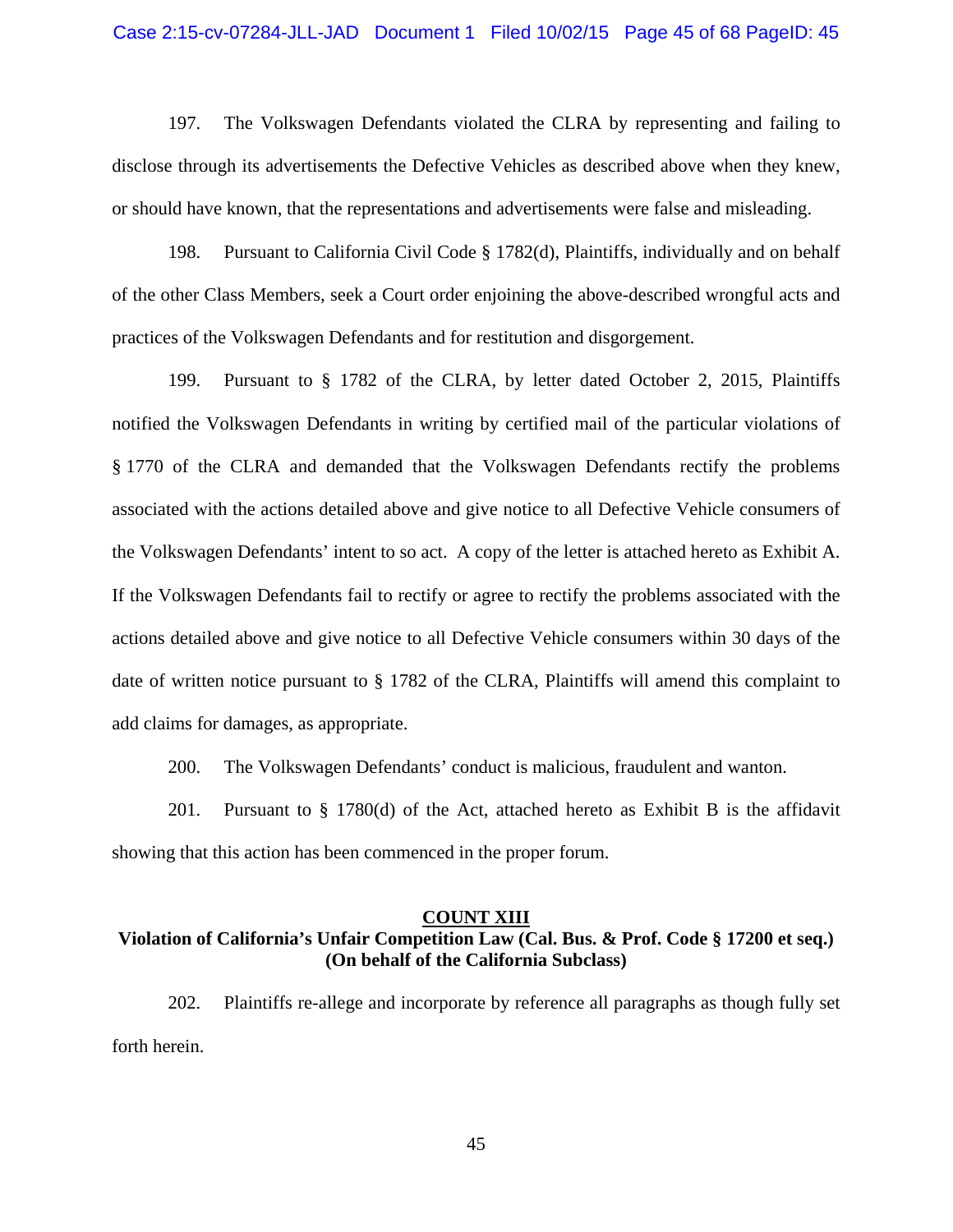203. Plaintiffs bring this count on behalf of themselves and the members of the California Subclass. (*See* ¶86, pp. 20-22.)

204. As alleged herein, Plaintiffs and Class Members have suffered injury in fact and lost money or property as a result of the Volkswagen Defendants' conduct because they purchased Defective Vehicles that were falsely advertised.

205. The Unfair Competition Law, Business & Professions Code § 17200, et seq. ("UCL") prohibits any "unlawful," "fraudulent," or "unfair" business act or practice and any false or misleading advertising. In the course of conducting business, the Volkswagen Defendants committed unlawful business practices by, inter alia, misrepresenting and/or omitting material facts concerning the emissions of the Defective Vehicles, making representations (which also constitute advertising within the meaning of § 17200 and § 17500) as set forth more fully herein, and violating Civil Code §§ 1572, 1573, 1709, 1711, 1770(a)(5), (7), (9) and (16) under the CLRA, Business & Professions Code §§ 17200, et seq., 17500, et seq., and the common law, including breach of implied warranty. The Volkswagen Defendants' abovedescribed wrongful acts and practices constitute actual and constructive fraud within the meaning of Civil Code §§ 1572 and 1573, as well as deceit, which is prohibited under Civil Code §§ 1709 and 1711.

206. Plaintiffs and Class Members reserve the right to allege other violations of law, which constitute other unlawful business acts or practices.

207. In the course of conducting business, the Volkswagen Defendants committed "unfair" business practices by, among other things, making the representations (which also constitute advertising within the meaning of §17200) and omissions of material facts regarding the emissions of the Defective Vehicles, as set forth more fully herein. There is no societal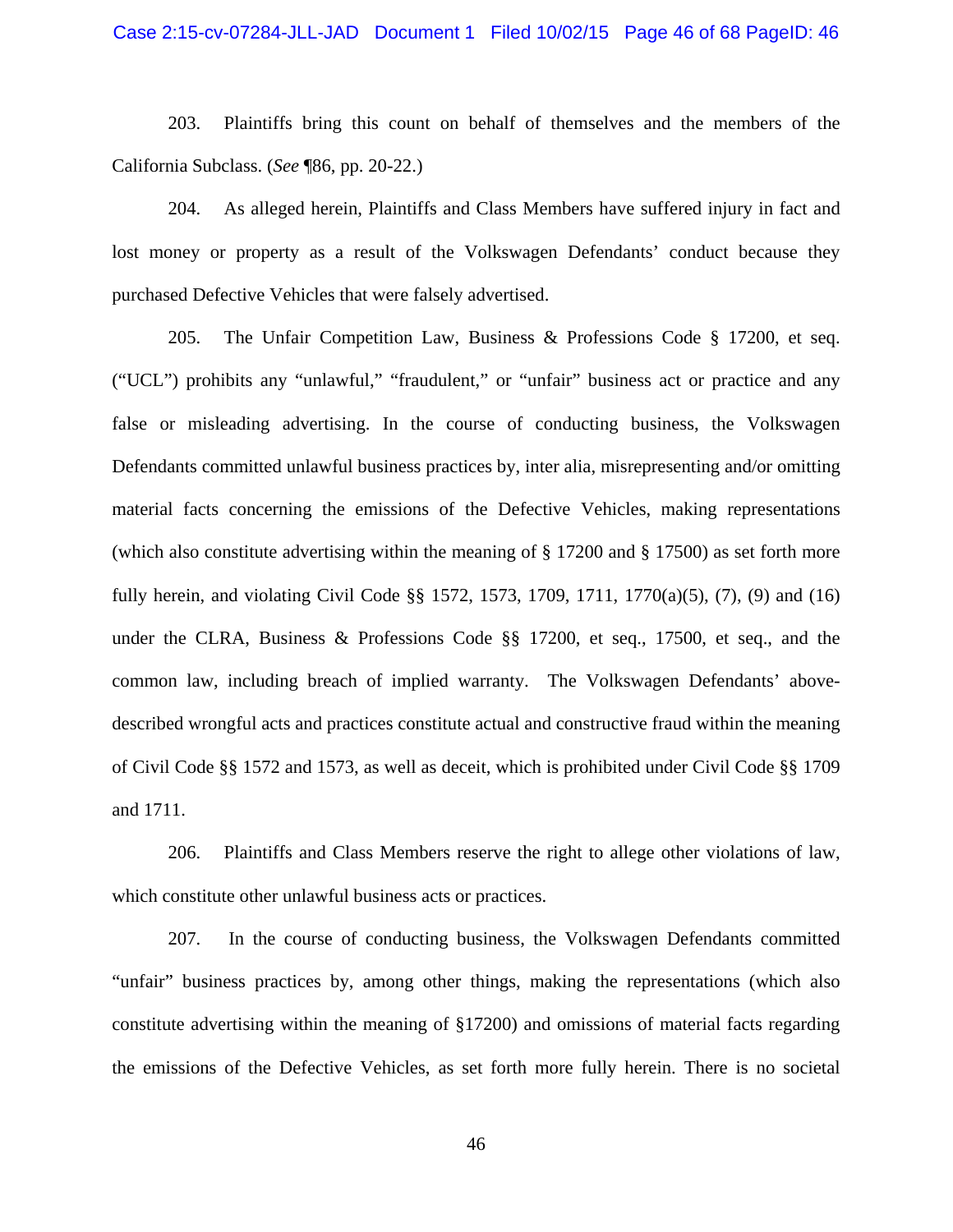#### Case 2:15-cv-07284-JLL-JAD Document 1 Filed 10/02/15 Page 47 of 68 PageID: 47

benefit from false advertising – only harm. While Plaintiffs and the other Class Members were harmed, the Volkswagen Defendants were unjustly enriched by their false misrepresentations and omissions. As a result, the Volkswagen Defendants' conduct is "unfair," as it offended an established public policy. Further, the Volkswagen Defendants engaged in immoral, unethical, oppressive, and unscrupulous activities that are substantially injurious to consumers.

208. Further, as set forth in this Complaint, Plaintiffs allege violations of consumer protection, unfair competition, and truth in advertising laws in California and other states, resulting in harm to consumers. The Volkswagen Defendants' acts and omissions also violate and offend the public policy against engaging in false and misleading advertising, unfair competition, and deceptive conduct towards consumers. This conduct constitutes violations of the unfair prong of Business & Professions Code §17200, et seq.

209. There were reasonably available alternatives to further the Volkswagen Defendants' legitimate business interests, other than the conduct described herein. Business & Professions Code §17200, et seq., also prohibits any "fraudulent business act or practice." In the course of conducting business, the Volkswagen Defendants committed "fraudulent business acts or practices" by, among other things, making the representations (which also constitute advertising within the meaning of §17200) and omissions of material facts regarding the Defective Vehicles in their advertising and marketing campaign, as set forth more fully herein. The Volkswagen Defendants made the misrepresentations and omissions regarding the emissions of the Defective Vehicles, among other ways, by misrepresenting that the Defective Vehicles were equipped with a clean diesel engine that was a low emissions vehicles that offered superior fuel efficiency and performance over comparable vehicles when in fact they did not and instead contained an illegal emissions defeat device.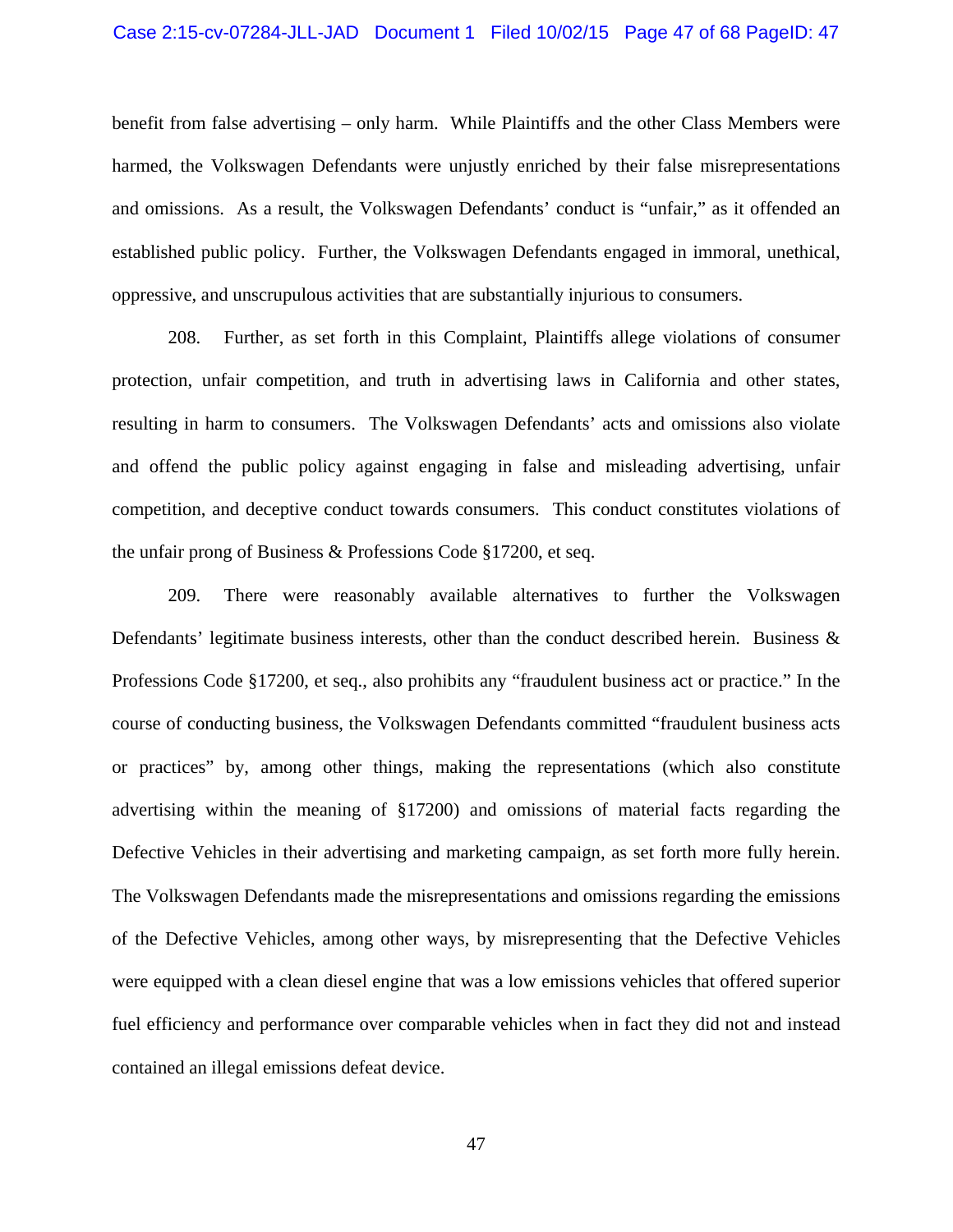#### Case 2:15-cv-07284-JLL-JAD Document 1 Filed 10/02/15 Page 48 of 68 PageID: 48

210. The Volkswagen Defendants' actions, claims, omissions, and misleading statements, as more fully set forth above, were also false, misleading and/or likely to deceive the consuming public within the meaning of Business & Professions Code §17200, et seq.

211. Plaintiffs and the other Class Members have in fact been deceived as a result of their reliance on the Volkswagen Defendants' material representations and omissions, which are described above. This reliance has caused harm to Plaintiffs and the other Class Members, each of whom purchased the Volkswagen Defendants' vehicles. Plaintiffs and the other Class Members have suffered injury in fact and lost money as a result of purchasing the Defective Vehicles and the Volkswagen Defendants' unlawful, unfair, and fraudulent practices.

212. The Volkswagen Defendants knew, or should have known, that their material representations and omissions would be likely to deceive the consuming public and result in consumers purchasing the Defective Vehicles and, indeed, intended to deceive consumers.

213. As a result of its deception, the Volkswagen Defendants have been able to reap unjust revenue and profit.

214. Unless restrained and enjoined, the Volkswagen Defendants will continue to engage in the above described conduct. Accordingly, injunctive relief is appropriate.

215. Plaintiffs, on behalf of themselves, all others similarly situated, and the general public, seeks restitution from the Volkswagen Defendants of all money obtained from Plaintiffs and the other Class Members collected as a result of unfair competition, an injunction prohibiting the Volkswagen Defendants from continuing such practices, corrective advertising, and all other relief this Court deems appropriate, consistent with Business & Professions Code §17203.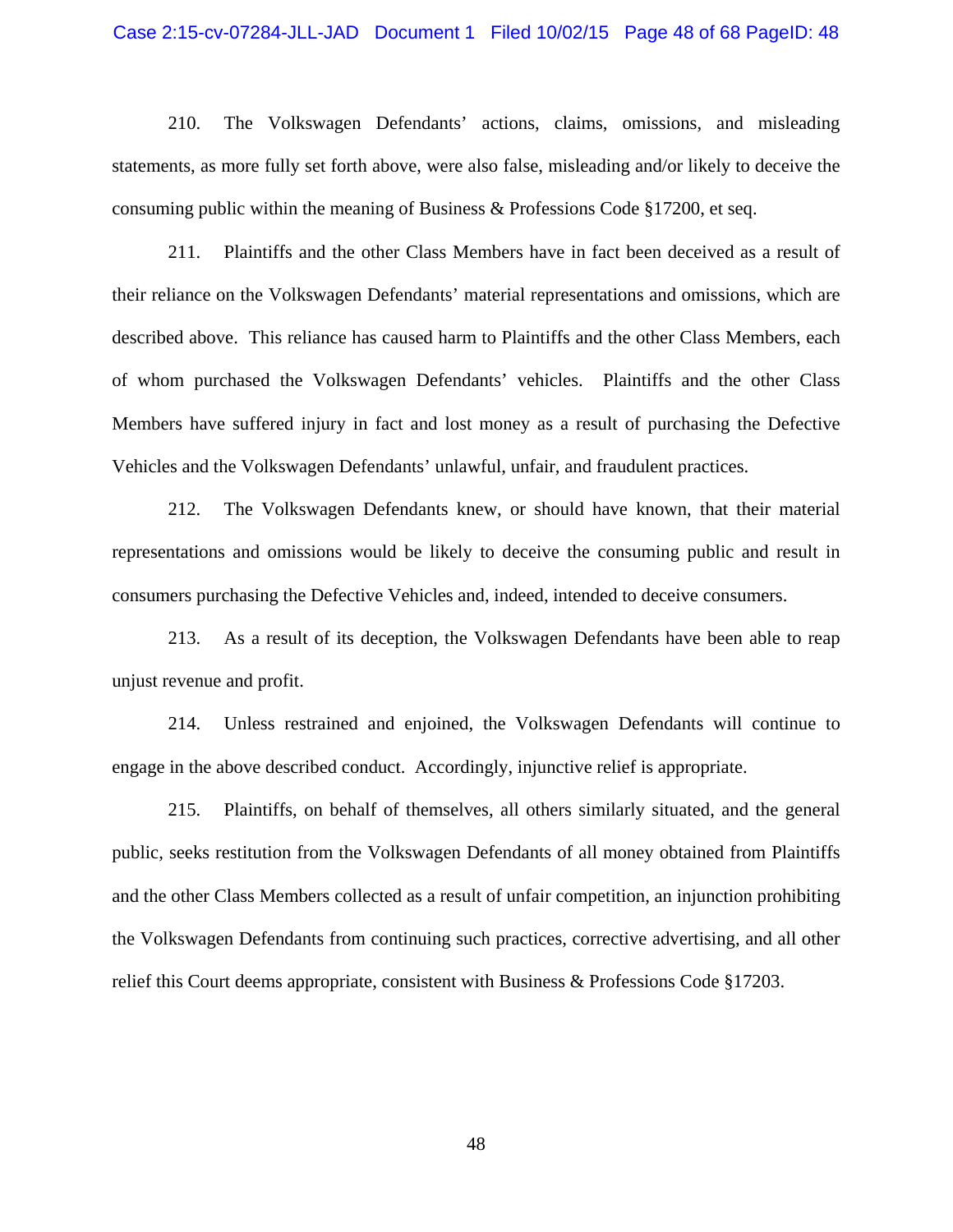## **COUNT XIV VIOLATION OF THE FLORIDA DECEPTIVE AND UNFAIR TRADE PRACTICES ACT (On behalf of the Florida Subclass)**

216. Plaintiffs incorporate by reference each preceding and succeeding paragraph as though fully set forth at length herein.

217. Plaintiffs bring this count on behalf of themselves and the members of the Florida Subclass. (*See* ¶86, pp. 20-22.)

218. The purpose of the Florida Deceptive and Unfair Trade Practices Act ("FDUTPA") is "to protect the consuming public and legitimate business enterprises from those who engage in unfair methods of competition, or unconscionable, deceptive, or unfair acts or practices in the conduct of any trade or commerce." FLA. STAT. § 501.202 (2).

219. The Volkswagen Defendants have violated the Florida Deceptive and Unfair Trade Practice Act by engaging in unfair competition and unfair, unlawful or fraudulent business practices by the practices described above, and by knowingly and intentionally concealing from Plaintiffs and Class Members the fact that the Defective Vehicles suffer from an emissions defect (and the costs, risks, and diminished value of the vehicles as a result of this defect). The Volkswagen Defendants should have disclosed this information because they were in a superior position to know the true facts related to this defect, and Plaintiffs and Class Members could not reasonably be expected to learn or discover the true facts related to this defect.

220. These unfair methods of competition and unfair and deceptive acts have caused injuries to Plaintiffs and Class Members.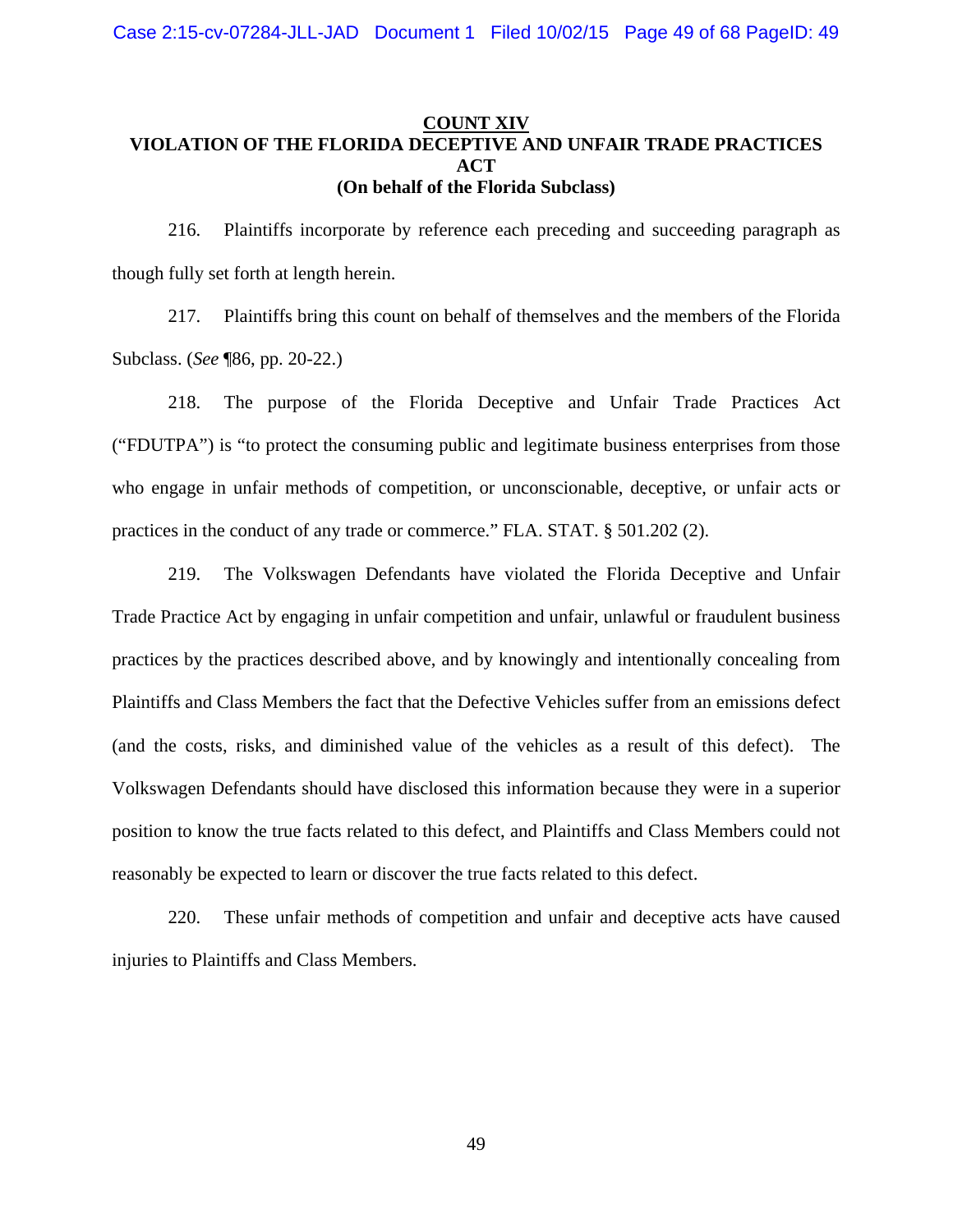#### **COUNT XV**

## **VIOLATION OF THE PENNSYLVANIA UNFAIR TRADE PRACTICES AND CONSUMER PROTECTION LAW ACT ("PAUTPL") (73 Pa. C. S. §§ 201-1,** *et seq***.) (On behalf of the Pennsylvania Subclass)**

221. Plaintiffs re-allege and incorporate by reference all paragraphs as though fully set forth herein.

222. Plaintiffs bring this count on behalf of themselves and the members of the Pennsylvania Subclass. (*See* ¶86, pp. 20-22.)

223. This claim arises under the Pennsylvania Unfair Trade Practices and consumer Protection Law, 73 Pa.C.S. §§ 201-1, et seq.

224. Plaintiffs and Class Members are "persons" as defined by 73 Pa.C.S. 201-2 (2).

225. At all relevant times, the Volkswagen Defendants' actions were committed in the course of trade or commerce within the meaning of 73 Pa.C.S. 201-2(3).

226. Plaintiffs and Class Members purchased or leased their subject vehicles primarily for personal, family or household purposes within the meaning of 73 Pa.C.S. 201-9.2.

227. The PAUTPL prohibits unfair or deceptive acts or practices "in the conduct of any trade or commerce." Pa.C.S. 201-3.

228. The PAUTPL declares that acts such as "Representing that goods or services are of a particular standard, quality or grade...[;] advertising goods or services with the intent not to sell them as advertised;...[and] Engaging in any other fraudulent or deceptive conduct which creates a likelihood of confusion or misunderstanding." 73 Pa.C.S. 201-2.

229. The Volkswagen Defendants made uniform representations that their diesel vehicles were of a particular standard, quality, or grade when they were and are not, and that they would perform as represented when they did not. As set forth above, the Volkswagen Defendants also made false and/or misleading statements regarding the capacity and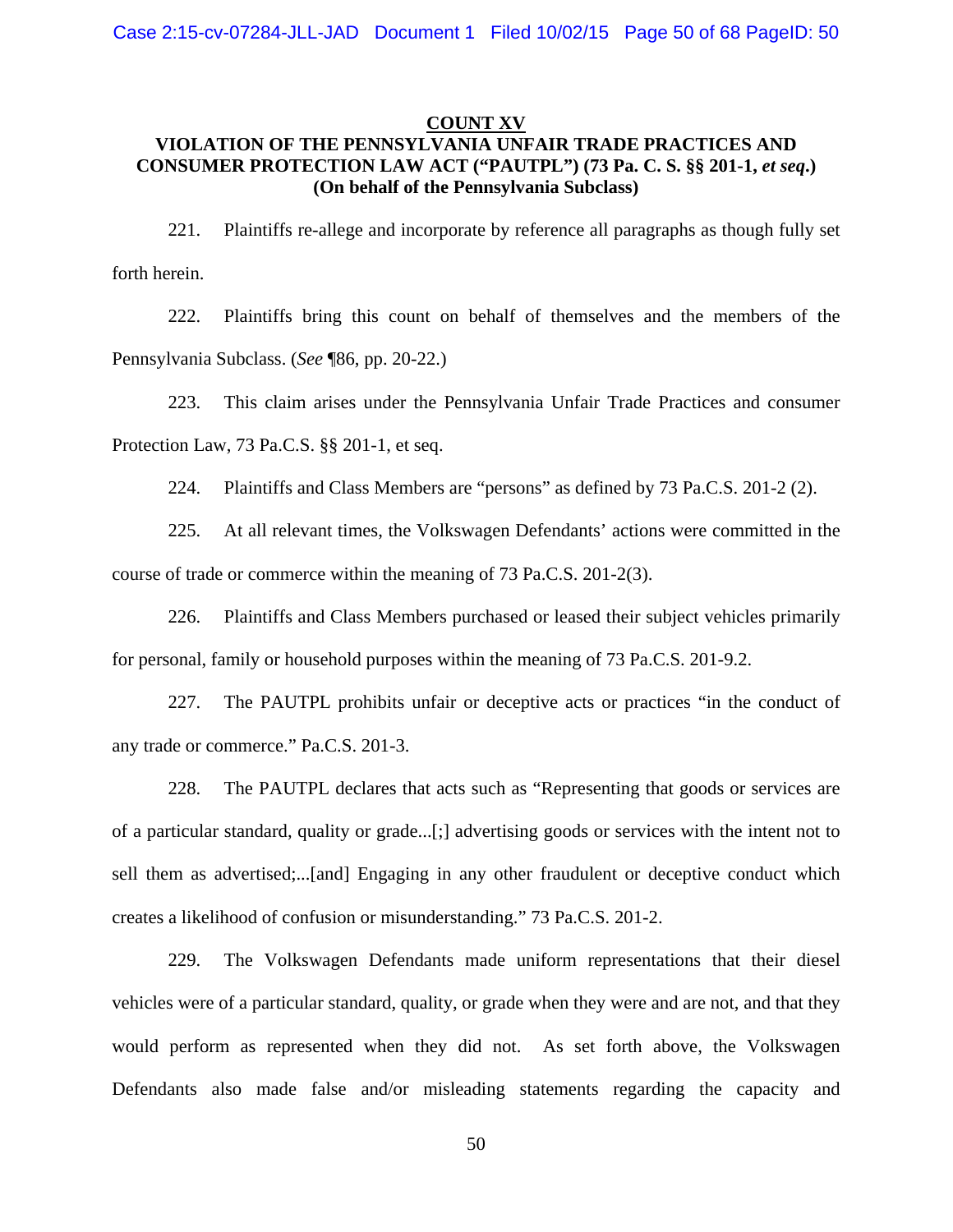#### Case 2:15-cv-07284-JLL-JAD Document 1 Filed 10/02/15 Page 51 of 68 PageID: 51

characteristics of Defective Vehicles that were unfair or deceptive, had and continue to have the capacity to deceive the public, cause injury to Pennsylvania Plaintiffs, and were made in violation of the PAUTPL.

230. In their communications with and disclosures to Pennsylvania Class Members, the Volkswagen Defendants intentionally concealed and/or failed to disclose that the Defective Vehicles included a software program designed to cheat emissions testing, and that the true emissions of those vehicles were far higher than claimed. Those omissions were unfair or deceptive, had and continue to have the capacity to deceive the public, cause injury to Pennsylvanians and were made in clear violation of the PAUTPL.

231. The Volkswagen Defendants had, at all material times, exclusive knowledge that the Defective Vehicles had the defects set forth above — facts unknown to Plaintiffs and Class Members. The Volkswagen Defendants' exclusive knowledge of these material facts gave rise to a duty to disclose such facts, which the Volkswagen Defendants failed to perform.

232. The representations made by the Volkswagen Defendants and the facts concealed and/or not disclosed by the Volkswagen Defendants are material facts that were likely to deceive reasonable consumers, and that a reasonable consumer would have relied on in deciding whether or not to purchase the Defective Vehicles.

233. The representations made by the Volkswagen Defendants, and the facts concealed and/or not disclosed by the Volkswagen Defendants, detrimentally affect the public interest. There is an inherent public interest in reducing emissions from vehicles and properly advertising emission levels. The Defective Vehicles did not operate as advertised and thus negatively affect the public interest.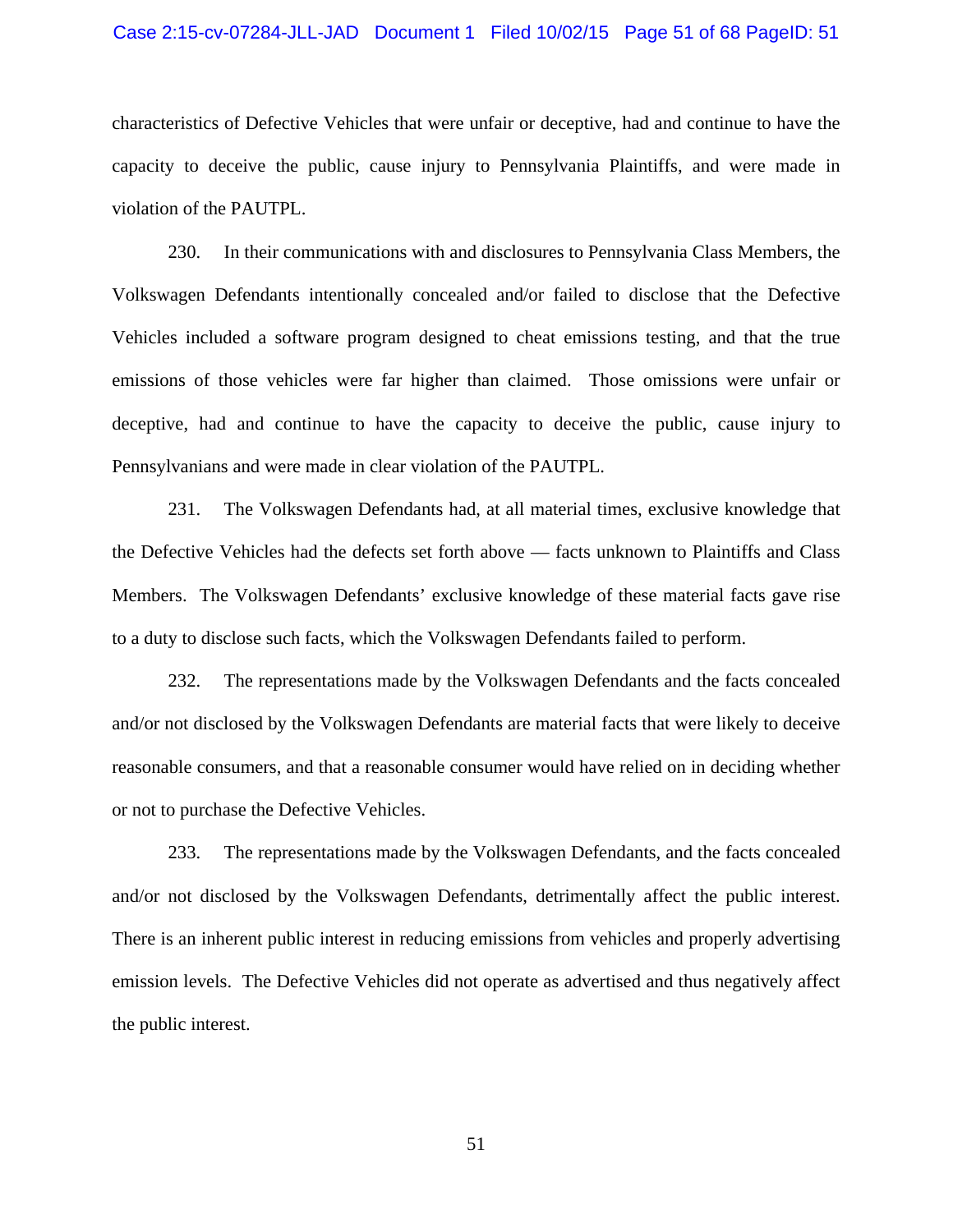#### Case 2:15-cv-07284-JLL-JAD Document 1 Filed 10/02/15 Page 52 of 68 PageID: 52

234. Plaintiffs and Class Members justifiably acted, or relied to their detriment, on the Volkswagen Defendants' affirmative misrepresentations and the concealed and/or non-disclosed facts as evidenced by their purchase and/or use of the Defective Vehicles.

235. Had the Volkswagen Defendants disclosed all material information regarding the defeat devices, Plaintiffs and Class Members would not have purchased and used the Defective Vehicles.

236. The Volkswagen Defendants knew, or recklessly failed to know, that their statements about its "Clean Diesel" vehicles were false and/or misleading.

237. By the conduct described herein, the Volkswagen Defendants engaged in unfair or deceptive acts or practices in the conduct of business, trade, or commerce.

238. As a direct and proximate result of the Volkswagen Defendants' violations of the forgoing law, the Plaintiffs and Class Members have been injured.

239. The Plaintiffs and Class Members have been damaged and are entitled to all of the damages, remedies, fees, and costs available under the PAUTPL.

240. By virtue of the Volkswagen Defendants' violation of the PAUTPL, the Plaintiffs and Class Members are entitled to up to three times actual damages, but not less than one hundred dollars as well as attorney's fees and costs. 73 Pa.C.S. 201-9.2.

## **COUNT XVI VIOLATION OF THE NORTH CAROLINA UNFAIR AND DECEPTIVE TRADE PRACTICES ACT (N.C. GEN. STAT. §75-1.1, et. seq.) (On behalf of the North Carolina Subclass)**

241. Plaintiffs re-allege and incorporate by reference all paragraphs as though fully set forth herein.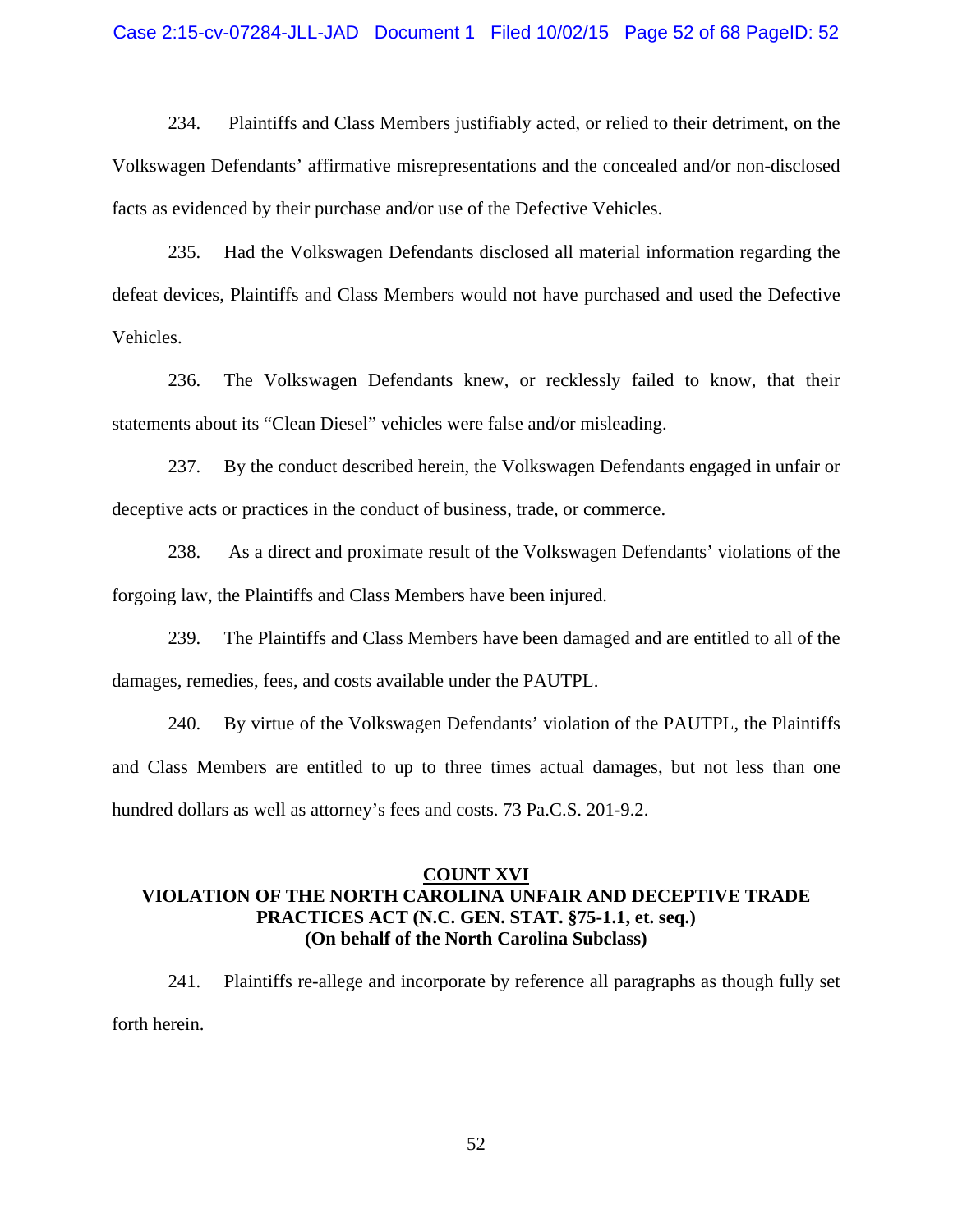#### Case 2:15-cv-07284-JLL-JAD Document 1 Filed 10/02/15 Page 53 of 68 PageID: 53

242. Plaintiffs bring this claim on behalf of themselves and the members of the North Carolina Subclass. (*See* ¶86, pp. 20-22.)

243. This claims falls under the North Carolina Unfair and Deceptive Trade Practices Act pursuant to N.C. Gen. Stat. §75-1.1. et seq.

244. At all relevant times, the Volkswagen Defendants were engaged in trade or commerce within the meaning of N.C. Gen. Stat. §75-1.1. et seq.

245. North Carolina Unfair and Deceptive Trade Practices Act prohibits "unfair methods of competition in or affecting commerce, and unfair or deceptive acts or practices in or affecting commerce, are declared unlawful." N.C. Gen. Stat. §75-1.1(a).

246. The Volkswagen Defendants violated the North Carolina Unfair and Deceptive Trade Practices Act by engaging in unfair competition and unfair, unlawful or fraudulent business practices by the practices described above, and by knowingly and intentionally concealing from Plaintiffs and Class Members the fact that the Defective Vehicles suffer from an emissions defect (and the costs, risks, and diminished value of the vehicles as a result of this defect). The Volkswagen Defendants should have disclosed this information because they were in a superior position to know the true facts related to this defect, and Plaintiffs and Class Members could not reasonably be expected to learn or discover the true facts related to this defect.

247. These unfair methods of competition and unfair and deceptive acts have caused injuries to Plaintiffs and Class Members. Plaintiffs are entitled to damages allowed to the fullest extent of the law, including but not limited to compensatory, treble/punitive, incident and consequential damages, and other damages allowed by law.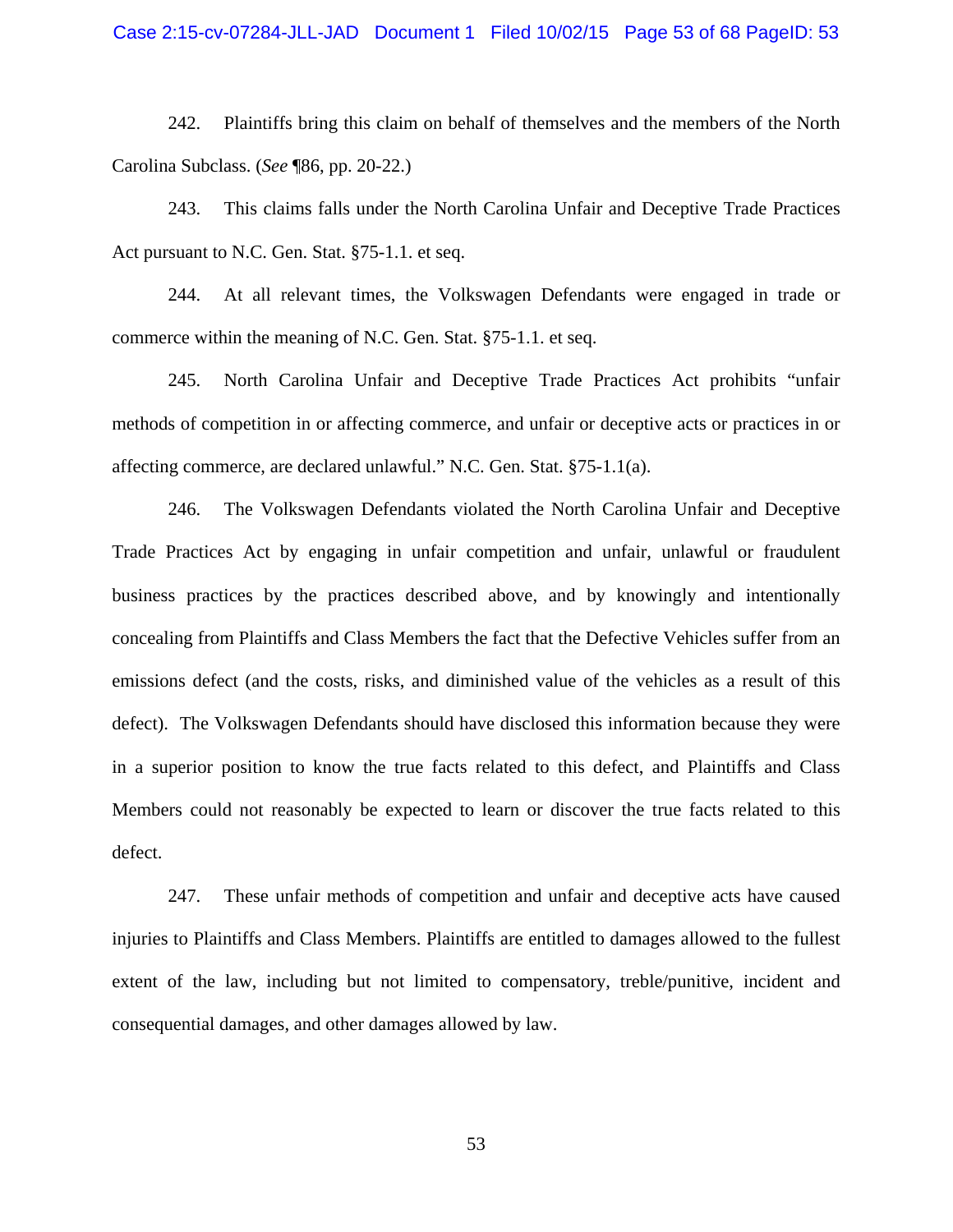## **COUNT XVII VIOLATION OF THE MASSACHUSETTS CONSUMER PROTECTION ACT (CHAPTER 93A) (On behalf of the Massachusetts Subclass)**

248. Plaintiffs intend to assert a claim under G.L. c. 93A, the Massachusetts Consumer Protection Act, which makes it unlawful to engage in any "[u]nfair methods of competition or deceptive acts or practices in the conduct of any trade or commerce." G.L. c. 93A, § 2(1). Plaintiffs has made a demand in satisfaction of G.L. c. 93A, § 9(3), and will amend this Complaint to assert claims under Chapter 93A once the required 30 days have elapsed. This paragraph is included for purposes of notice only and is not intended to assert a claim under Chapter 93A.

## **COUNT XVIII VIOLATION OF THE TEXAS DECEPTIVE TRADE PRACTICES ACT-CONSUMER PROTECTION ACT (TEX. BUS & COM. CODE ANN. §17.41 et seq.) (On behalf of the Texas Subclass)**

249. Plaintiffs re-allege and incorporate by reference all paragraphs as though fully set forth herein.

250. Plaintiffs bring this claim on behalf of themselves and the members of the Texas Subclass. (*See* ¶86, pp. 20-22.)

251. This claims falls under the Texas Deceptive Trade Practices Act-Consumer Protection Act, V.T.C.A., Bus. & C. 17.41, et seq.

252. Plaintiffs and Class Members are "persons" as defined by V.T.C.A., Bus. & C. §17.45.

253. At all relevant times, the Volkswagen Defendants were engaged in trade or commerce within the meaning of V.T.C.A., Bus. & C. §17.45.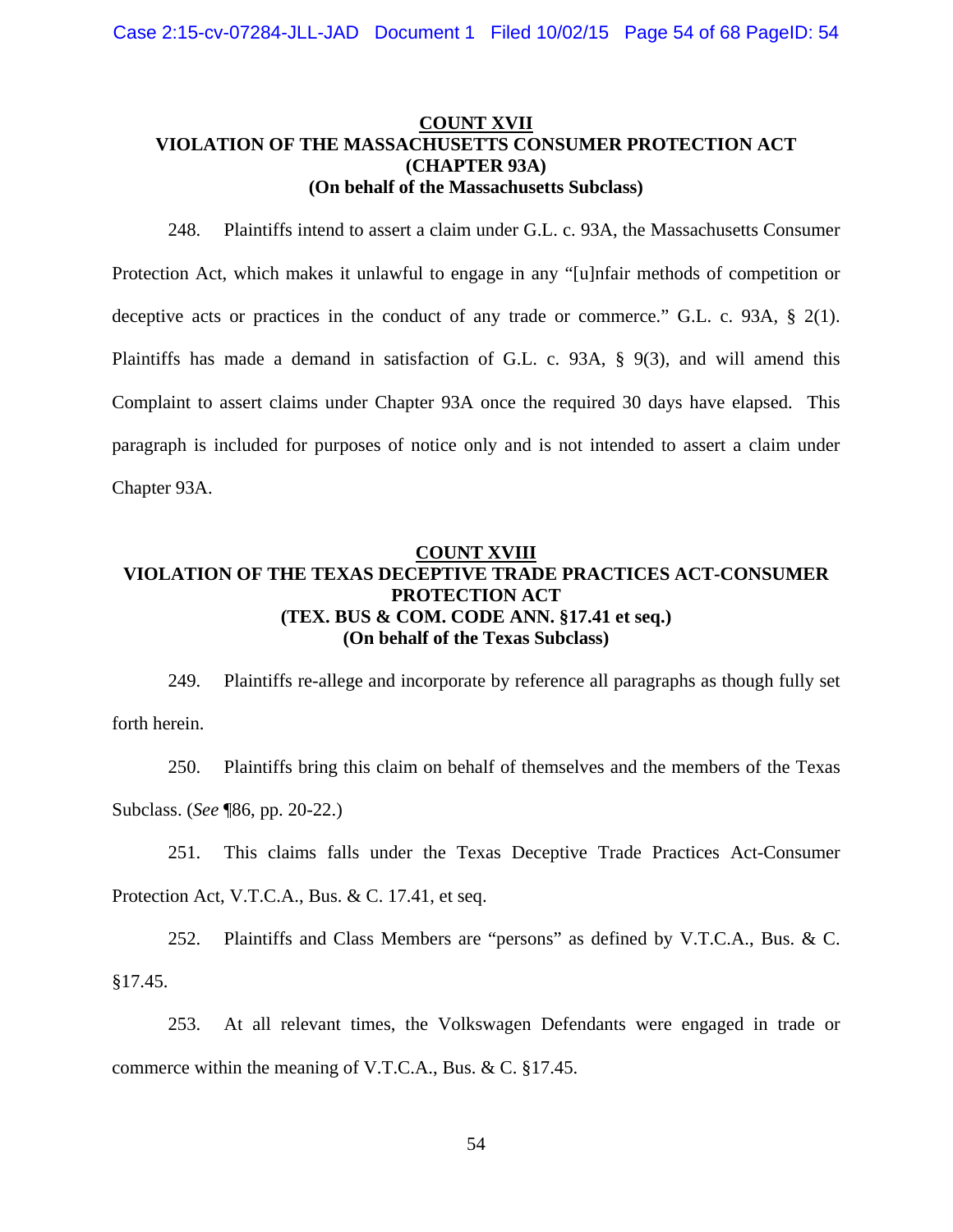254. Texas Deceptive Trade Practices Act-Consumer Protection Act prohibits false, misleading, or deceptive acts or practices in the conduct of any trade or commerce. V.T.C.A., Bus. & C. §17.46.

255. The Volkswagen Defendants have engaged in false, misleading, or deceptive acts by knowingly and intentionally concealing from Plaintiffs and Class Members the fact that the Defective Vehicle suffer from an emissions defect (and the costs, risks, and diminished value of the vehicles as a result of this defect) and advertising that the vehicles were high performing, fuel efficient, environmentally friendly vehicles, the Volkswagen Defendants should have disclosed this information because they were in a superior position to know the true facts related to this defect, and Plaintiffs and Class Members could not reasonably be expected to learn or discover the true facts related to this defect.

256. These false, misleading, and deceptive acts have caused injuries to Plaintiffs and Class Members. Plaintiffs are entitled to damages allowed to the fullest extent of the law, including but not limited to compensatory, treble/punitive, incident and consequential damages, and other damages allowed by law.

## **COUNT XIX VIOLATION OF THE OKLAHOMA DECEPTIVE TRADE PRACTICES ACT (OKLA. STAT. ANN. TIT. 78 § 51 et seq.) (On behalf of the Oklahoma Subclass)**

257. Plaintiffs re-allege and incorporate by reference all paragraphs as though fully set forth herein.

258. Plaintiffs bring this claim on behalf of themselves and the members of the Oklahoma subclass. (*See* ¶86, pp. 20-22.)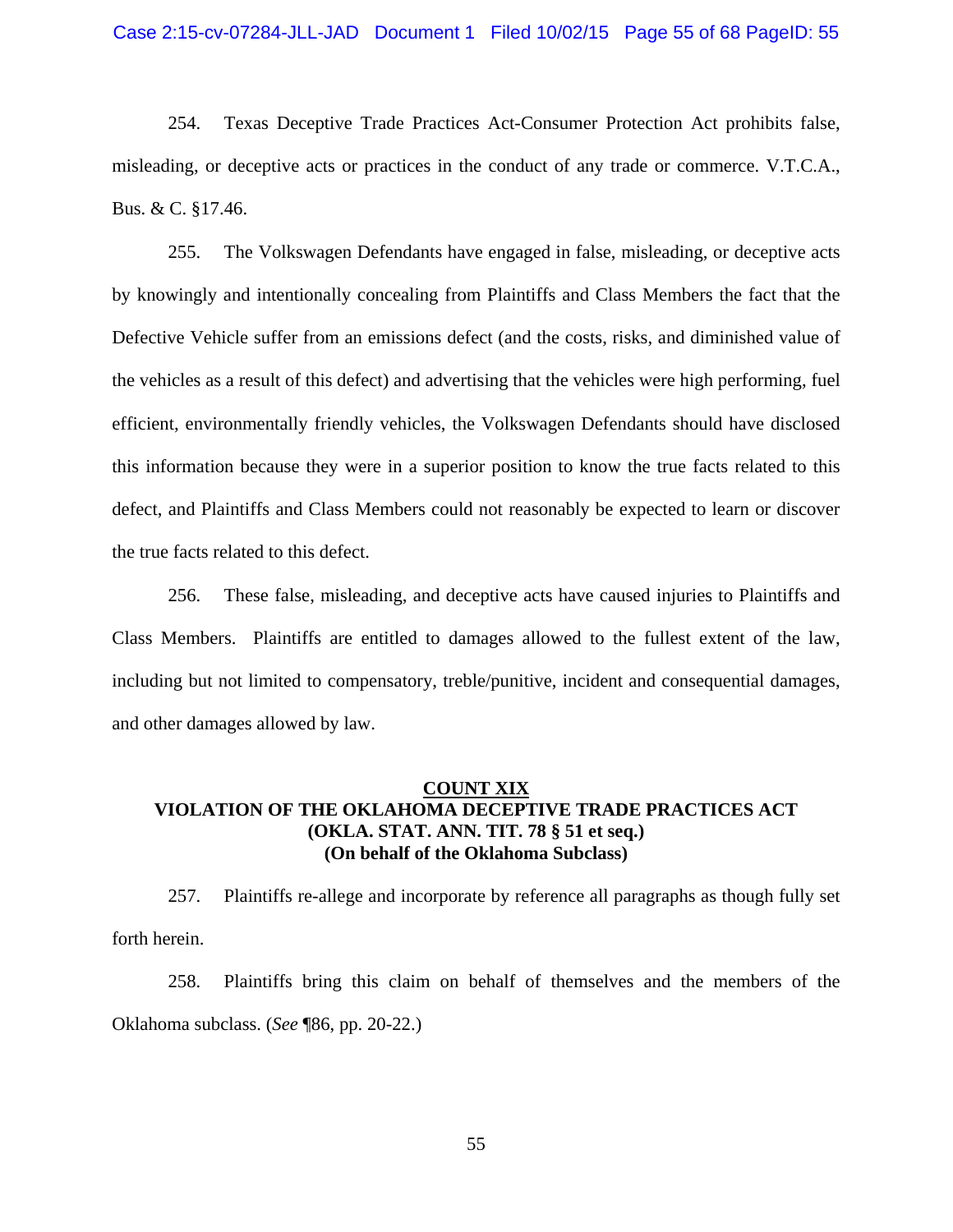#### Case 2:15-cv-07284-JLL-JAD Document 1 Filed 10/02/15 Page 56 of 68 PageID: 56

259. This claims falls under the Oklahoma Deceptive Trade Practices Act, 78 Okl.St. Ann. § 51, et seq.

260. Plaintiffs and Class Members are "persons" as defined by 78 Okl.St. Ann. § 52 (8)

261. At all relevant times, the Volkswagen Defendants were engaged in trade or commerce within the meaning of 78 Okl.St. Ann. § 53.

262. The Oklahoma Deceptive Trade Practices Act defines the following acts, among others, to be acts which constitute deceptive trade practices:

- a. Knowingly makes a false representation as to the source, sponsorship, approval, or certification of goods or services 78 Okl.St. Ann. § 53(A)(2).
- b. Knowingly makes a false representation as to the characteristics, ingredients, uses, benefits or quantities of goods or services or a false representation as to the sponsorship, approval, status, affiliation, or connection of a person therewith78 Okl.St. Ann. § 53(A)(5).
- c. Represents that goods or services are a particular standard, quality, or grade, or that goods are a particular style or model, if they are another. 78 Okl.St. Ann. § 53(A)(9).
- d. Advertises goods or services which differ from those offered for sale in the advertisements 78 Okl.St. Ann. § 53(A)(9).

263. The Volkswagen Defendants have engaged in deceptive trade practice, unfair competition and unfair, unlawful or fraudulent business practices by the practices described above, and by knowingly and intentionally concealing from Plaintiffs and Class Members the fact that the Defective Vehicles suffer from an emissions defect (and the costs, risks, and diminished value of the vehicles as a result of this defect). The Volkswagen Defendants should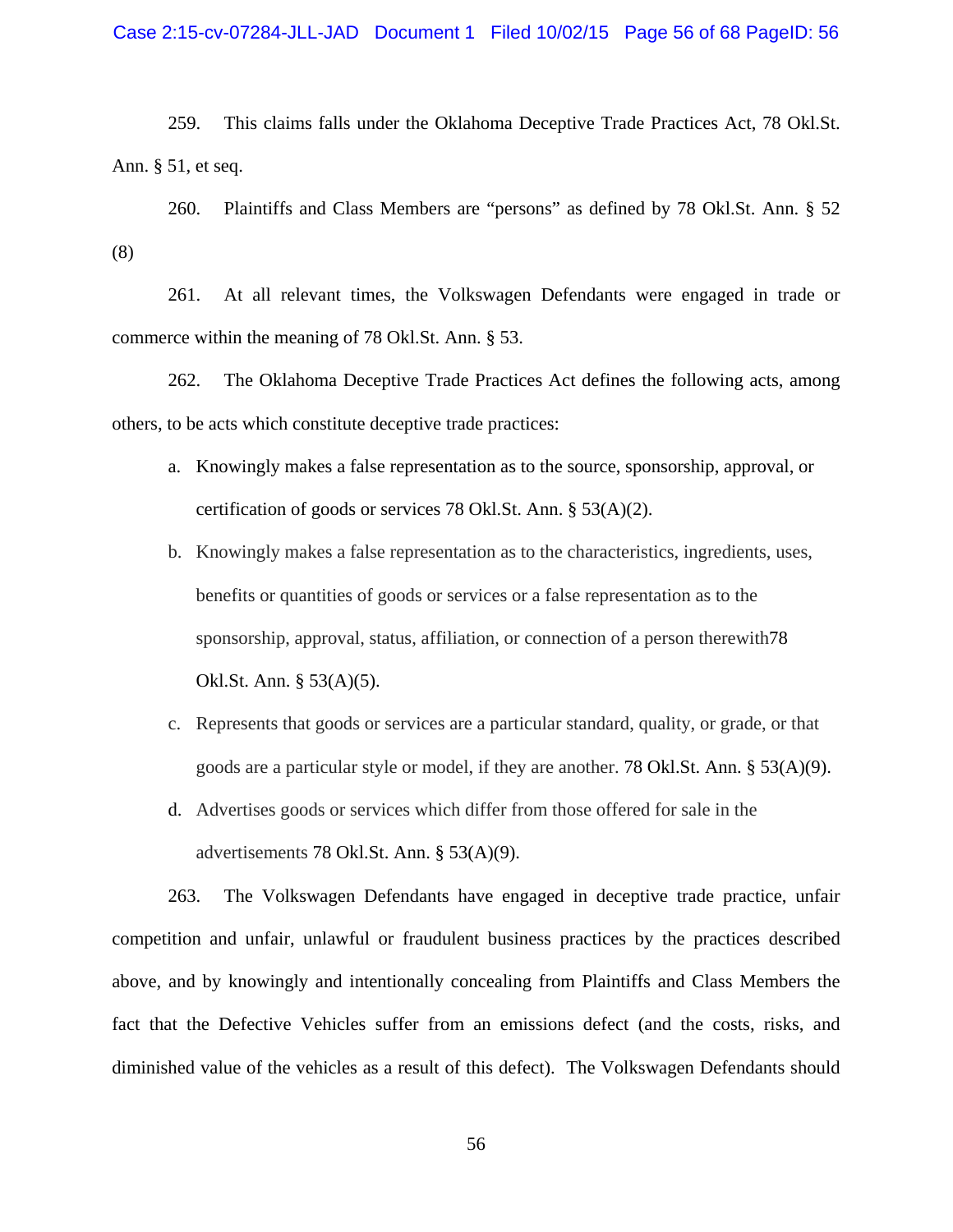#### Case 2:15-cv-07284-JLL-JAD Document 1 Filed 10/02/15 Page 57 of 68 PageID: 57

have disclosed this information because they were in a superior position to know the true facts related to this defect, and Plaintiffs and Class Members could not reasonably be expected to learn or discover the true facts related to this defect.

264. These unfair methods of competition and unfair and deceptive acts have caused injuries to Plaintiffs and Class Members. Plaintiffs are entitled to damages allowed to the fullest extent of the law, including but not limited to compensatory, treble/punitive, incident and consequential damages, and other damages allowed by law.

## **COUNT XX VIOLATION OF THE ALABAMA DECEPTIVE TRADE PRACTICES ACT (ALA. CODE §8-19-1) (On behalf of the Alabama Subclass)**

265. Plaintiffs re-allege and incorporate by reference all paragraphs as though fully set forth herein.

266. Plaintiffs bring this claim on behalf of themselves and the members of the Alabama subclass. (*See* ¶86, pp. 20-22.)

267. This claims falls under the Alabama Deceptive Trade Practices Act, Ala. Code § 8-19-1, et seq.

268. Plaintiffs and Class Members are "persons" as defined by Ala. Code § 8-19-3.

269. At all relevant times, the Volkswagen Defendants were engaged in trade or commerce within the meaning of Ala. Code § 8-19-3.

270. The Alabama Deceptive Trade Practices Act defines the following acts, among others, to be acts which constitute deceptive trade practices:

a. Representing that goods or services have sponsorship, approval,

characteristics, ingredients, uses, benefits, or qualities that they do not have or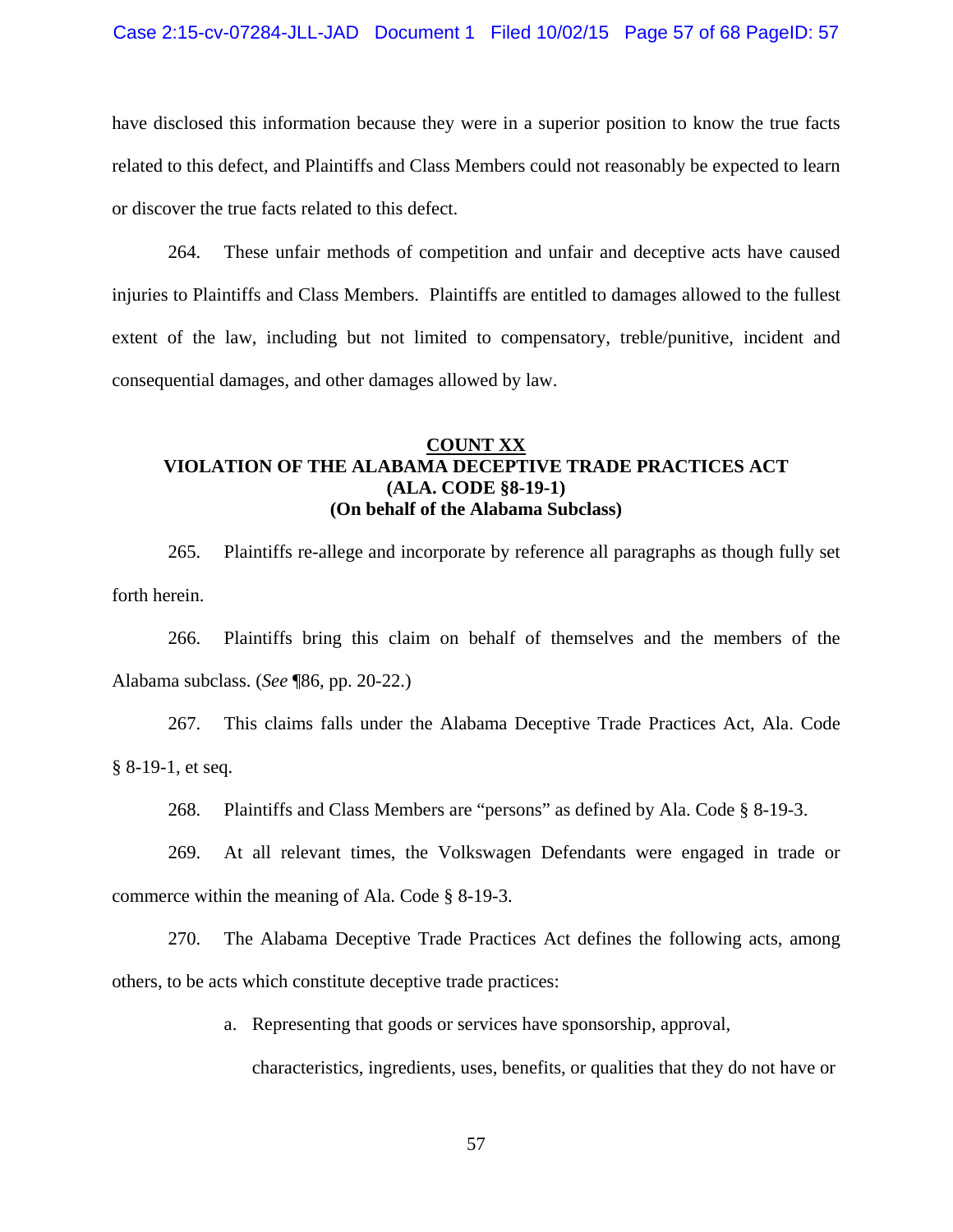that a person has sponsorship, approval, status, affiliation, or connection that he or she does not have. Ala. Code § 8-19-3 (5)

- b. Representing that goods or services are of a particular standard, quality, or grade, or that goods are of a particular style or model, if they are of another. Ala. Code § 8-19-3 (7).
- c. Advertising goods or services with intent not to sell them as advertised. Ala. Code § 8-19-3 (9).
- d. Engaging in any other unconscionable, false, misleading, or deceptive act or practice in the conduct of trade or commerce. Ala. Code § 8-19-3 (27).

271. The Volkswagen Defendants have engaged in deceptive trade practice, unfair competition and unfair, unlawful or fraudulent business practices by the practices described above, and by knowingly and intentionally concealing from Plaintiffs and Class Memberss the fact that the Defective Vehicles suffer from an emissions defect (and the costs, risks, and diminished value of the vehicles as a result of this defect). The Volkswagen Defendants should have disclosed this information because they were in a superior position to know the true facts related to this defect, and Plaintiffs and Class Members could not reasonably be expected to learn or discover the true facts related to this defect.

272. These unfair methods of competition and unfair and deceptive acts have caused injuries to Plaintiffs and Class Members. Plaintiffs are entitled to damages allowed to the fullest extent of the law, including but not limited to compensatory, treble/punitive, incident and consequential damages, and other damages allowed by law.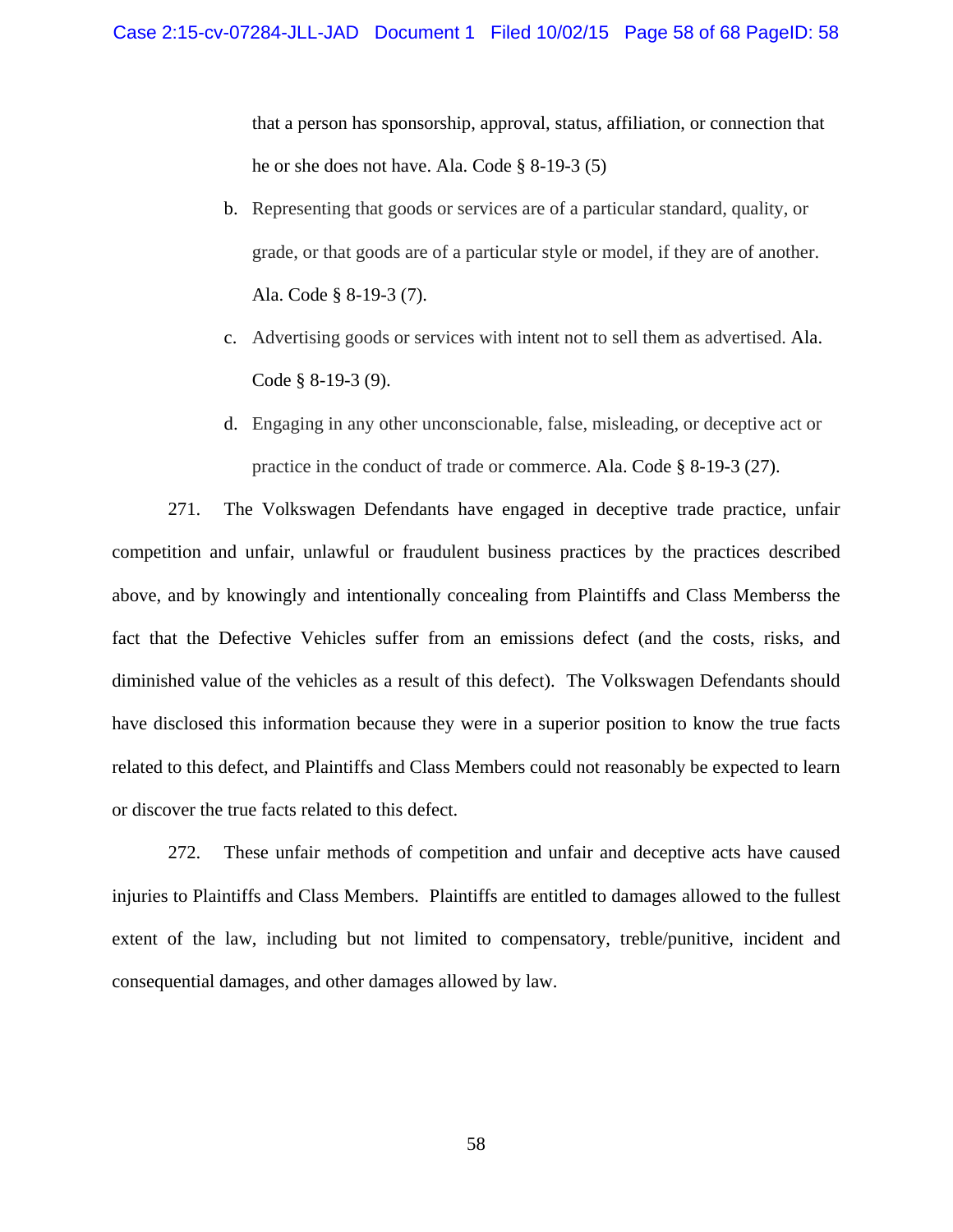## **COUNT XXI VIOLATION OF THE MISSISSIPPI CONSUMER PROTECTION ACT (MISS. CODE ANN. §75-24-1, et seq.) (On behalf of the Mississippi Subclass)**

273. Plaintiffs re-allege and incorporate by reference all paragraphs as though fully set forth herein.

274. Plaintiffs bring this claim on behalf of themselves and the members of the Mississippi subclass. (*See* ¶86, pp. 20-22.)

275. This claims falls under the Mississippi Consumer Protection Act, Miss. Code Ann. §75-24-1, et seq.

276. Plaintiffs and Class Members are "persons" as defined by Miss. Code Ann.§75- 24-3.

277. At all relevant times, the Volkswagen Defendants were engaged in trade or commerce within the meaning of Miss. Code Ann.§75-24-3.

278. The Mississippi Consumer Protection Act prohibits unfair methods of competition affecting commerce and unfair or deceptive trade practices in or affecting commerce. Miss. Code Ann. §75-24-5 (1).

279. The Mississippi Consumer Protection Act defines the following acts, among others, to be acts which constitute unfair methods of competition and unfair or deceptive trade practices or acts in the conduct of any trade or commerce:

a. Representing that goods or services have sponsorship, approval, characteristics, ingredients, uses, benefits, or quantities that they do not have or that a person has a sponsorship, approval, status, affiliation, or connection that he does not have. Miss. Code Ann. §75-24-5 (1)(e).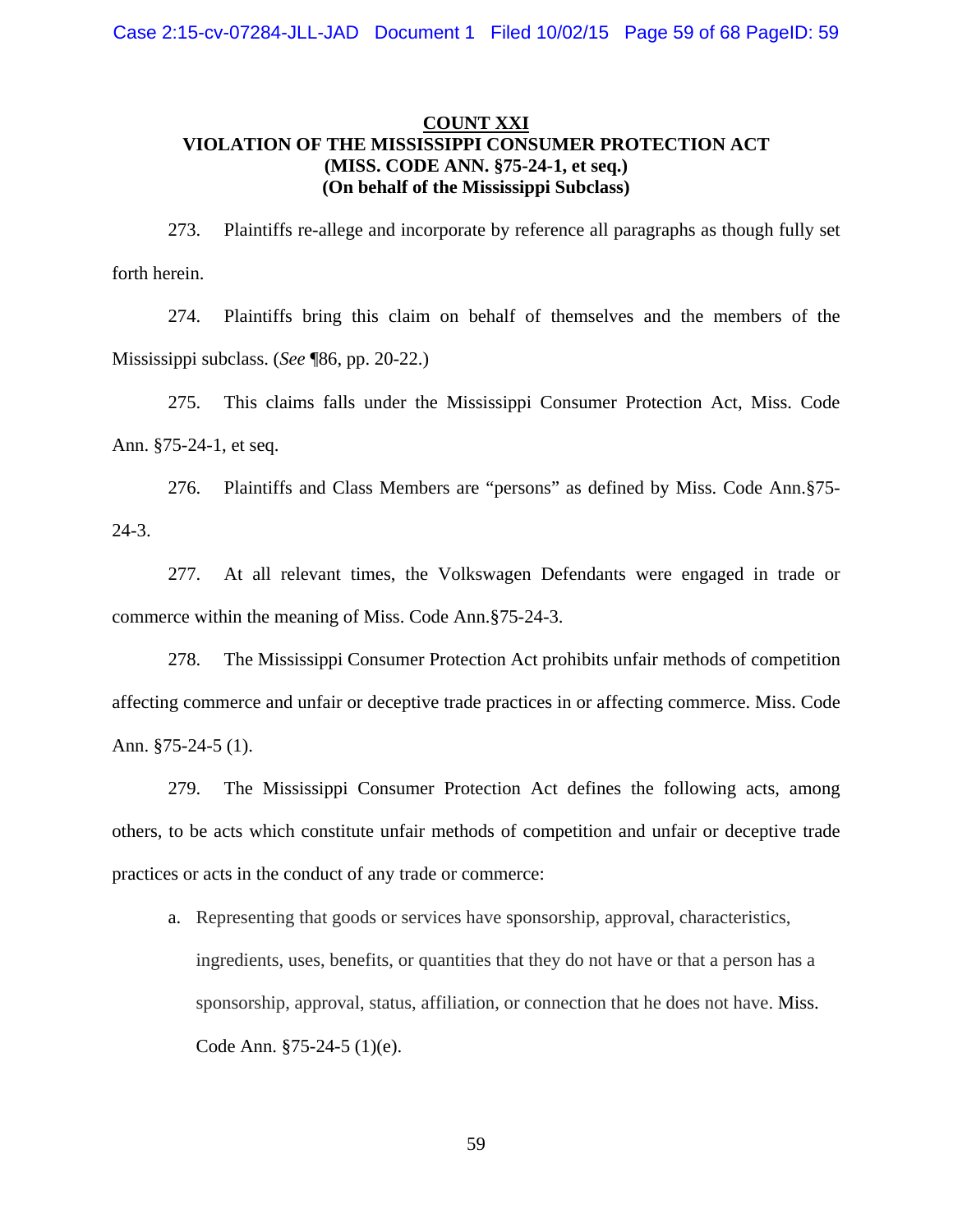- b. Representing that goods or services are of a particular standard, quality, or grade, or that goods are of a particular style or model, if they are of another. Miss. Code Ann.  $§75-24-5(1)(g).$
- c. Advertising goods or services with intent not to sell them as advertised. Miss. Code Ann. §75-24-5 (1)(i).

280. The Volkswagen Defendants have engaged in deceptive trade practice, unfair competition and unfair, unlawful or fraudulent business practices by the practices described above, and by knowingly and intentionally concealing from Plaintiffs and Class Memberss the fact that the Defective Vehicles suffer from an emissions defect (and the costs, risks, and diminished value of the vehicles as a result of this defect). The Volkswagen Defendants should have disclosed this information because they were in a superior position to know the true facts related to this defect, and Plaintiffs and Class Members could not reasonably be expected to learn or discover the true facts related to this defect.

281. These unfair methods of competition and unfair and deceptive acts have caused injuries to Plaintiffs and Class Members. Plaintiffs are entitled to damages allowed to the fullest extent of the law, including but not limited to compensatory, treble/punitive, incident and consequential damages, and other damages allowed by law.

## **COUNT XXII VIOLATION OF THE KANSAS UNFAIR TRADE AND CONSUMER PROTECTION ACT (K.S.A.§§ 50-623, et. seq. ) (On behalf of the Kansas Subclass)**

282. Plaintiffs re-allege and incorporate by reference all paragraphs as though fully set forth herein.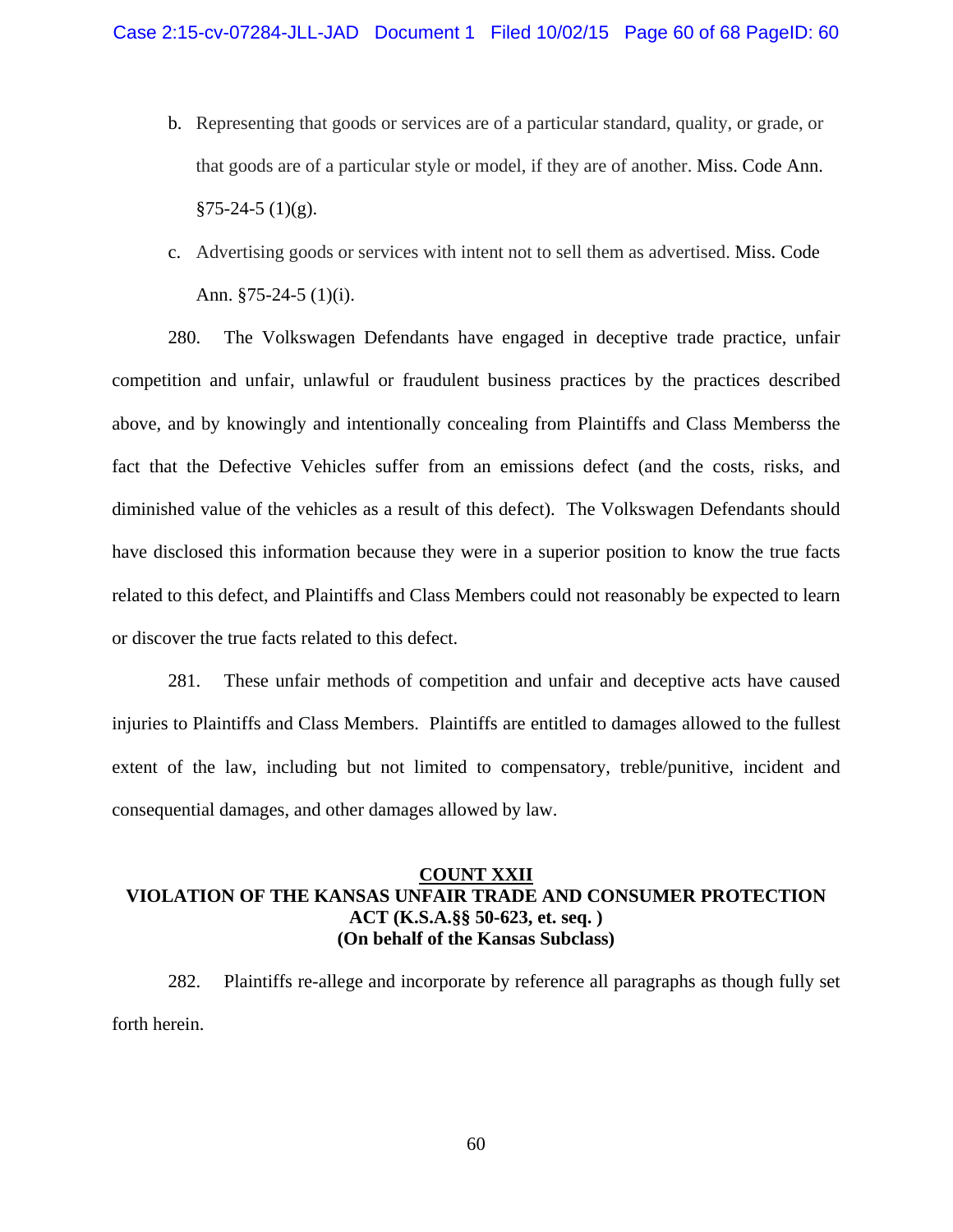283. Plaintiffs bring this claim on behalf of themselves and the members of the Kansas Subclass. (*See* ¶86, pp. 20-22.)

284. This claims falls under the Kansas Unfair Trade and Consumer Protection Act pursuant to K.S.A. §§ 50-623, et seq.

285. Plaintiffs and Class Members are "persons as defined by K.S.A. §50-624(i).

286. At all relevant times, the Volkswagen Defendants were engaged in trade or commerce within the meaning of K.S.A. §50-624(c).

287. Kansas Unfair Trade and Consumer Protection Act states that "no supplier shall engage in any deceptive act or practice in connection with a consumer transaction." K.S.A. §50-626.

288. Under the Kansas Unfair Trade and Consumer Protection Act, deceptive acts and practices include, but are not limited to, the following, each of which is declared to be in violation of the act, whether or not any consumer has in fact been misled:

1) Representations made knowingly on with reason to know that:

- a. Property or services have sponsorship, approval, accessories, characteristics, ingredients, uses, benefits or quantities that they do not have K.S.A.  $$50-626(1)(A)$
- b. property or services are of particular standard, quality, grade, style or model, if they are of another which differs materially from the representation K.S.A.  $\S 50-626(1)(D)$
- c. property or services has uses, benefits or characteristics unless the supplier relied upon and possesses a reasonable basis for making such representation K.S.A.  $\S 50-626$  (1)(F)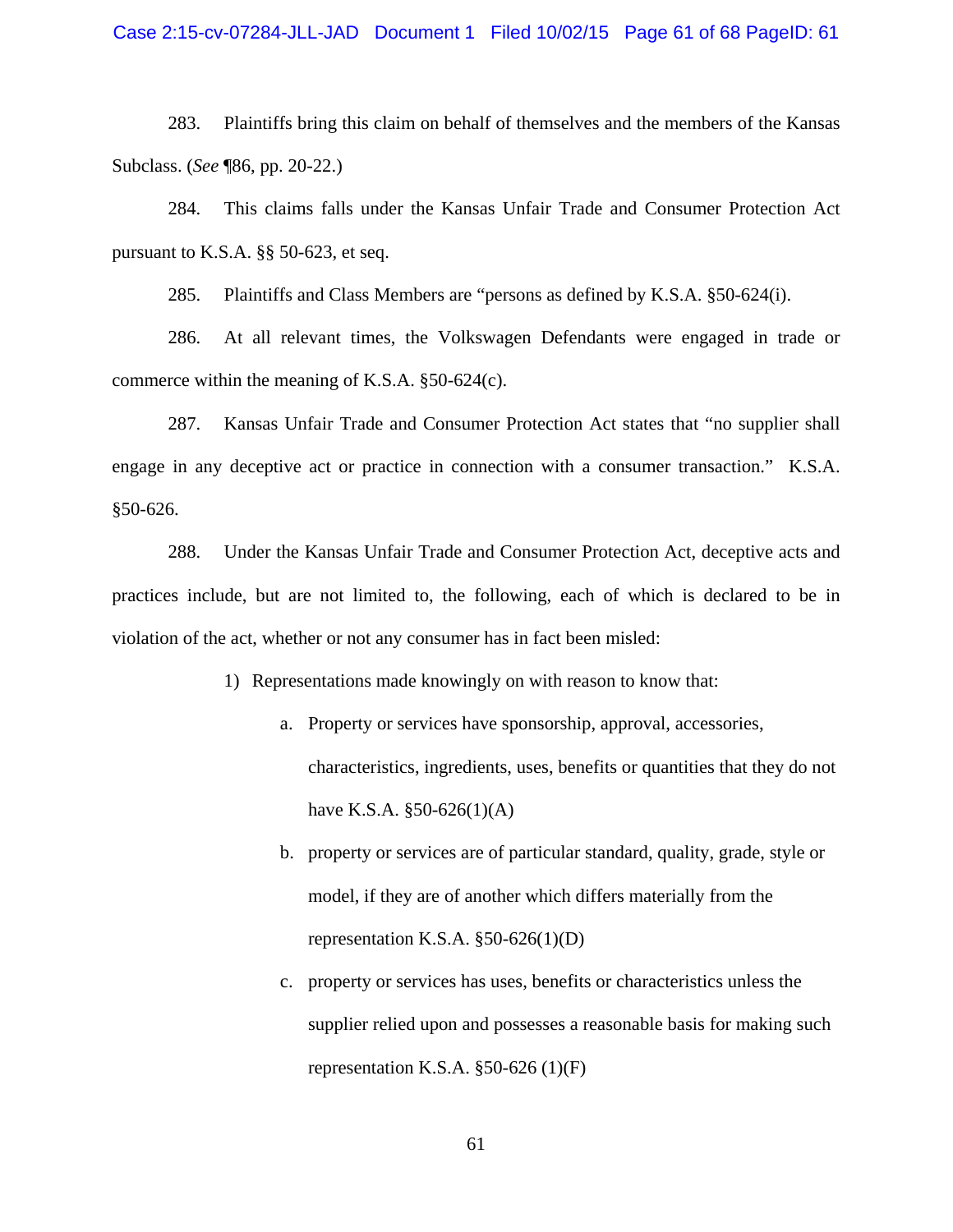- 2) The willful use, in any oral or written representation, of exaggeration, falsehood, innuendo or ambiguity as to a material fact. K.S.A. §50-626 (2)
- 3) The willful failure to state a material fact, or the willful concealment, suppression or omission of a material fact. K.S.A. §50-626 (3)

289. The Volkswagen Defendants made uniform representations that their diesel vehicles were of a particular standard, quality, or grade when they were and are not, and that they would perform as represented when they did not. As set forth above, the Volkswagen Defendants also made false and/or misleading statements regarding the capacity and characteristics of Defective Vehicles that were unfair or deceptive, had and continue to have the capacity to deceive the public, cause injury to Kansas Plaintiffs, and were made in violation of the Kansas Unfair Trade and Consumer Protection Act.

290. In their communications with and disclosures to Kansas Class Members, the Volkswagen Defendants intentionally concealed and/or failed to disclose that the Defective Vehicles included a software program designed to cheat emissions testing, and that the true emissions of those vehicles were far higher than claimed. Those omissions were unfair or deceptive, had and continue to have the capacity to deceive the public, cause injury to Kansans and were made in clear violation of the Kansas Unfair Trade and Consumer Protection Act.

291. The Volkswagen Defendants had, at all material times, exclusive knowledge that the Defective Vehicles had the defects set forth above — facts unknown to Kansas Class Members. The Volkswagen Defendants' exclusive knowledge of these material facts gave rise to a duty to disclose such facts, which the Volkswagen Defendants failed to perform.

292. The representations made by the Volkswagen Defendants and the facts concealed and/or not disclosed by the Volkswagen Defendants are material facts that were likely to deceive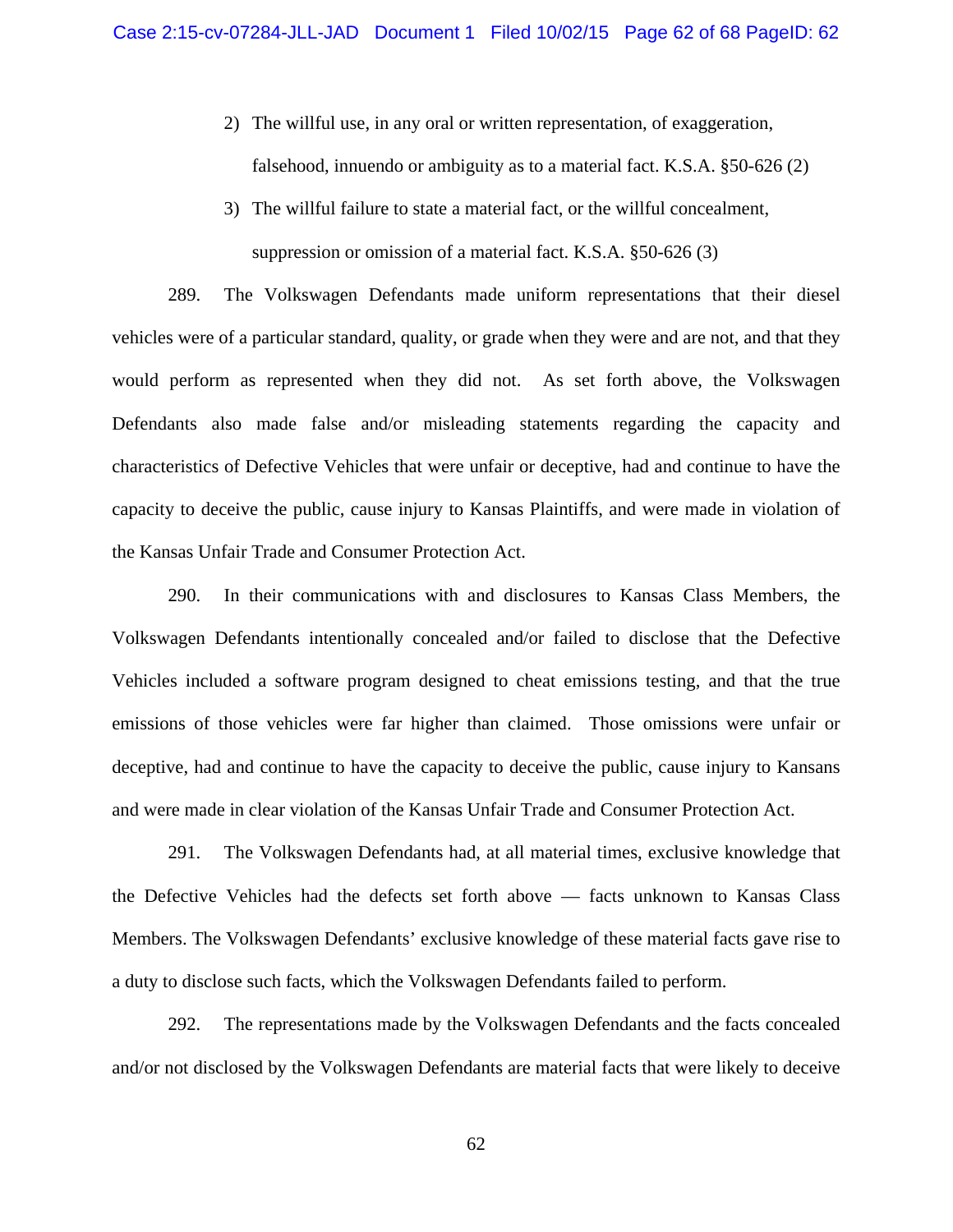#### Case 2:15-cv-07284-JLL-JAD Document 1 Filed 10/02/15 Page 63 of 68 PageID: 63

reasonable consumers, and that a reasonable consumer would have relied on in deciding whether or not to purchase the Defective Vehicles.

293. The representations made by the Volkswagen Defendants, and the facts concealed and/or not disclosed by the Volkswagen Defendants, detrimentally affect the public interest. There is an inherent public interest in reducing emissions from vehicles and properly advertising emission levels. The Defective Vehicles did not operate as advertised and thus negatively affect the public interest.

294. Kansas Class Members justifiably acted, or relied to their detriment, on the Volkswagen Defendants' affirmative misrepresentations and the concealed and/or non-disclosed facts as evidenced by their purchase and/or use of the Defective Vehicles.

295. Had the Volkswagen Defendants disclosed all material information regarding the defeat devices, Kansas Class Members would not have purchased and used the Defective Vehicles.

296. The Volkswagen Defendants knew, or recklessly failed to know, that their statements about their "Clean Diesel" vehicles were false and/or misleading.

297. By the conduct described herein, the Volkswagen Defendants engaged in unfair or deceptive acts or practices in the conduct of business, trade, or commerce.

298. As a direct and proximate result of the Volkswagen Defendants' violations of the forgoing law, the Plaintiffs and Class Members have been injured. Plaintiffs and Class Members are entitled to damages allowed to the fullest extent of the law, including but not limited to compensatory, treble/punitive, incident and consequential damages, and other damages allowed by law.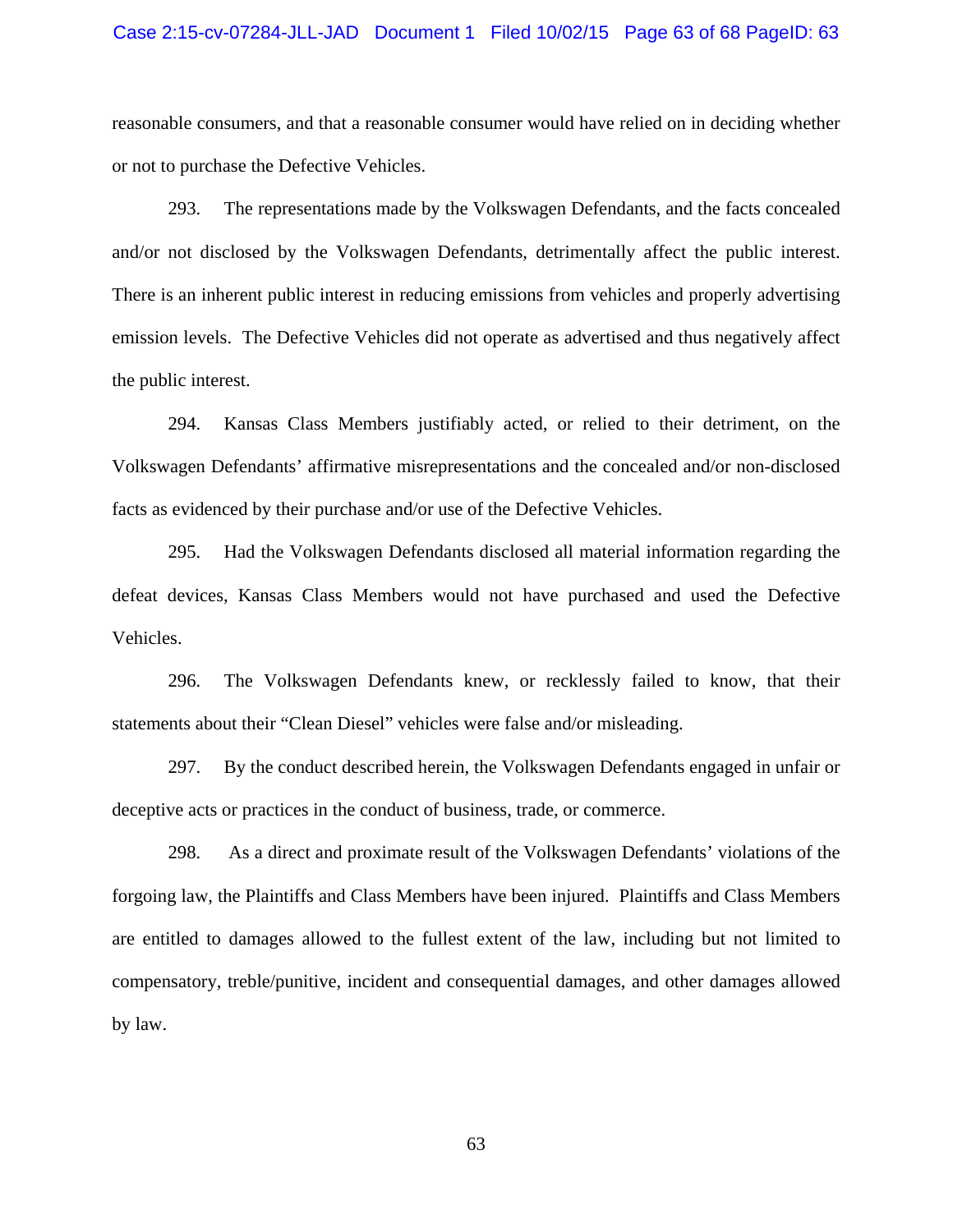## **COUNT XXIII VIOLATION OF THE GEORGIA FAIR BUSINESS PRACTICES ACT OF 1975 (On behalf of the Georgia Subclass)**

299. Plaintiffs re-allege and incorporate by reference all paragraphs as though fully set forth herein.

300. Plaintiffs bring this claim on behalf of themselves and the members of the Georgia subclass. (*See* ¶86, pp. 20-22.)

301. This claim falls under the Georgia Fair Business Practices Act of 1975 pursuant to Ga. Ann. Code §10-1-390.

302. Plaintiffs and Class Members are "persons" as defined by Ga. Code Ann. §10-1- 392.

303. Plaintiffs and Class Members have a private cause of action under the Act pursuant to Ga. Code Ann. §10-1-399.

304. At all relevant times, the Volkswagen Defendants were engaged in trade or commerce within the meaning of Ga. Code Ann. § 10-1-391.

305. The purpose of the Georgia Fair Business Practices Act is to "protect consumers and legitimate business enterprises from unfair or deceptive practices in the conduct of any trade or commerce in part or wholly in the state. Ga. Code. Ann. § 10-1-391.

306. The Georgia Fair Business Practices Act declares the following behaviors, among others, unlawful:

> a. Representing that goods or services are of a particular standard, quality, or grade or that goods are of a particular style or model, if they are of another. Ga. Code Ann. §10-1-393 (b)(7)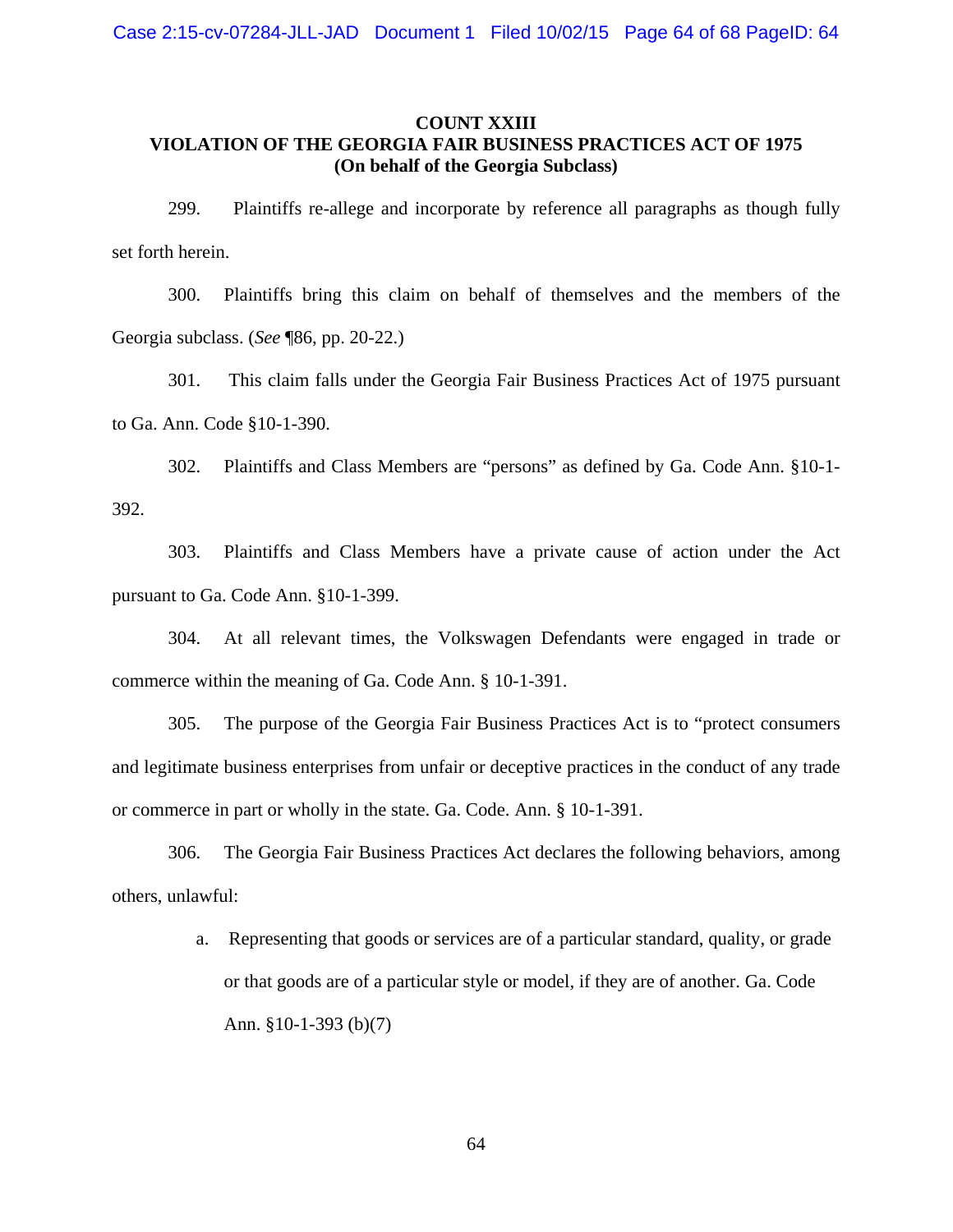b. Advertising goods or services with intent not to sell them as advertised Ga. Code. Ann. §10-1-393(b)(9).

307. The Volkswagen Defendants made uniform representations that their diesel vehicles were of a particular standard, quality, or grade when they were and are not, and that they would perform as represented when they did not. As set forth above, the Volkswagen Defendants also made false and/or misleading statements regarding the capacity and characteristics of Defective Vehicles that were unfair or deceptive, had and continue to have the capacity to deceive the public, cause injury to Georgia Plaintiffs, and were made in violation of the Georgia Fair Business Practices Act.

308. In their communications with and disclosures to Plaintiffs and Class Members, the Volkswagen Defendants intentionally concealed and/or failed to disclose that the Defective Vehicles included a software program designed to cheat emissions testing, and that the true emissions of those vehicles were far higher than claimed. Those omissions were unfair or deceptive, had and continue to have the capacity to deceive the public, cause injury to Georgians and were made in clear violation of the Georgia Fair Business Practices Act.

309. The Volkswagen Defendants had, at all material times, exclusive knowledge that the Defective Vehicles had the defects set forth above — facts unknown to Plaintiffs and Class Members. The Volkswagen Defendants' exclusive knowledge of these material facts gave rise to a duty to disclose such facts, which the Volkswagen Defendants failed to perform.

310. The representations made by the Volkswagen Defendants and the facts concealed and/or not disclosed by the Volkswagen Defendants are material facts that were likely to deceive reasonable consumers, and that a reasonable consumer would have relied on in deciding whether or not to purchase the Defective Vehicles.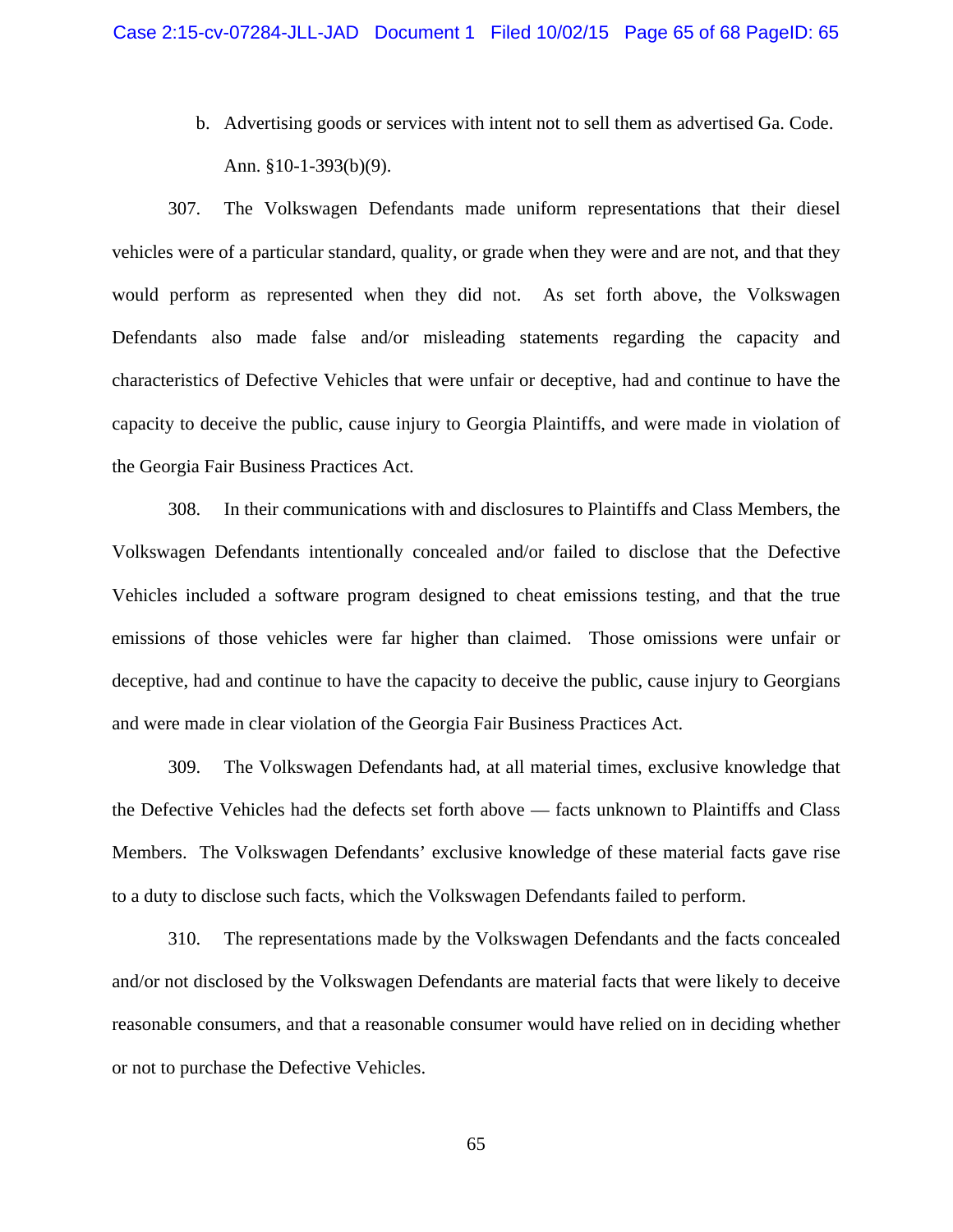311. The representations made by the Volkswagen Defendants, and the facts concealed and/or not disclosed by the Volkswagen Defendants, detrimentally affect the public interest. There is an inherent public interest in reducing emissions from vehicles and properly advertising emission levels. The Defective Vehicles did not operate as advertised and thus negatively affect the public interest.

312. Plaintiffs and Class Members justifiably acted, or relied to their detriment, on the Volkswagen Defendants' affirmative misrepresentations and the concealed and/or non-disclosed facts as evidenced by their purchase and/or use of the Defective Vehicles.

313. Had the Volkswagen Defendants disclosed all material information regarding the defeat devices, Plaintiffs and Class Members would not have purchased and used the Defective Vehicles.

314. The Volkswagen Defendants knew, or recklessly failed to know, that their statements about their "Clean Diesel" vehicles were false and/or misleading.

315. By the conduct described herein, the Volkswagen Defendants engaged in unfair or deceptive acts or practices in the conduct of business, trade, or commerce.

316. As a direct and proximate result of the Volkswagen Defendants' violations of the forgoing law, the Plaintiffs and Class Members have been injured. Plaintiffs and Class Members are entitled to damages allowed to the fullest extent of the law, including but not limited to compensatory, treble/punitive, incident and consequential damages, and other damages allowed by law.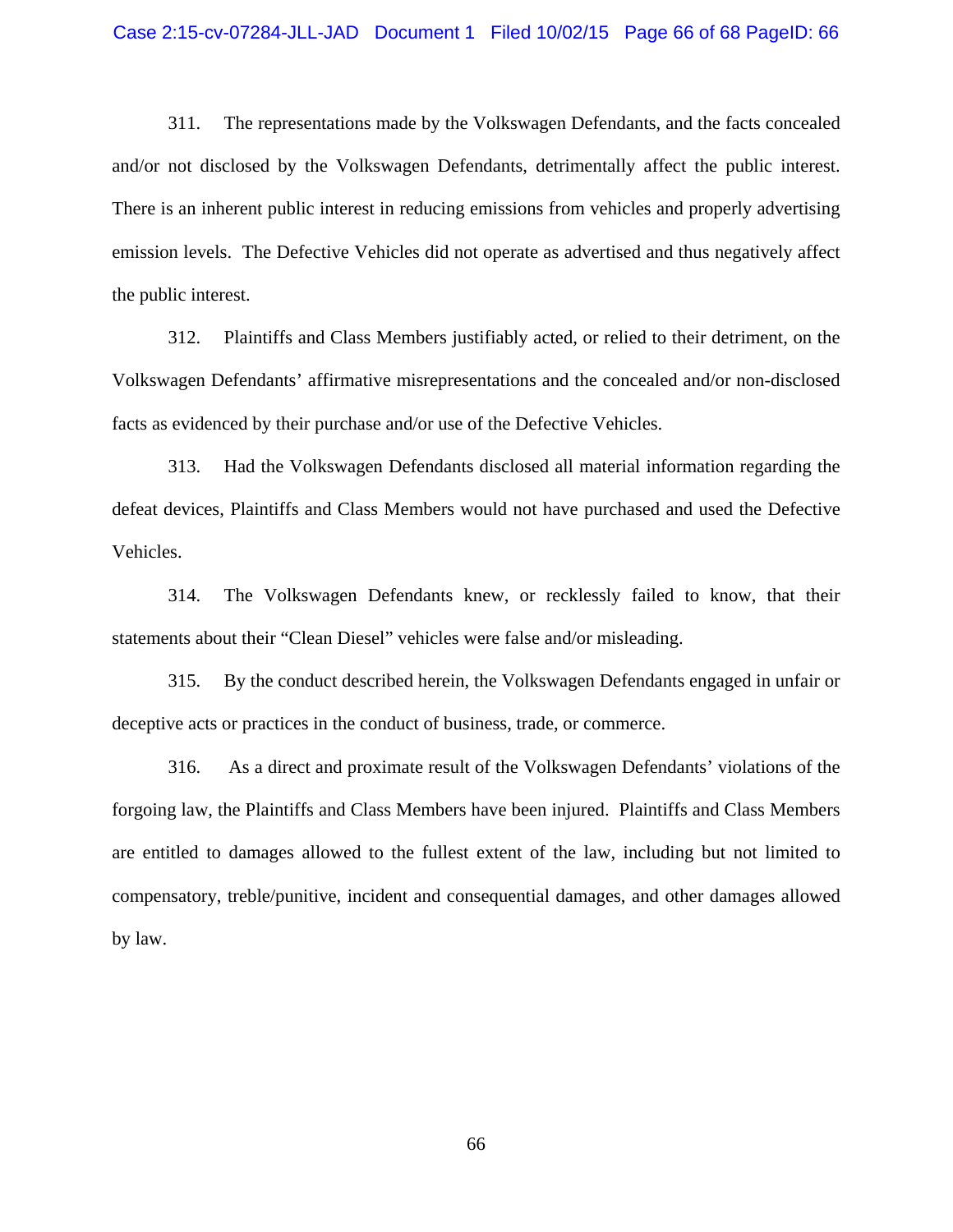#### **PRAYER FOR RELIEF**

**WHEREFORE**, Plaintiffs, on behalf of themselves and all other similarly situated Class and such Class Members, respectfully request judgment against the Volkswagen Defendants and other relief as follows:

(1) Declare this action to be a proper class action maintainable under Rule  $23(b)(2)$  or Rule 23(b)(3) of the Federal Rules of Civil Procedure and designating and appointing Plaintiffs as Class and Subclass Representative and Plaintiffs' chosen counsel Kreindler & Kreindler LLP as Class Counsel;

 (2) Declare that the conduct of the Volkswagen Defendants as alleged herein is unlawful, deceptive, unfair or deceptive and issue an order temporarily and permanently enjoining the Volkswagen Defendants from continuing the unlawful, deceptive, fraudulent, and unfair business practices alleged in this Complaint;

 (3) Declare that the Volkswagen Defendants must disgorge, for the benefit of Plaintiffs and Class Members all or part of the ill-gotten gains they received from the sale or lease of the Defective Vehicles;

 (4) Award Plaintiffs and Class Members actual, compensatory damages, or, in the alternative, statutory damages, as proven at trial;

 (5) Award Plaintiffs and Class Members punitive damages in such amount as proven at trial;

 (6) Award Plaintiffs and class Members actual, statutory, treble/punitive or any other form of damages to the maximum extent permitted by applicable law.

 (7) Award Plaintiffs and Class Members their reasonable attorneys' fees, costs, and prejudgment and post-judgment interest; and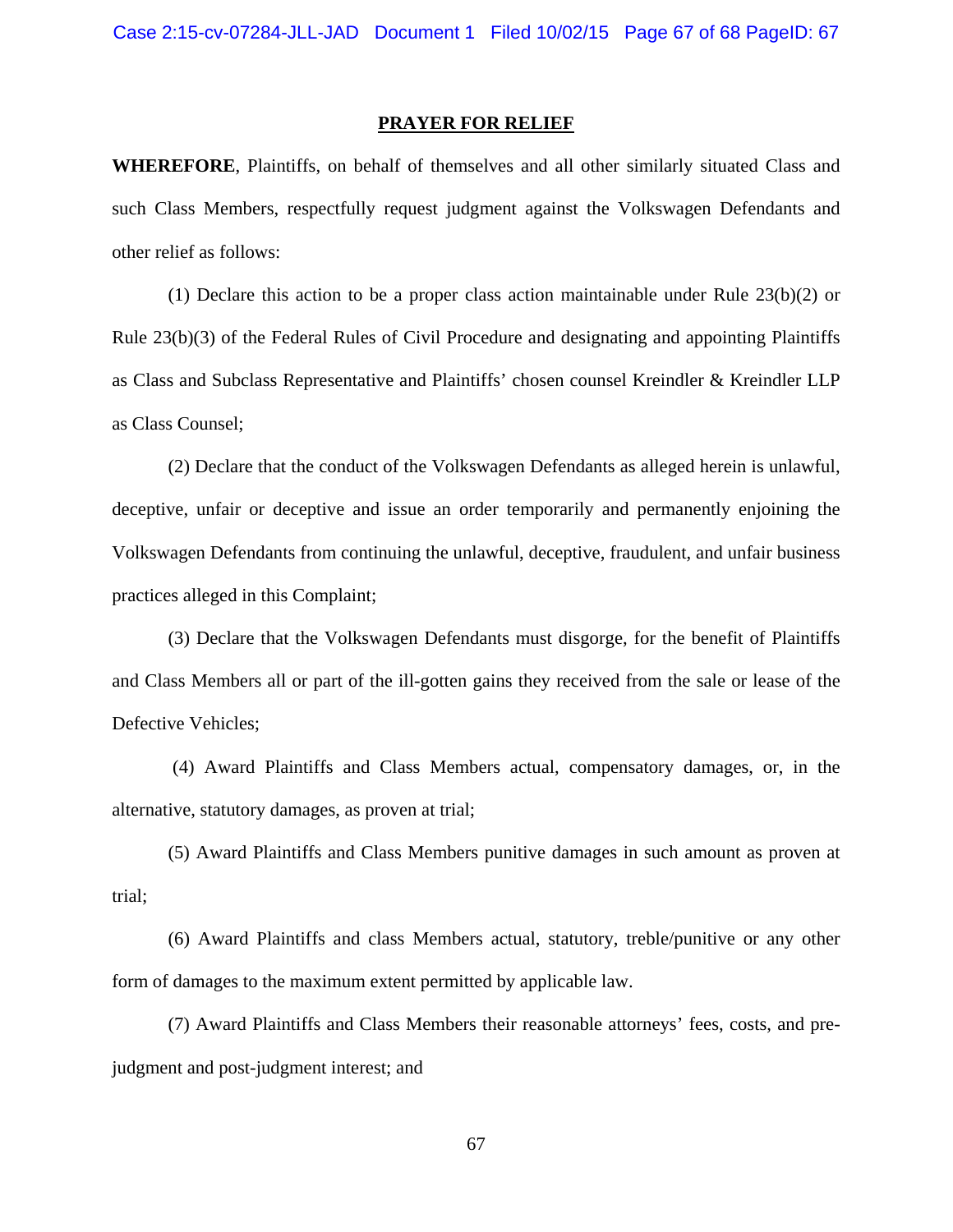(8) Awarding Plaintiffs and Class Members such other further and different relief as this case may require or as determined by this Court to be just, equitable, and proper under the circumstances.

## **DEMAND FOR JURY TRIAL**

 Plaintiffs request a jury trial for any and all Counts for which a trial by jury is permitted by law.

Dated: October 2, 2015 Respectfully submitted,

## KREINDLER & KREINDLER LLP

By: s/Daniel O. Rose

 Daniel O. Rose (DR-9012) Noah H. Kushlefsky (NK-6272) 750 Third Avenue New York, New York 10017 Telephone: (212) 867-8181 Facsimile: (212) 972-9432 drose@kreindler.com

 Anthony Tarricone, Esq. Kreindler & Kreindler LLP 855 Boylston Street Boston, MA 02116 Telephone: 617-424-9100 Facsimile: 617-424-9120 atarricone@kreindler.com

*Attorneys for Plaintiffs*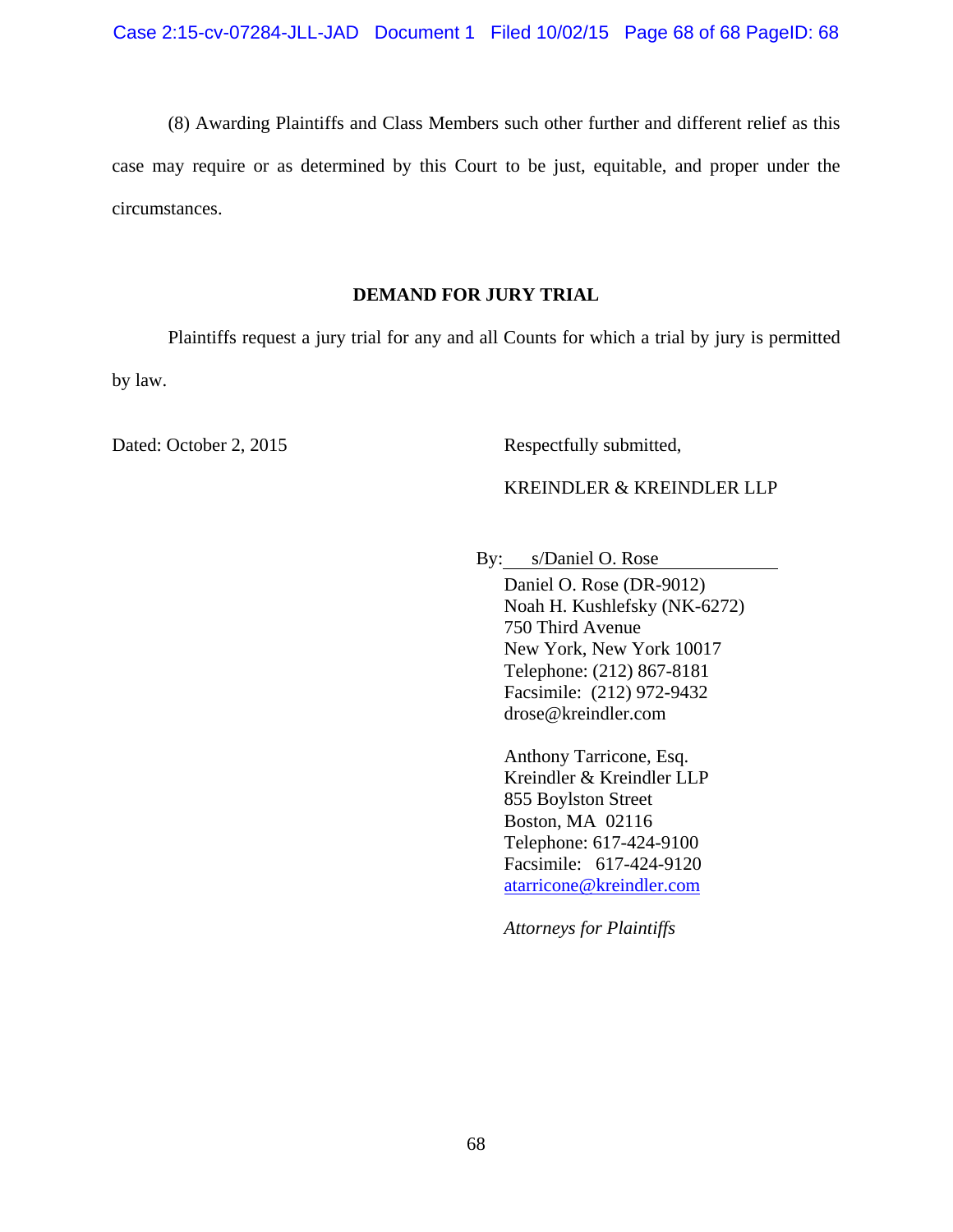Case 2:15-cv-07284-JLL-JAD Document 1-1 Filed 10/02/15 Page 1 of 5 PagelD: 69

# Exhibit A

 $\sim$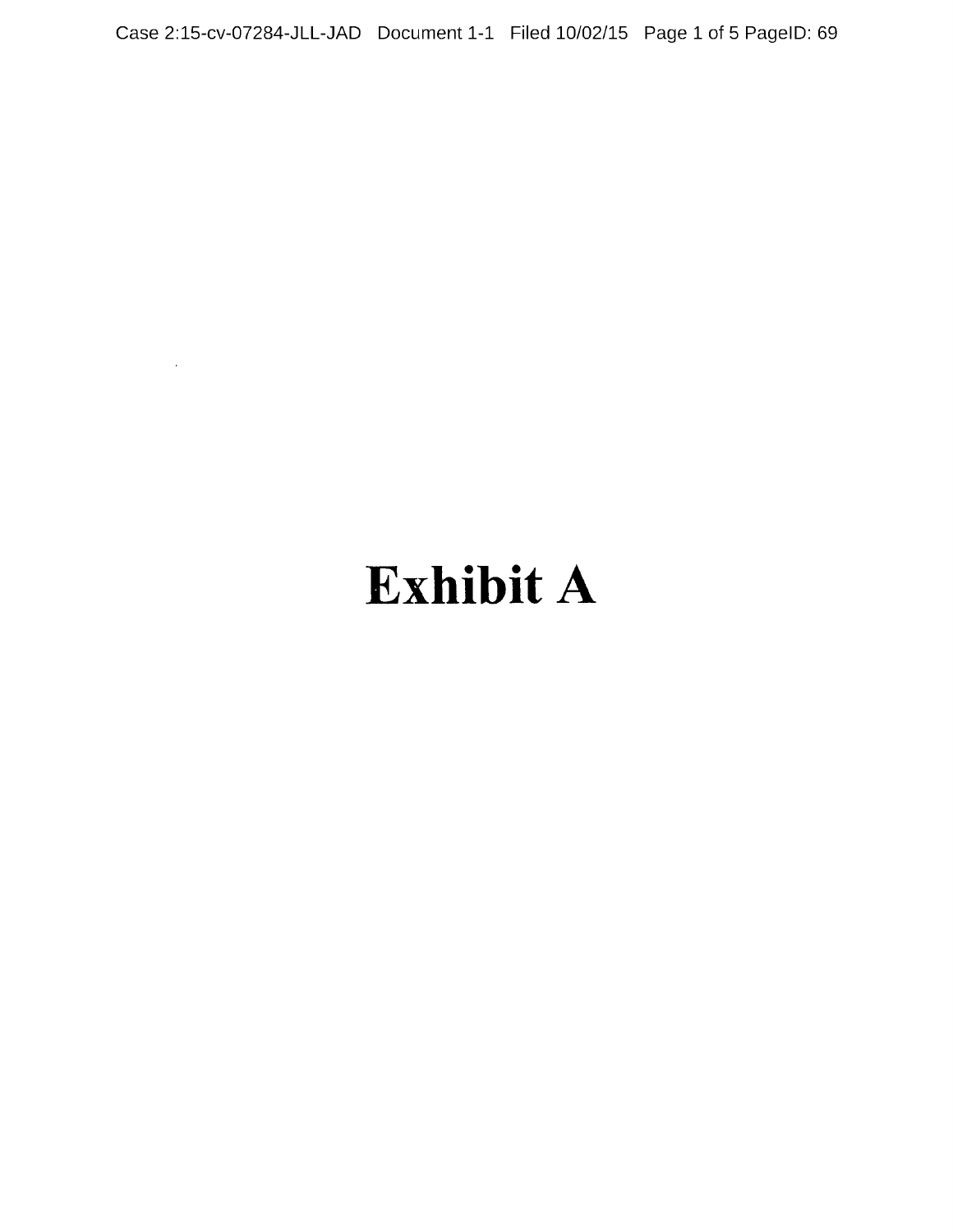## KREINDLER & KREINDLER LLP

750 Third Avenue New York, NY 10017-2703 (212) 687-8181 Fax: (212) 972-9432 www.kreindler.com

DRose@kreindler.com (212) 973-3403

October 2, 2015

## VIA CERTIFIED MAIL RETURN RECEIPT REQUESTED

Michael Horn, President and CEO Volkswagen Group of America, Inc. Volkswagen of America, Inc. 2200 Ferdinand Porsche Dr. Herndon, VA 20171

Dear Mr. Horn:

We represent Charles Allen, Carl Batiste, George Coyne, Angela Dotson, Christian Duarte, Daniel Flynn, Shari Jay, Lisa Johnson, Jennifer Jones, Robert Lenke, Steven Mendoza, Jordan Pippen, Vincent Pollock, Marcos Rodrigues, Troy Rudolph, Donovan Schweigert, Teresa Toler, and Congxiang Zha ("Plaintiffs") and all other consumers similarly situated in an action against Volkswagen Group of America, Inc. and Volkswagen of America, Inc. (collectively "Volkswagen Defendants") arising out of, *inter alia*, the Volkswagen Defendants' marketing, advertising, and sale of certain diesel vehicles. Specifically, these vehicles include: Volkswagen Jetta (Model Years 2009 - 2015), Volkswagen Jetta Sportwagen (Model Years 2009-2014), Beetle (Model Years 2012 - 2015), Volkswagen Beetle Convertible (Model Years 2012-2015), Audi A3 (Model Years 2010 - 2015), Volkswagen Golf (Model Years  $2010 - 2015$ ), Volkswagen Golf Sportwagen (MY 2015), and Volkswagen Passat (MY 2012-2015) (collectively the "Defective Models").

Pursuant to the California Consumer Legal Remedies Act (the "CLRA"), Civil Code section 1750 et seq., our clients on behalf of themselves and all other similarly situated consumers in California (collectively the "Class"), through the undersigned counsel, hereby notify you that the Volkswagen Defendants and any of their subsidiaries involved in the marketing and sale of the Defective Models for years <sup>2009</sup> through 2015, are alleged to have violated the CLRA for the reasons set forth below.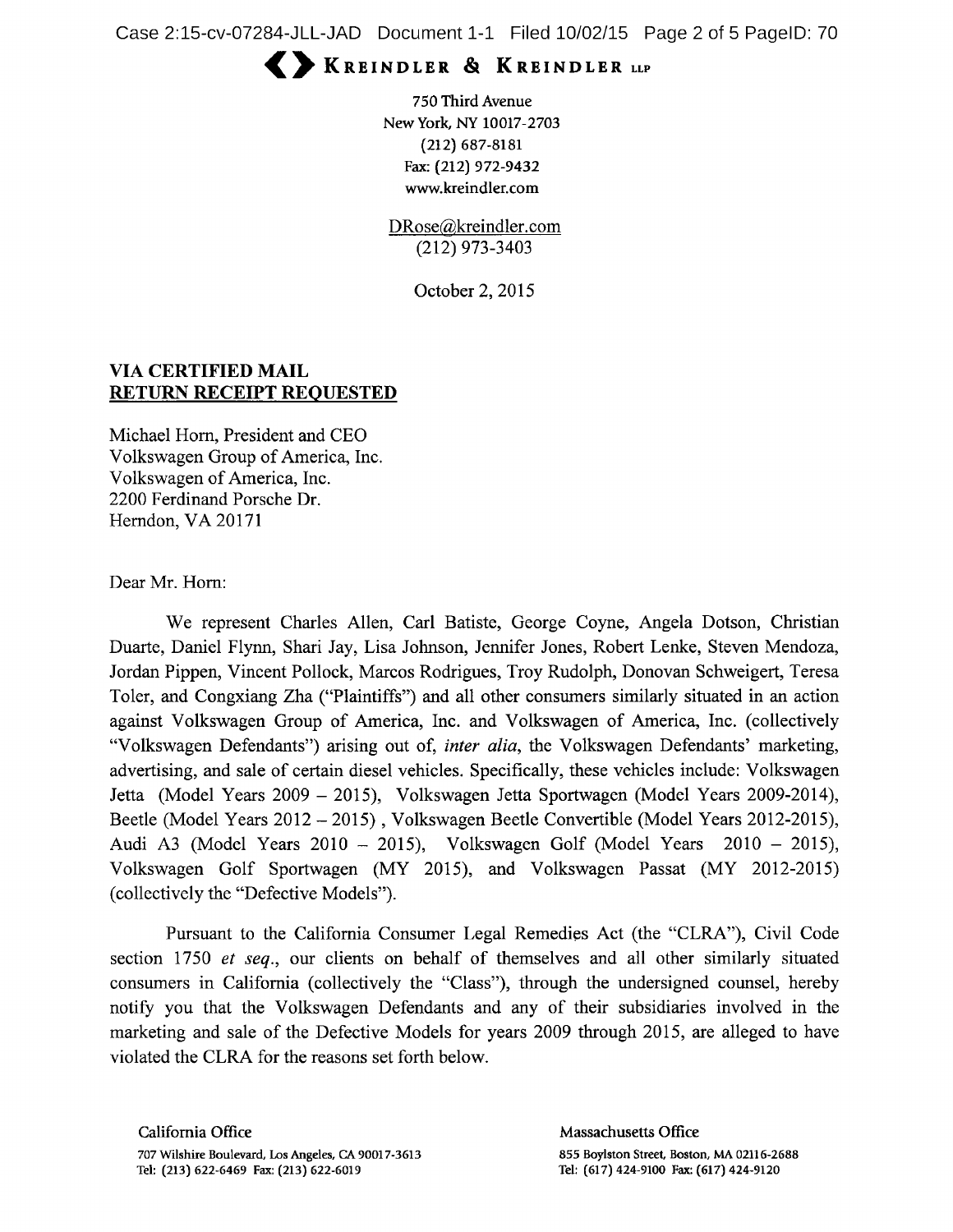Michael Horn, President and CEO Volkswagen Group of America, Inc. October 2, 2015 Page 2

For all of the Defective Vehicles, the Volkswagen Defendants intentionally installed sophisticated software in the vehicles which was used to cheat state and federal emissions testing. The software allowed the Defective Vehicles to detect when they were undergoing emission testing and turn on their environmental controls, thereby, emitting less nitrogen oxide into the environment. Once on the road, the environmental controls were turned off, and the Defective Vehicles polluted freely.

The Volkswagen Defendants, through <sup>a</sup> national, expansive marketing campaign, which included TV, print, and online advertisements, promoted the Defective Vehicles as running on "clean diesel" technology. The Volkswagen Defendants falsely represented to consumers that not only were these Defective Vehicles "environmentally friendly", but they also offered the same performance as comparable gasoline powered vehicles and excellent mileage. Plaintiffs and other similarly situated consumers purchased the Defective Vehicles, at <sup>a</sup> premium, based on the Volkswagen Defendants' representations.

From 2013 through 2014, Researchers from West Virginia University and investigators from both the Environmental Protection Agency ("EPA") and the California Air Resources Board ("CARB") investigated the Defective Vehicles. They found that on the open road, the Defective Vehicles were emitting between <sup>10</sup> to <sup>40</sup> times the amount of nitrogen oxide legally allowed under state and federal law.

As early as May 2014, the EPA and CARB asked the Volkswagen Defendants to correct the defect so that the cars would be compliant with legal mandates. The Volkswagen Defendants represented that they had corrected the problem, but in fact they had not. The Volkswagen Defendants continued to manufacture, sell, and advertise the Defective Vehicles knowing that they had taken no action to correct the emissions problem. The Volkswagen Defendants finally admitted that they had intentionally designed the cars to cheat the emissions testing, after the EPA threatened that it would not certify the Defendants' <sup>2016</sup> line of vehicles. On September 18, 2015, the EPA issued a Notice of Violation to the Volkswagen Defendants due to their failure to comply with emissions standards.

Plaintiffs and other similarly situated consumers are now stuck with Defective Vehicles that are emitting pollution which far exceeds safe or legal levels. Even if the Volkswagen Defendants are able to fix the emission problem by turning on the Defective Vehicles' environmental controls, it is unlikely that the Plaintiffs' vehicles will remain both fuel efficient and high performing once they are made compliant with the law. Plaintiffs and other similarly situated consumers have overpaid for vehicles that are not worth <sup>a</sup> premium price. Moving forward, if the Defective Vehicles are made compliant with the law, Plaintiffs will have to pay more money for gasoline to fuel their less efficient cars. The resale value of Plaintiffs' cars has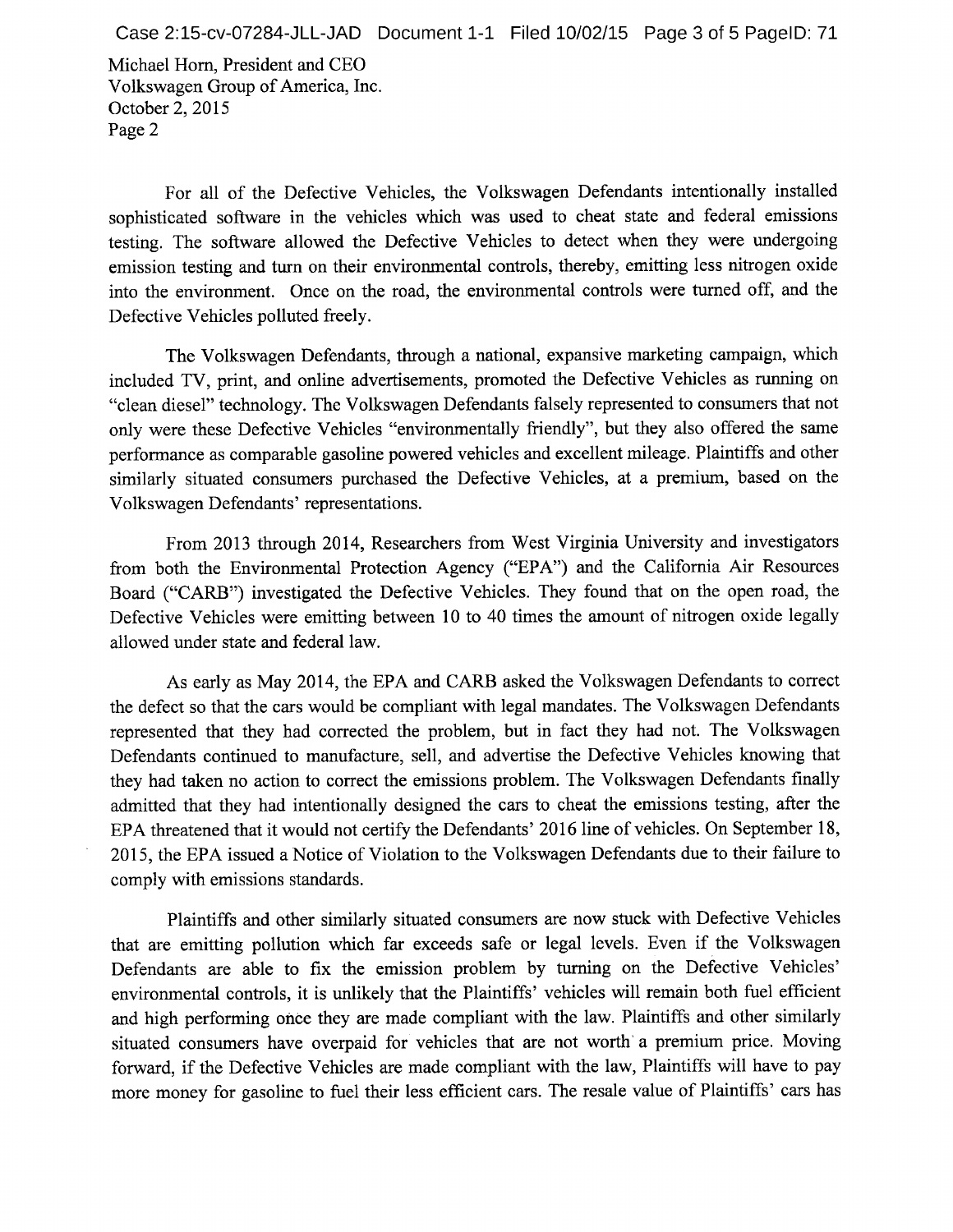Michael Horn, President and CEO Volkswagen Group of America, Inc. October 2, 2015 Page 3

been substantially degraded due to the Defendants' fraudulent actions. Not to mention, Plaintiffs have to deal with the fact that such <sup>a</sup> pervasive, systemic fraud has been perpetrated against them.

The Volkswagen Defendants' false advertising and marketing practices has caused significant consequences for our clients and other consumers in California. The Volkswagen Defendants' practices constitute violations of the Consumers Legal Remedies Act, California Civil Code §1750, et seq. Specifically, the Volkswagen Defendants' practices violate California Civil Code §1770(a), inter alia, the following subdivisions:

(5) Representing that goods or services have...approval, characteristics...uses [or] benefits... which they do not have...

 $***$ 

(7) Representing that goods or services are of <sup>a</sup> particular standard, quality, or grade... if they are of another.

 $***$ 

(9) Advertising goods or services with intent not to sell them as advertised.

 $* * *$ 

(16) Representing that the subject of <sup>a</sup> transaction has been supplied in accordance with <sup>a</sup> previous representation when it has not.

The Volkswagen Defendants' practices also violate the California Business and Professions Code §17200, et seq., the Magnuson-Moss Act, and various common laws.

Pursuant to California Civil Code §1782, and based on the foregoing, we hereby demand that within thirty (30) days of receiving this letter, the Volkswagen Defendants correct their advertising, correct the defects and violations, accurately disclose the defects and violations, and further that the Volkswagen Defendants reimburse and/or compensate our clients and other similarly situated consumers who purchased or leased the Defective Vehicles.

In the event that the Volkswagen Defendants decline or fail to comply with this demand, our clients will seek monetary damages for themselves and the Class, in addition to any other such relief as may be proper.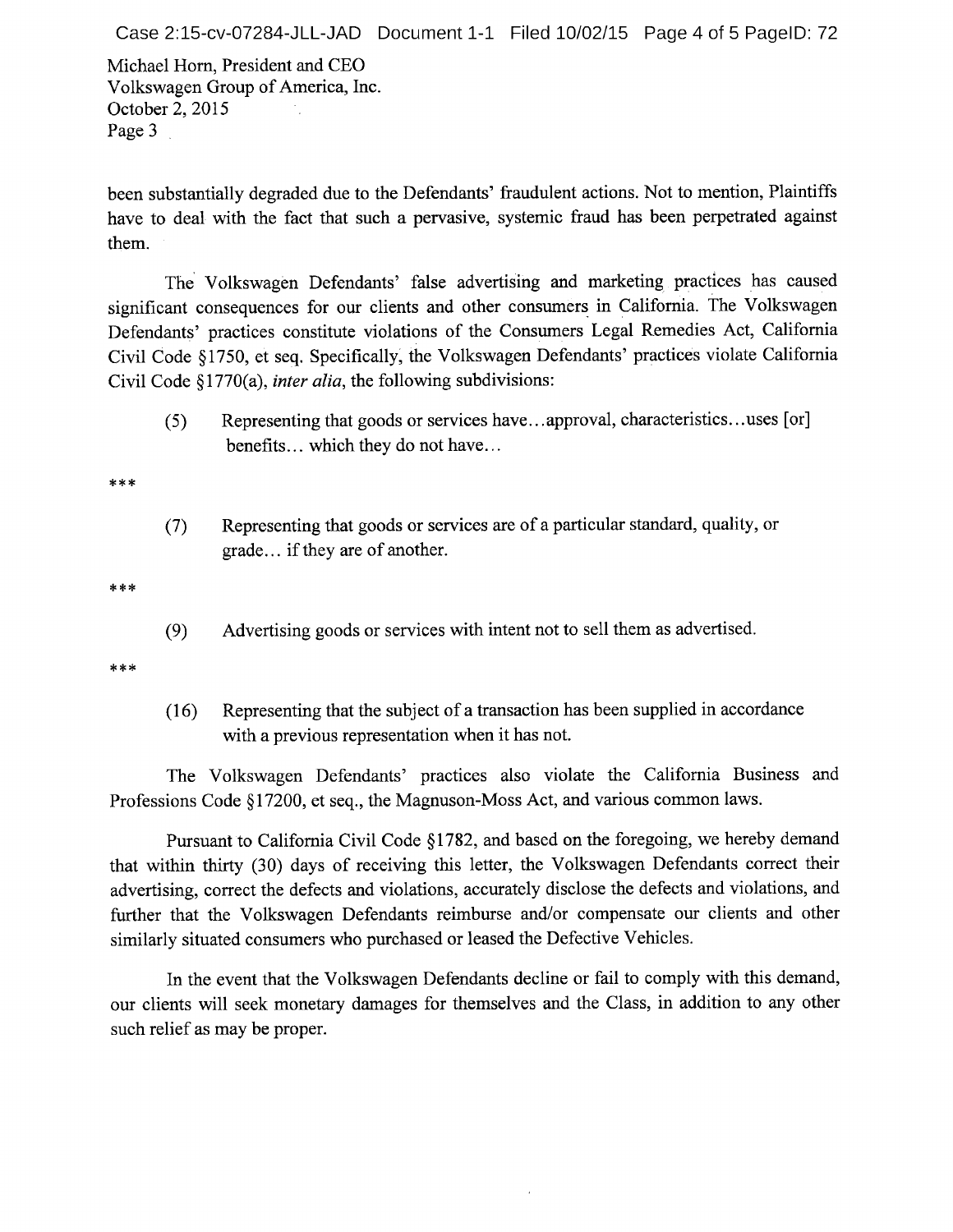Michael Horn, President and CEO Volkswagen Group of America, Inc. October 2, 2015 Page 4

If you have any questions regarding this notice and demand, please do not hesitate to contact us. As our clients are represented by counsel, all communications should be directed to counsel.

Very truly yours,

KREINDLER & KREINDLER LLP

 $By_{-}$ 

Enclosure

DOR:iw Daniel O. Rose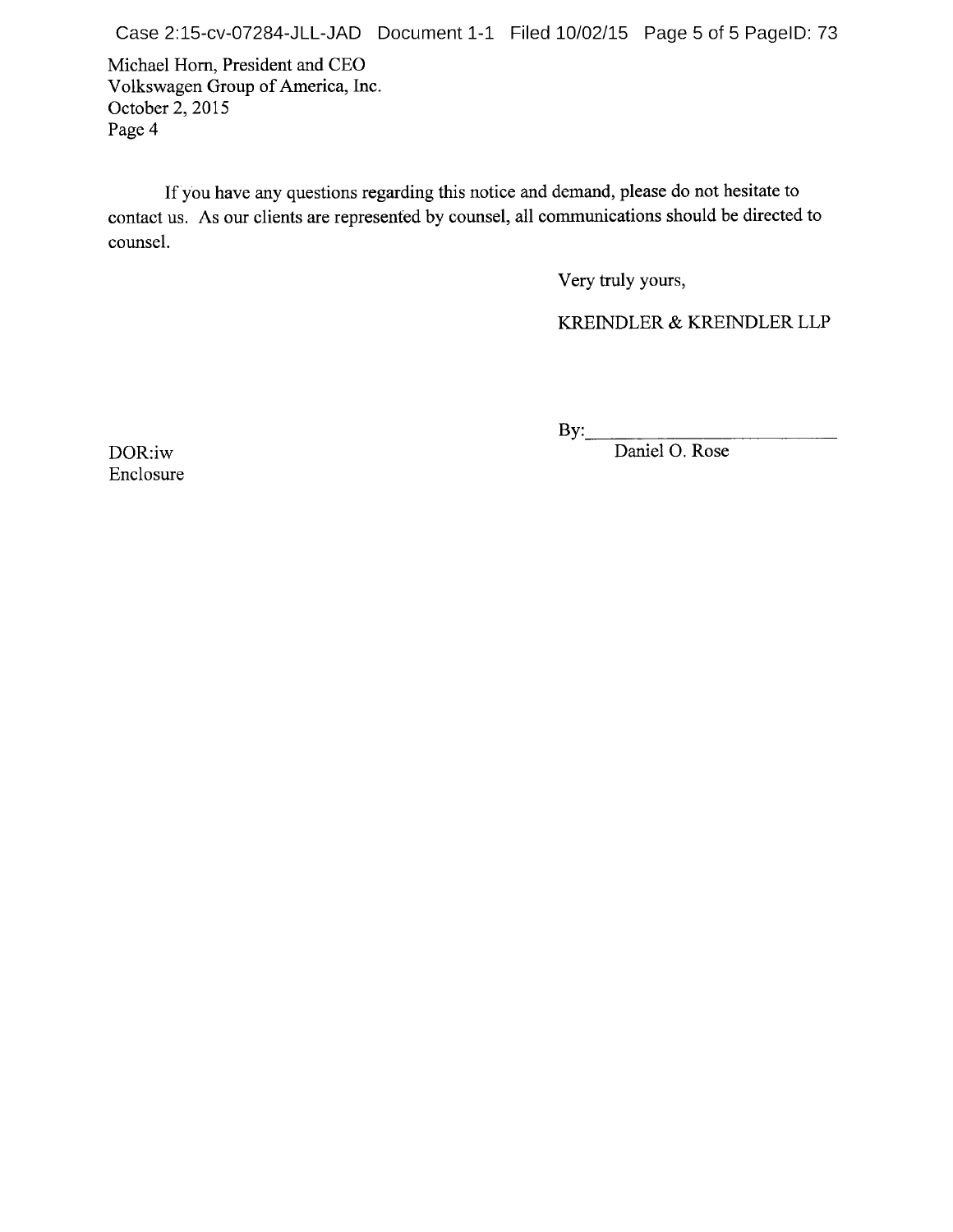Case 2:15-cv-07284-JLL-JAD Document 1-2 Filed 10/02/15 Page 1 of 3 PagelD: 74

## Exhibit B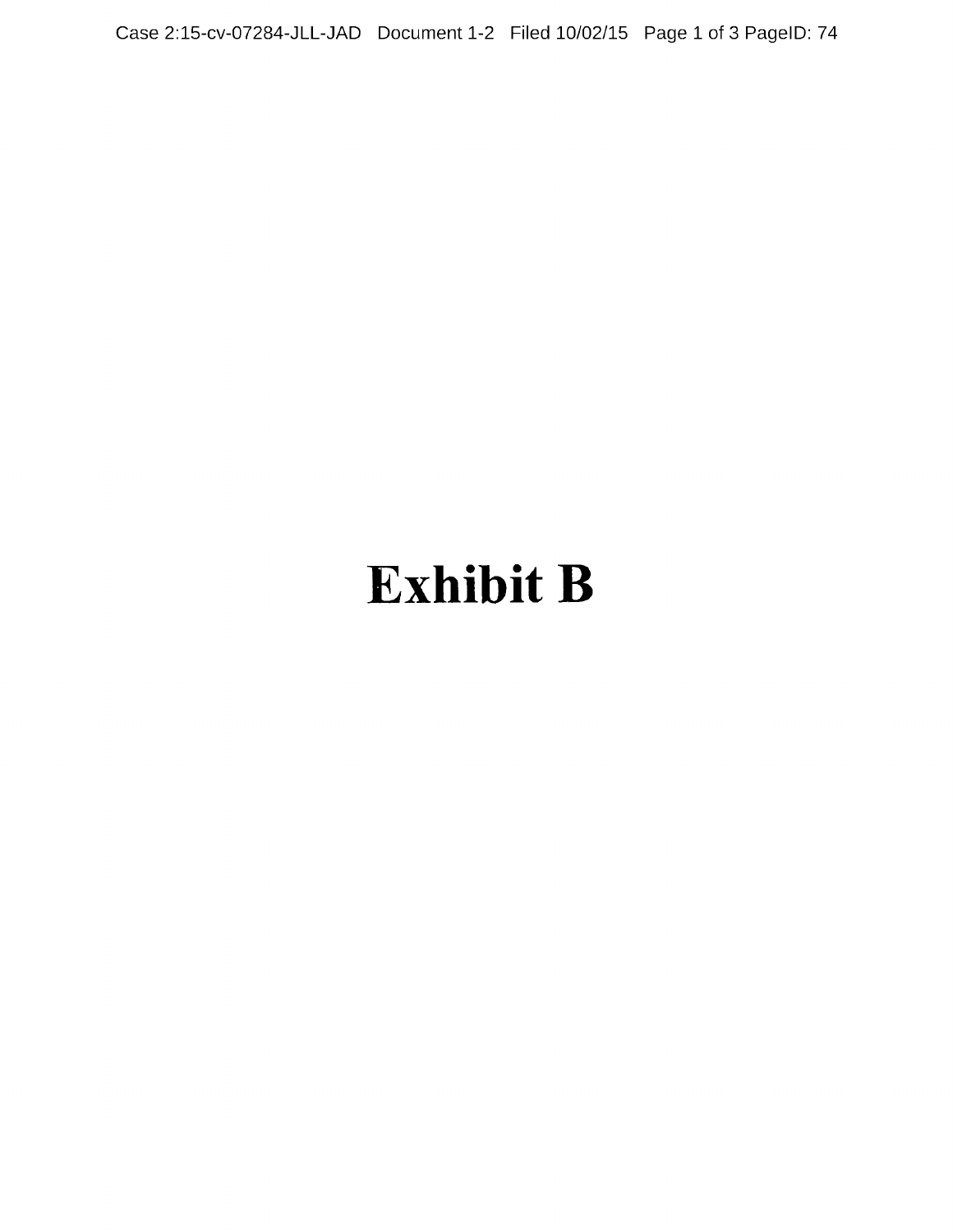Daniel 0. Rose, Esq. Noah H. Kushlefsky, Esq. Kreindler & Kreindler, LLP 750 Third Avenue New York, NY 10017 Phone: 212-687-8181 Fax: 212-972-9432 E-Mail: drose@kreindler.com E-Mail: nkushlefsky@kreindler.com

Anthony Tarricone, Esq. Kreindler & Kreindler LLP 855 Boylston Street Boston, MA 02116 Phone: 617-424-9100 Fax: 617-424-9120 E-Mail: atarricone@kreindler.com

## IN THE UNITED STATES DISTRICT COURT DISTRICT OF NEW JERSEY

CHARLES ALLEN, CARL BATISTE, GEORGE NEWARK VICINAGE COYNE, ANGELA DOTSON, CHRISTIAN DUARTE, DANIEL FLYNN, SHARI JAY, LISA JOHNSON, JENNIFER JONES, ROBERT LENKE, STEVEN MENDOZA, JORDAN PIPPEN, DECLARATION OF VINCENT POLLOCK MARCOS RODRIGUES DANIEL O. ROSE VINCENT POLLOCK, MARCOS RODRIGUES, TROY RUDOLPH, DONOVAN SCHWEIGERT, TERESA TOLER, AND CONGXIANG ZHA, individually and on behalf of all others similarly situated,

V.

VOLKSWAGEN GROUP OF AMERICA, INC., VOLKSWAGEN OF AMERICA, INC., AND VOLKSWAGEN AKTIENGESELLSCHAFT.

Defendants.

Daniel 0. Rose, Esq., of full age, hereby declare as follows:

Plaintiffs,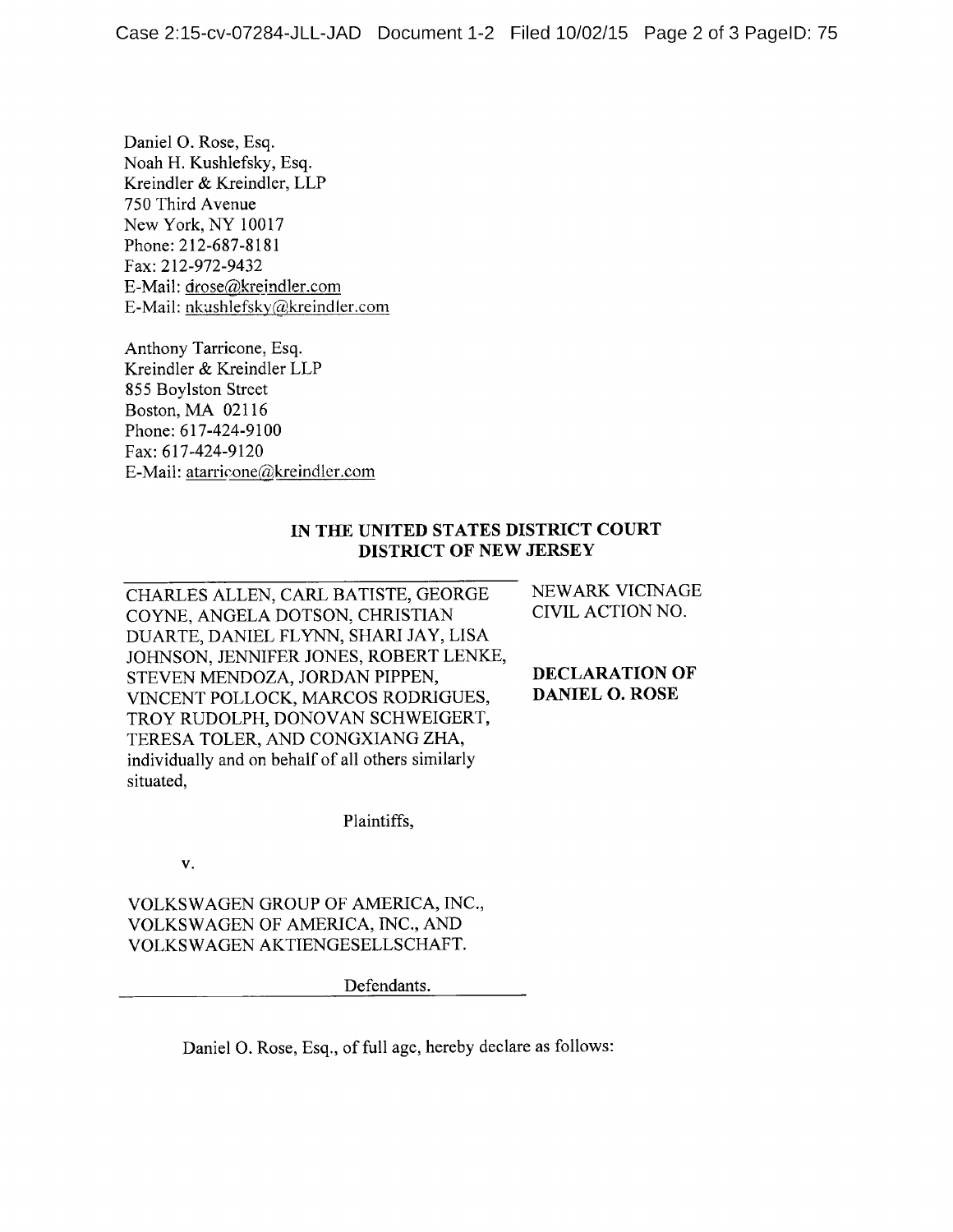1. I am an attorney duly licensed to practice before all the courts of the State of New Jersey and this Honorable Court. I am <sup>a</sup> member of the law firm Kreindler & Kreindler, LLP, and counsel of record for plaintiffs in the above-titled action.

2. Upon information and belief, Defendants Volkswagen Group of America, Inc. and Volkswagen of America, Inc. have conducted, and are conducting, business in Essex County, New Jersey in that they market and sell Volkswagen vehicles there.

I hereby declare under penalty of perjury that the foregoing statements are true and correct.

Dated: 10/2/2015 s/Daniel O. Rose Daniel 0. Rose